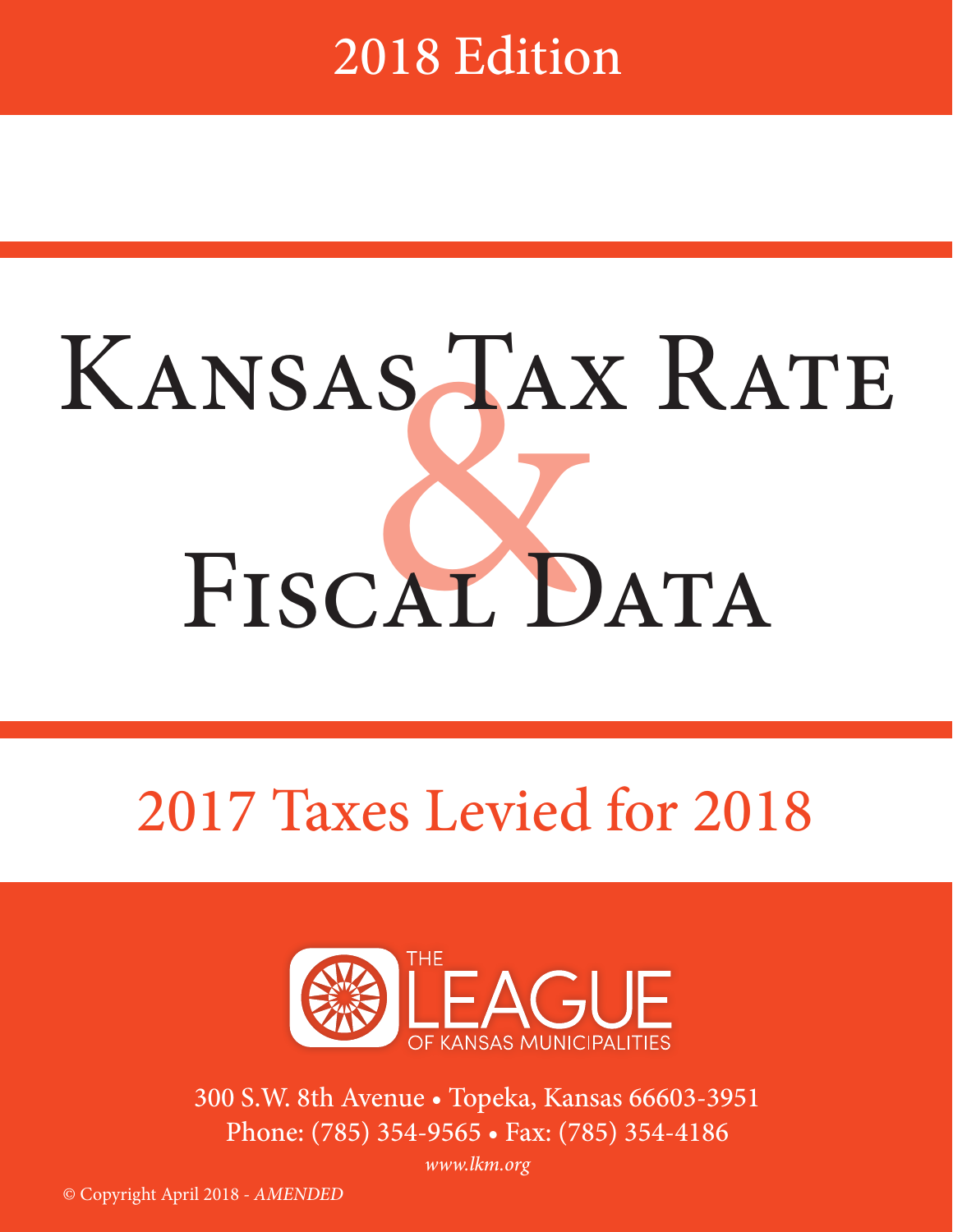### Basic Facts About Kansas Cities

#### Total Number of Incorporated Cities = 625

| Cities of the First Class  | 25  |
|----------------------------|-----|
| Cities of the Second Class | 98  |
| Cities of the Third Class  | 502 |

Total Population of the State =  $2,907,263$ Total City Population  $= 2,411,182$ 

82.84% of the state's population resides in incorporated cities.

| <b>Population Group</b> | <b>Number of Cities</b> |
|-------------------------|-------------------------|
| $10,000$ and over       | 35                      |
| $5,000 - 9,999$         | 26                      |
| $2,000 - 4,999$         | 60                      |
| $1,000 - 1,999$         | 74                      |
| $500 - 999$             | 94                      |
| $400 - 499$             | 30                      |
| $300 - 399$             | 34                      |
| $200 - 299$             | 62                      |
| $100 - 199$             | 99                      |
| Under 100               | 111                     |
|                         |                         |

| Form of Government              | <b>Number of Cities</b>     |
|---------------------------------|-----------------------------|
| Mayor-Council                   | 555                         |
| Commission                      | 10                          |
| Commission-Manager              | 37                          |
| Mayor-Council-Manager           | 19                          |
| Modified Mayor-Council          | $\mathcal{D}_{\mathcal{L}}$ |
| <b>Consolidated City-County</b> |                             |

| <b>Class of City</b>       | % of Total City Population |
|----------------------------|----------------------------|
| Cities of the First Class  | 68.15%                     |
| Cities of the Second Class | 21.06%                     |
| Cities of the Third Class  | $10.79\%$                  |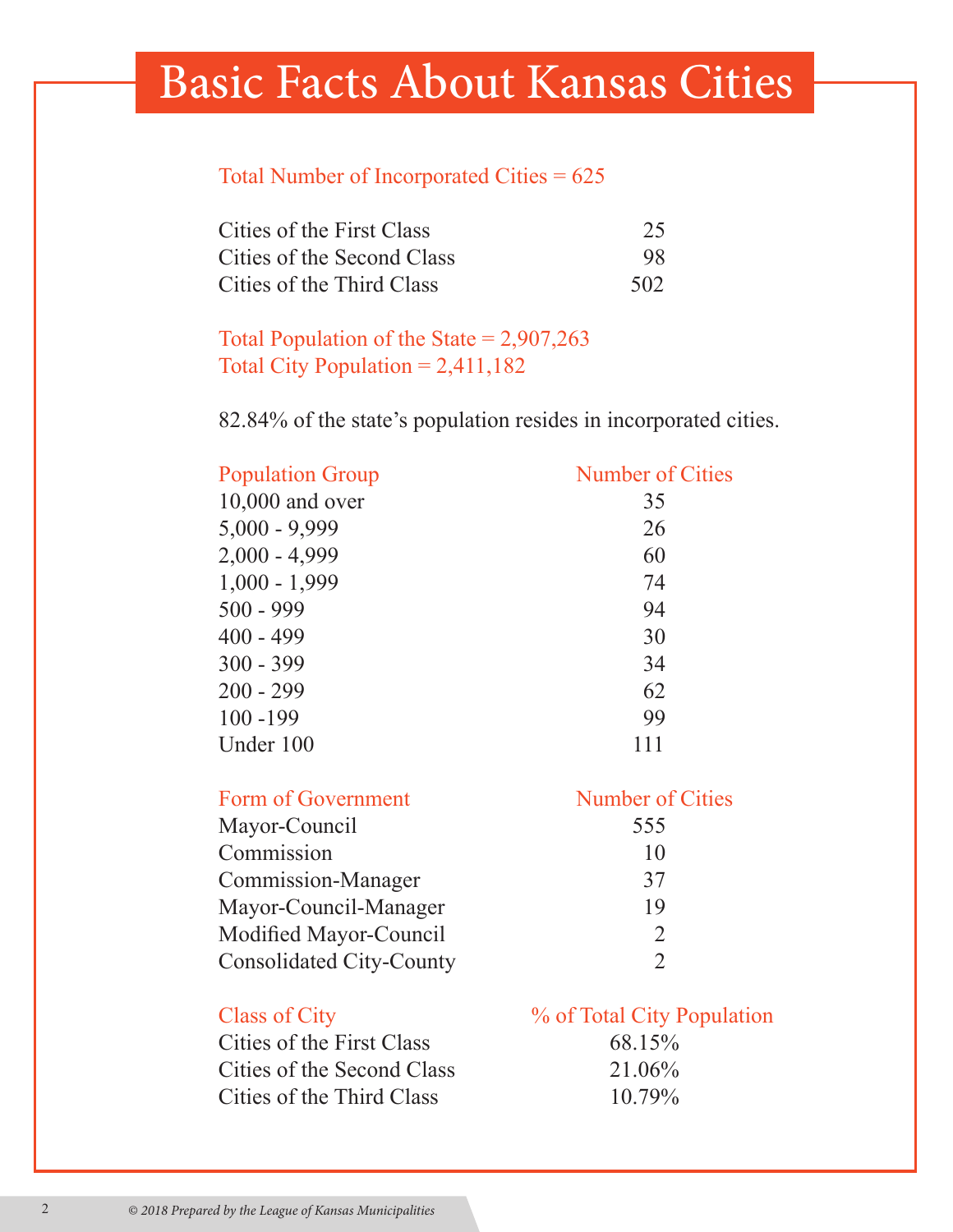#### 2017 CITY TAX RATES FOR 2018

| CITIES OF THE FIRST CLASS |            |               |              |                |                |                | 2017 CITY TAX RATES FOR 2018                 |                |                  |                |        |                    |
|---------------------------|------------|---------------|--------------|----------------|----------------|----------------|----------------------------------------------|----------------|------------------|----------------|--------|--------------------|
|                           |            |               |              |                |                |                |                                              |                |                  |                |        | <b>Total Mills</b> |
|                           |            | Assessed      | General      | Special        | Utility        |                | Total                                        |                |                  |                | Total  | Levied in          |
|                           | 2017       | Tangible      | Obligation   | Assessment     | Revenue        | Other          | <b>Bonded</b>                                | Temporary      | No-Fund          | Other          | City   | City By            |
| City                      | Population | Valuation     | <b>Bonds</b> | <b>Bonds</b>   | <b>Bonds</b>   |                | Bonds Indebtedness                           | <b>Notes</b>   | Warrants         | Debt           | Levy   | All Units          |
| <b>Atchison</b>           | 10.679     | 74,150,588    | 7,605,000    | $\Omega$       |                | $\overline{0}$ | 7,605,000                                    | $\Omega$       | $\overline{0}$   | 14,720,353     | 53.959 | 169.773            |
| Coffeyville               | 9,539      | 55,913,808    | 12,920,000   | $\mathbf{0}$   | 61,250,000     | $\Omega$       | 74,170,000                                   | $\overline{0}$ | $\mathbf{0}$     | 4,718,587      | 46.974 | 185.371            |
| Dodge City                | 27,453     | 157, 555, 224 | 43,980,000   | $\mathbf{0}$   | $\overline{0}$ | 43,755,000     | 87,735,000                                   | $\overline{0}$ | $\overline{0}$   | 22,655,114     | 48.755 | 186.949            |
| <b>Emporia</b>            | 24,816     | 154, 452, 359 | 24,215,000   | $\overline{0}$ | $\overline{0}$ | 28,000,000     | 52,215,000                                   | $\overline{0}$ | $\overline{0}$   | $\Omega$       | 42.575 | 168.251            |
| <b>Fort Scott</b>         | 7,773      | 44,231,509    | 14,440,000   | $\mathbf{0}$   | $\overline{0}$ | 1,149,544      | 15,589,544                                   | $\overline{0}$ | $\overline{0}$   | $\overline{0}$ | 48.195 | 202.869            |
| <b>Garden City</b>        | 26,747     | 216,473,067   | 40,965,000   | $\mathbf{0}$   | $\overline{0}$ | $\Omega$       | 40,965,000                                   | 4,895,000      | $\mathbf{0}$     | 47,742,059     | 32.436 | 155.980            |
| Hutchinson                | 41,310     | 308,925,509   | 69,030,000   | $\theta$       | $\Omega$       | $\theta$       | 69,030,000                                   | 550,000        | $\mathbf{0}$     | 8,765,363      | 44.123 | 174.761            |
| <b>Junction City</b>      | 24,180     | 179, 967, 778 | 102,037,845  | $\Omega$       | 28,884,076     | 14,746,805     | 145,668,726                                  | $\theta$       | $\Omega$         | 27,518,624     | 48.095 | 165.125            |
| <b>Kansas City</b>        | 151,709    | 1,120,360,300 | 329,048,174  | $\Omega$       |                |                | 674, 845, 000 390, 582, 288 1, 394, 475, 462 | 62,255,000     | $\boldsymbol{0}$ | 14,024,231     | 40.003 | 173.890            |
| Lawrence                  | 95,358     | 995,386,846   | 113,029,000  | $\overline{0}$ | 167,045,000    |                | 280,074,000                                  | 15,825,000     | $\overline{0}$   | $\Omega$       | 33.279 | 136.807            |
| Leavenworth               | 36,154     | 208, 812, 133 | 32,390,000   | $\mathbf{0}$   | $\mathbf{0}$   | $\Omega$       | 32,390,000                                   | 2,070,000      | $\mathbf{0}$     | 314,132        | 29.526 | 132.920            |
| <b>Leawood</b>            | 34,565     | 922,160,507   | 46,475,000   | $\overline{0}$ | $\mathbf{0}$   | $\Omega$       | 46,475,000                                   | 34,460,000     | $\mathbf{0}$     | 1,538,816      | 24.517 | 127.445            |
| Lenexa                    | 52,903     | 1,102,482,692 | 144,500,000  | $\overline{0}$ | $\mathbf{0}$   | 6,494,418      | 150,994,418                                  | 11,100,000     | $\boldsymbol{0}$ | $\overline{0}$ | 31.832 | 128.809            |
| Liberal                   | 20,350     | 119,872,440   | 4,630,000    | $\Omega$       | $\overline{0}$ | $\Omega$       | 4,630,000                                    | $\mathbf{0}$   | $\mathbf{0}$     | 6,361,136      | 51.795 | 185.902            |
| <b>Manhattan</b>          | 54,983     | 576,498,372   | 62,852,675   | 44,022,325     | $\Omega$       | 51,500,000     | 158,375,000                                  | 65,115,000     | $\overline{0}$   | 52,377,472     | 48.357 |                    |
| Pottawatomie Co.          |            | 48,998,788    |              |                |                |                |                                              |                |                  |                | 48.357 | 135.375            |
| Riley Co.                 |            | 527,499,584   |              |                |                |                |                                              |                |                  |                | 48.357 | 144.861            |
| <b>Newton</b>             | 19,105     | 120,854,993   | 35, 335, 829 | 9.589.171      | $\mathbf{0}$   | $\Omega$       | 44,925,000                                   | $\overline{0}$ | $\overline{0}$   | 22,585,012     | 60.326 | 167.157            |
| Olathe                    | 135,473    | 1,740,275,015 | 196,210,000  | $\mathbf{0}$   | 81,675,000     | 29,368,024     | 307.253.024                                  | 16,975,000     | $\overline{0}$   | 23, 175, 136   | 24.700 | 129.063            |
| <b>Overland Park</b>      | 188,966    | 3,473,124,461 | 115,600,000  | $\mathbf{0}$   | $\overline{0}$ | $\Omega$       | 115,600,000                                  | $\mathbf{0}$   | $\mathbf{0}$     | $\overline{0}$ | 13.565 | 115.171            |
| <b>Parsons</b>            | 9,906      | 51,917,312    | 6,600,786    | $\mathbf{0}$   | $\overline{0}$ | $\mathbf{0}$   | 6,600,786                                    | $\mathbf{0}$   | $\overline{0}$   | 112,099,303    | 54.714 | 213.777            |
| <b>Pittsburg</b>          | 20,366     | 131,396,717   | 26,545,000   | $\overline{0}$ | $\overline{0}$ | 4,490,000      | 31,035,000                                   | $\overline{0}$ | $\mathbf{0}$     | 3,754,593      | 51.467 | 155.255            |
| <b>Prairie Village</b>    | 21,805     | 365, 325, 824 | 17,125,000   | $\Omega$       | $\overline{0}$ | $\Omega$       | 17,125,000                                   | $\overline{0}$ | $\overline{0}$   | $\overline{0}$ | 19.311 | 122.088            |
| <b>Salina</b>             | 47,336     | 430,490,209   | 69,185,000   | $\overline{0}$ | 13,230,000     | $\mathbf{0}$   | 82,415,000                                   | 11,505,000     | $\overline{0}$   | $\overline{0}$ | 26.129 | 133.682            |
| <b>Shawnee</b>            | 65,194     | 868,840,831   | 46,925,558   | 3,229,442      | $\overline{0}$ | $\theta$       | 50,155,000                                   | 745,000        | $\overline{0}$   | $\Omega$       | 26.614 | 123.628            |
| <b>Topeka</b>             | 126,808    | 1,084,901,554 | 167,980,000  | $\overline{0}$ | 147,380,000    |                | 315,360,000                                  | 31,495,000     | $\mathbf{0}$     | 43,943,773     | 39.920 | 160.271            |
| Wichita                   | 389,902    | 3,365,220,341 | 455,998,920  | 158,036,080    | 452,280,000    |                | 6,957,150 1,073,272,150                      | 99,950,000     | $\overline{0}$   | $\theta$       | 32.667 | 117.293            |

#### CITIES OF THE SECOND CLASS

| <b>CITIES OF THE SECOND CLASS</b> |            |               |                                   |                  |                  |                  |                            |                  |                   |                |        | <b>Total Mills</b> |
|-----------------------------------|------------|---------------|-----------------------------------|------------------|------------------|------------------|----------------------------|------------------|-------------------|----------------|--------|--------------------|
|                                   |            | Assessed      | General                           | Special          | Utility          |                  | Total                      |                  |                   |                | Total  | Levied in          |
|                                   | 2017       | Tangible      | Obligation Assessment             |                  | Revenue          | Other            |                            | Bonded Temporary | No-Fund           | Other          | City   | City By            |
| City                              | Population | Valuation     | <b>Bonds</b>                      | <b>Bonds</b>     | <b>Bonds</b>     |                  | Bonds Indebtedness         | <b>Notes</b>     | Warrants          | Debt           | Levy   | All Units          |
| <b>Abilene</b>                    | 6,469      | 55,078,727    | 5,960,000                         | $\mathbf{0}$     | 5,261,412        | 17,440,000       | 28,661,412                 | $\mathbf{0}$     | $\overline{0}$    | $\Omega$       | 49.232 | 164.643            |
| <b>Andover</b>                    | 12,980     | 145,808,167   | 33,490,000                        | $\mathbf{0}$     | $\mathbf{0}$     | 4,654,000        | 38,144,000                 | 1,170,000        | $\boldsymbol{0}$  | $\overline{0}$ | 40.511 | 164.426            |
| Anthony                           | 2,178      | 12,330,019    | $\frac{d\mathbf{x}}{d\mathbf{x}}$ | $\frac{1}{2}$    | $\ast$           | $\frac{1}{2}$    | $\ensuremath{\mathrm{sk}}$ | s.               | $\ast$            | ×.             | 74.778 | 214.774            |
| <b>Arkansas City</b>              | 12,063     | 54,251,826    | 5,505,000                         | $\mathbf{0}$     | $\overline{0}$   | 21,175,000       | 26,680,000                 | $\mathbf{0}$     | $\overline{0}$    | 13,657,794     | 69.919 | 200.362            |
| <b>Augusta</b>                    | 9,321      | 57,718,024    | 20,050,000                        | $\boldsymbol{0}$ | 1,615,000        | $\mathbf{0}$     | 21,665,000                 | 1,430,000        | $\mathbf{0}$      | 831,000        | 55.400 | 175.125            |
| <b>Baxter Springs</b>             | 3,963      | 20,508,260    | 2,135,000                         | $\overline{0}$   | $\Omega$         | $\mathbf{0}$     | 2,135,000                  | 614,844          | $\mathbf{0}$      | 187,780        | 57.727 | 166.373            |
| <b>Bel Aire</b>                   | 7,661      | 56,501,399    | 4,279,500                         | 21,565,500       | $\mathbf{0}$     | 19,480,000       | 45,325,000                 | 13,520,000       | $\overline{0}$    | $\overline{0}$ | 45.719 | 150.724            |
| <b>Belleville</b>                 | 1,894      | 9,189,979     | $\frac{1}{2}$                     | ×.               | $\frac{1}{2}$    | $\ast$           | $\frac{1}{2}$              |                  | $\frac{1}{2} \xi$ | $\ast$         | 71.260 | 216.635            |
| <b>Beloit</b>                     | 3,769      | 26,783,387    | 2,870,000                         | $\mathbf{0}$     | 3,135,000        | $\mathbf{0}$     | 6,005,000                  | $\mathbf{0}$     | $\overline{0}$    | 5,210,518      | 58.398 | 206.237            |
| <b>Bonner Springs</b>             | 7,665      | 75,395,170    | 14,055,000                        | $\Omega$         | $\Omega$         | $\Omega$         | 14,055,000                 | $\overline{0}$   | $\overline{0}$    | 803,472        | 33.689 |                    |
| Johnson Co.                       |            | 4,632,799     |                                   |                  |                  |                  |                            |                  |                   |                | 33.689 | 134.628            |
| Leavenworth Co.                   |            | 30,373        |                                   |                  |                  |                  |                            |                  |                   |                | 33.689 | 133.306            |
| Wyandotte Co.                     |            | 70,731,998    |                                   |                  |                  |                  |                            |                  |                   |                | 33.689 | 164.028            |
| <b>Burlington</b>                 | 2,610      | 17,093,222    | 2,995,000                         | $\mathbf{0}$     | 8,544,604        | $\mathbf{0}$     | 11,539,604                 | $\overline{0}$   | $\overline{0}$    | $\Omega$       | 40.555 | 128.519            |
| Caldwell                          | 1,020      | 5,401,447     | 334,066                           | $\mathbf{0}$     | 1,104,576        | $\mathbf{0}$     | 1,438,642                  | 45,020           | $\overline{0}$    | $\Omega$       | 71.666 | 216.218            |
| Caney                             | 2,042      | 10,747,917    | 710,000                           | $\mathbf{0}$     | 1,980,712        | $\mathbf{0}$     | 2,690,712                  | $\mathbf{0}$     | $\mathbf{0}$      | $\Omega$       | 52.190 | 195.171            |
| <b>Chanute</b>                    | 9,139      | 61,254,558    | 19,130,000                        | 436,000          | 7,995,000        | $\overline{0}$   | 27,561,000                 | $\mathbf{0}$     | $\mathbf{0}$      | 764,416        | 37.706 | 184.386            |
| <b>Cherryvale</b>                 | 2,190      | 7,244,958     | 3,125,000                         | $\mathbf{0}$     | $\mathbf{0}$     | $\mathbf{0}$     | 3,125,000                  | $\mathbf{0}$     | $\mathbf{0}$      | 27,751         | 70.154 | 207.209            |
| Chetopa                           | 1,061      | 2,891,622     | 5,905,780                         | $\mathbf{0}$     | 110,000          | $\mathbf{0}$     | 6,015,780                  | $\mathbf{0}$     | $\overline{0}$    | 240,811        | 66.351 | 233.750            |
| <b>Clay Center</b>                | 4,069      | 27,401,332    | 9,720,000                         | $\Omega$         | $\mathbf{0}$     | 4,420,000        | 14,140,000                 | $\Omega$         | $\overline{0}$    | 1,669,335      | 65.856 | 183.489            |
| Colby                             | 5,419      | 50,614,264    | 3,250,000                         | $\mathbf{0}$     | $\mathbf{0}$     | $\mathbf{0}$     | 3,250,000                  | $\overline{0}$   | $\boldsymbol{0}$  | 6,064,560      | 32.029 | 174.518            |
| <b>Columbus</b>                   | 3,104      | 18,013,949    | 1,690,000                         | $\mathbf{0}$     | $\overline{0}$   | $\mathbf{0}$     | 1,690,000                  | $\mathbf{0}$     | $\mathbf{0}$      | 930,132        | 56.560 | 152.817            |
| Concordia                         | 5,179      | 28,049,001    | 5,740,600                         | $\mathbf{0}$     | $\boldsymbol{0}$ | 2,540,000        | 8,280,600                  | $\mathbf{0}$     | $\mathbf{0}$      | 2,179          | 57.143 | 212.127            |
| <b>Council Grove</b>              | 2,060      | 12,747,702    | $\ast$                            | $\ast$           | $\ast$           | $\ast$           | $\frac{1}{2}$              | $\ast$           | $\ast$            | $\ast$         | 65.813 | 203.936            |
| De Soto                           | 6,071      | 72,455,693    | 19,640,000                        | $\mathbf{0}$     | $\mathbf{0}$     | $\mathbf{0}$     | 19,640,000                 | $\overline{0}$   | $\overline{0}$    | $\theta$       | 25.382 |                    |
| Johnson Co.                       |            | 72,374,501    |                                   |                  |                  |                  |                            |                  |                   |                | 25.382 | 151.602            |
| Leavenworth Co.                   |            | 81,192        |                                   |                  |                  |                  |                            |                  |                   |                | 25.382 | 135.357            |
| <b>Derby</b>                      | 23,633     | 207, 761, 220 | 37, 543, 648                      | 25,516,352       | $\overline{0}$   | 20,465,000       | 83,525,000                 | 5,375,000        | $\mathbf{0}$      | 1,136,058      | 48.075 | 140.309            |
| <b>Edwardsville</b>               | 4,390      | 57,019,646    | 6,525,000                         | $\mathbf{0}$     | $\mathbf{0}$     | $\mathbf{0}$     | 6,525,000                  | 1,215,000        | $\mathbf{0}$      | $\overline{0}$ | 46.155 | 182.517            |
| <b>El Dorado</b>                  | 13,141     | 86,653,051    | $\ast$                            | $\ast$           | $\ast$           | $\ast$           | $\ast$                     | $\ast$           | $\ast$            | $\ast$         | 52.995 | 174.398            |
| <b>Elkhart</b>                    | 1,934      | 9,896,634     | 375,000                           | $\mathbf{0}$     | $\mathbf{0}$     | $\mathbf{0}$     | 375,000                    | $\mathbf{0}$     | $\overline{0}$    | 184,291        | 64.055 | 213.759            |
| Ellis                             | 2,050      | 13,809,617    | 4,002,000                         | $\mathbf{0}$     | $\overline{0}$   | 625,000          | 4,627,000                  | $\boldsymbol{0}$ | $\overline{0}$    | 763,846        | 71.059 | 161.464            |
| Eudora                            | 6,379      | 41,900,015    | 8,335,000                         | $\mathbf{0}$     | $\mathbf{0}$     | $\mathbf{0}$     | 8,335,000                  | 950,000          | $\overline{0}$    | 4,082,611      | 39.499 | 162.767            |
| <b>Eureka</b>                     | 2,410      | 10,504,567    | $\ast$                            | $\frac{1}{2}$    | $\frac{1}{2}$    | $\frac{1}{2}$    | $\frac{1}{2}$              | $\frac{1}{2}$    | $\frac{1}{2}$     |                | 62.758 | 201.130            |
| Fairway                           | 3,972      | 92,497,350    | $\ast$                            | ×.               | $\ast$           | *                | $\ast$                     | ×                | $\ast$            | $\ast$         | 19.914 | 122.691            |
| <b>Florence</b>                   | 441        | 1,599,428     | 61,790                            | $\Omega$         | $\Omega$         | $\Omega$         | 61,790                     | $\Omega$         | $\Omega$          | $\Omega$       | 83.201 | 225.021            |
| Fredonia                          | 2,291      | 10,613,244    | 4,378,600                         | $\mathbf{0}$     | $\mathbf{0}$     | 186,499          | 4,565,099                  | $\overline{0}$   | $\overline{0}$    | $\overline{0}$ | 59.913 | 180.577            |
| Frontenac                         | 3,414      | 21,396,889    | 2,709,000                         | $\mathbf{0}$     | $\boldsymbol{0}$ | $\boldsymbol{0}$ | 2,709,000                  | $\mathbf{0}$     | $\mathbf{0}$      | 533,042        | 47.697 | 151.627            |
| Galena                            | 2,886      | 19,772,294    | 1,457,686                         | $\mathbf{0}$     | $\mathbf{0}$     | $\mathbf{0}$     | 1,457,686                  | $\overline{0}$   | $\overline{0}$    | 80,964         | 66.502 | 174.016            |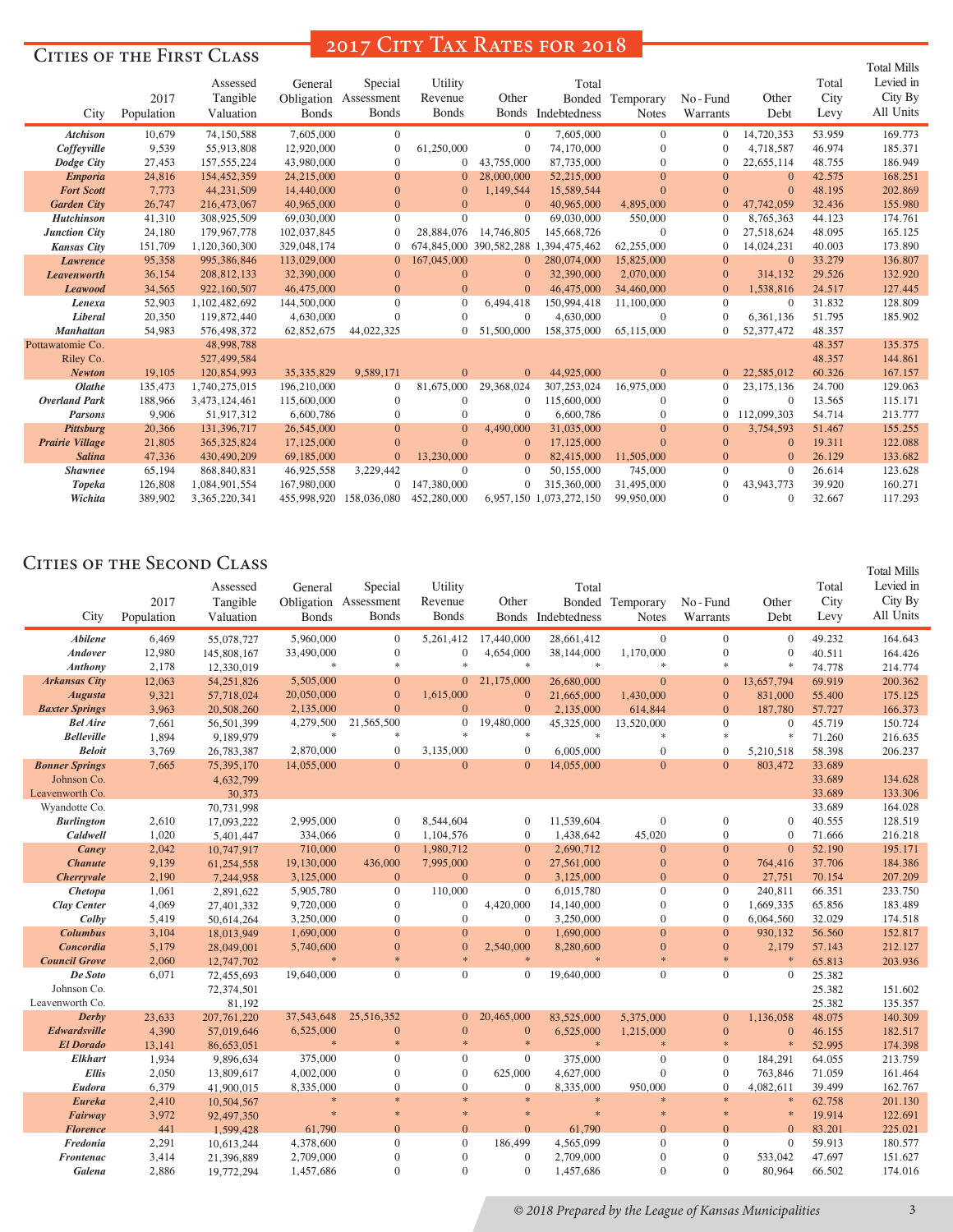#### 2017 City Tax Rates for 2018

CITIES OF THE SECOND CLASS

|                                     |                 | CITIES OF THE SECOND CLASS |                                |                                      |                                  |                                      |                                   |                                      |                                      |                               |                  | <b>Total Mills</b>   |
|-------------------------------------|-----------------|----------------------------|--------------------------------|--------------------------------------|----------------------------------|--------------------------------------|-----------------------------------|--------------------------------------|--------------------------------------|-------------------------------|------------------|----------------------|
|                                     |                 | Assessed                   | General                        | Special                              | Utility                          |                                      | Total                             |                                      |                                      |                               | Total            | Levied in            |
|                                     | 2017            | Tangible                   | Obligation Assessment          |                                      | Revenue                          | Other                                |                                   | Bonded Temporary                     | No-Fund                              | Other                         | City             | City By<br>All Units |
| City                                | Population      | Valuation                  | <b>Bonds</b>                   | <b>Bonds</b>                         | <b>Bonds</b>                     |                                      | Bonds Indebtedness                | <b>Notes</b>                         | Warrants                             | Debt                          | Levy             |                      |
| Gardner                             | 21,110          | 174,045,519                | 37,420,000<br>×                | $\boldsymbol{0}$<br>$\frac{1}{2}$    | $\overline{0}$                   | 2,015,000<br>×                       | 39,435,000                        | $\boldsymbol{0}$<br>$\frac{1}{2}$    | $\boldsymbol{0}$<br>$\ast$           | 11,317,950<br>$\ast$          | 20.540           | 137.315              |
| <b>Garnett</b><br><b>Girard</b>     | 3,264<br>2,748  | 22,864,858<br>12,829,690   | 6,132,322                      | $\boldsymbol{0}$                     | $\mathbf{0}$                     | $\mathbf{0}$                         | 6,132,322                         | $\mathbf{0}$                         | $\mathbf{0}$                         | 3,178,289                     | 43.226<br>61.186 | 193.447<br>176.002   |
| <b>Goddard</b>                      | 4,710           | 40,028,668                 | 5,085,000                      | $\overline{0}$                       | 5,292,724                        | $\overline{0}$                       | 10,377,724                        | 4,697,000                            | $\mathbf{0}$                         | $\mathbf{0}$                  | 33.230           | 142.910              |
| <b>Goodland</b>                     | 4,441           | 31,445,135                 | 6,925,000                      | $\overline{0}$                       | $\overline{0}$                   | $\mathbf{0}$                         | 6,925,000                         | $\mathbf{0}$                         | $\mathbf{0}$                         | 63,162                        | 49.834           | 164.528              |
| <b>Great Bend</b>                   | 15,535          | 103,846,461                | 10,565,000                     | $\overline{0}$                       | $\mathbf{0}$                     | $\mathbf{0}$                         | 10,565,000                        | $\mathbf{0}$                         | $\mathbf{0}$                         | 562,754                       | 52.183           | 185.984              |
| <b>Halstead</b>                     | 2,081           | 13, 159, 803               | 2,675,000<br>$\frac{1}{2}$     | $\overline{0}$<br>$\frac{1}{2}$      | $\overline{0}$<br>$\frac{1}{2}$  | $\mathbf{0}$<br>$\frac{1}{2}$        | 2,675,000<br>$\ast$               | 300,000                              | $\boldsymbol{0}$<br>$\ast$           | 485,979<br>$\ast$             | 74.063<br>72.133 | 172.211<br>217.828   |
| <b>Harper</b><br><b>Hays</b>        | 1,376<br>21,027 | 9,762,702<br>224,396,765   | 10,005,000                     | 955,000                              | 2,800,000                        | $\overline{0}$                       | 13,760,000                        | $\mathbf{0}$                         | $\overline{0}$                       | 2,298,734                     | 24.996           | 112.079              |
| <b>Haysville</b>                    | 11,245          | 57, 135, 515               | 5,720,510                      | 4,024,490                            | $\overline{0}$                   | $\overline{0}$                       | 9,745,000                         | 1,220,000                            | $\mathbf{0}$                         | 3,650,000                     | 48.500           | 153.880              |
| <b>Herington</b>                    | 2,362           | 10,278,950                 | 885,000                        | 290,000                              | $\mathbf{0}$                     | 230,000                              | 1,405,000                         | $\mathbf{0}$                         | $\mathbf{0}$                         | 1,088,461                     | 90.327           |                      |
| Dickinson Co.                       |                 | 9,171,356                  |                                |                                      |                                  |                                      |                                   |                                      |                                      |                               | 90.327           | 217.668              |
| Morris Co.<br><b>Hesston</b>        | 3,803           | 1,107,594<br>31,474,149    | 6,190,000                      | $\boldsymbol{0}$                     | $\mathbf{0}$                     | 6,235,000                            | 12,425,000                        | $\boldsymbol{0}$                     | $\boldsymbol{0}$                     | 3,176,426                     | 90.327<br>35.856 | 248.304<br>149.951   |
| <b>Hiawatha</b>                     | 3,065           | 22, 256, 756               | 8,365,192                      | $\boldsymbol{0}$                     | 1,230,000                        | 781,333                              | 10,376,525                        | $\boldsymbol{0}$                     | $\boldsymbol{0}$                     | $\theta$                      | 54.008           | 143.743              |
| <b>Hillsboro</b>                    | 2,887           | 17,908,650                 | 6,931,938                      | 46,000                               | $\mathbf{0}$                     | 2,950,000                            | 9,927,938                         | $\mathbf{0}$                         | $\boldsymbol{0}$                     | 667,674                       | 43.762           | 183.675              |
| <b>Hoisington</b>                   | 2,586           | 10,394,960                 | 1,570,594                      | $\mathbf{0}$                         | $\Omega$                         | $\boldsymbol{0}$                     | 1,570,594                         | $\mathbf{0}$                         | $\boldsymbol{0}$                     | $\overline{0}$                | 62.767           | 197.381              |
| <b>Holton</b>                       | 3,285           | 20,929,211                 | 1,475,000                      | $\mathbf{0}$                         | 3,270,081                        | $\overline{0}$                       | 4,745,081                         | $\overline{0}$                       | $\mathbf{0}$                         | $\Omega$                      | 57.732           | 198.368              |
| <b>Horton</b><br><b>Hugoton</b>     | 1,702<br>3,835  | 6,185,270<br>20, 155, 156  | 9,351,789<br>2,645,000         | $\boldsymbol{0}$<br>565,000          | 465,000<br>$\mathbf{0}$          | 540,000<br>$\boldsymbol{0}$          | 10,356,789<br>3,210,000           | $\mathbf{0}$<br>$\boldsymbol{0}$     | $\boldsymbol{0}$<br>$\boldsymbol{0}$ | $\overline{0}$<br>835,842     | 67.718<br>48.750 | 147.027<br>209.893   |
| Humboldt                            | 1,847           | 8,120,680                  | 176,000                        | $\boldsymbol{0}$                     | 1,177,000                        | $\mathbf{0}$                         | 1,353,000                         | $\boldsymbol{0}$                     | $\overline{0}$                       | 2,074,519                     | 88.499           | 234.934              |
| <b>Independence</b>                 | 8,799           | 48,964,697                 | 10,240,000                     | $\boldsymbol{0}$                     | $\mathbf{0}$                     | $\overline{0}$                       | 10,240,000                        | 450,809                              | $\mathbf{0}$                         | 2,973,122                     | 53.090           | 196.556              |
| <b><i>Iola</i></b>                  | 5,454           | 29, 533, 573               | 4,585,000                      | $\overline{0}$                       | $\Omega$                         | $\overline{0}$                       | 4,585,000                         | $\mathbf{0}$                         | $\mathbf{0}$                         | $\mathbf{0}$                  | 48.479           | 182.100              |
| <b>Kingman</b>                      | 3,000           | 17,293,619                 | 305,000                        | $\mathbf{0}$                         | 4,940,000                        | 611,000                              | 5,856,000                         | $\mathbf{0}$                         | $\mathbf{0}$                         | 566,280                       | 64.362           | 198.198<br>231.165   |
| Kinsley<br>Lansing                  | 1,407<br>11,849 | 6,164,384<br>80,636,411    | $\boldsymbol{0}$<br>25,130,000 | $\boldsymbol{0}$<br>$\overline{0}$   | $\mathbf{0}$<br>$\overline{0}$   | $\boldsymbol{0}$<br>$\boldsymbol{0}$ | $\boldsymbol{0}$<br>25,130,000    | $\boldsymbol{0}$<br>$\boldsymbol{0}$ | 6,139<br>$\boldsymbol{0}$            | 814,415<br>145,737            | 74.778<br>41.556 | 148.367              |
| <b>Larned</b>                       | 3,900           | 18,928,495                 | *                              | $\ast$                               | $\ast$                           | $\ast$                               |                                   | ×.                                   | $\ast$                               | $\frac{1}{2}$                 | 61.299           | 198.738              |
| <b>Lincoln Center</b>               | 1,229           | 4,956,017                  | 820,000                        | $\overline{0}$                       | $\overline{0}$                   | $\overline{0}$                       | 820,000                           | $\overline{0}$                       | $\mathbf{0}$                         | 299,730                       | 45.271           | 207.674              |
| Lindsborg                           | 3,338           | 24,881,964                 | 4,715,000                      | $\mathbf{0}$                         | 795,000                          | $\overline{0}$                       | 5,510,000                         | $\mathbf{0}$                         | $\mathbf{0}$                         | 2,651,833                     | 43.667           | 118.664              |
| Lyons                               | 3,671           | 14,995,545                 | 175,000                        | 2,905,000                            | 2,890,000                        | $\overline{0}$                       | 5,970,000                         | $\overline{0}$                       | $\mathbf{0}$                         | 1,925,550                     | 51.842           | 182.119<br>213.804   |
| <b>Marion</b><br><b>Marysville</b>  | 1,838<br>3,294  | 9,932,268<br>28,532,805    | 3,296,000<br>1,665,000         | $\boldsymbol{0}$<br>$\boldsymbol{0}$ | $\overline{0}$<br>$\mathbf{0}$   | $\boldsymbol{0}$<br>3,870,000        | 3,296,000<br>5,535,000            | 80,871<br>$\mathbf{0}$               | $\boldsymbol{0}$<br>$\boldsymbol{0}$ | $\mathbf{0}$<br>1,029,623     | 71.079<br>67.424 | 178.415              |
| <b>McPherson</b>                    | 13,164          | 124,452,974                | 11,445,466                     | 1,894,534                            | 8,690,000                        | $\boldsymbol{0}$                     | 22,030,000                        | 414,000                              | $\overline{0}$                       | 329,275                       | 51.668           | 140.495              |
| <b>Merriam</b>                      | 11,245          | 190,000,349                | 4,370,000                      | $\mathbf{0}$                         | $\overline{0}$                   | $\overline{0}$                       | 4,370,000                         | $\overline{0}$                       | $\mathbf{0}$                         | 22,570,652                    | 27.741           | 120.148              |
| <b>Minneapolis</b>                  | 1,984           | 9,909,766                  | 2,465,000                      | $\overline{0}$                       | 400,000                          | $\overline{0}$                       | 2,865,000                         | $\mathbf{0}$                         | $\boldsymbol{0}$                     | 554,715                       | 43.087           | 196.850              |
| <b>Mission</b><br>Mulberry          | 9,443           | 139,659,357<br>671,487     | $\ast$<br>$\boldsymbol{0}$     | $\frac{1}{2}$<br>$\boldsymbol{0}$    | $\ast$<br>$\overline{0}$         | $\ast$<br>$\boldsymbol{0}$           | $\frac{1}{2}$<br>$\boldsymbol{0}$ | ×.<br>$\mathbf{0}$                   | $\ast$<br>$\boldsymbol{0}$           | $\ast$<br>$\overline{0}$      | 17.973<br>51.900 | 121.404<br>156.734   |
| <b>Mulvane</b>                      | 519<br>6,316    | 82,210,092                 | 33,803,000                     | $\boldsymbol{0}$                     | $\overline{0}$                   | $\boldsymbol{0}$                     | 33,803,000                        | 510,000                              | $\boldsymbol{0}$                     | 3,990,000                     | 44.304           |                      |
| Sedgwick Co.                        |                 | 29,753,482                 |                                |                                      |                                  |                                      |                                   |                                      |                                      |                               | 44.304           | 139.076              |
| Sumner Co.                          |                 | 52,456,610                 |                                |                                      |                                  |                                      |                                   |                                      |                                      |                               | 44.304           | 158.275              |
| <b>Neodesha</b>                     | 2,319           | 9,013,186                  | 1,110,000                      | $\boldsymbol{0}$                     | 961,268                          | $\boldsymbol{0}$                     | 2,071,268                         | 1,000,000                            | $\boldsymbol{0}$                     | $\mathbf{0}$                  | 73.136           | 202.926<br>197.338   |
| <b>Nickerson</b><br><b>Norton</b>   | 1,021<br>2,812  | 3,765,100<br>13, 161, 495  | 3,005,632<br>3,155,522         | $\overline{0}$<br>$\overline{0}$     | $\Omega$<br>$\mathbf{0}$         | $\mathbf{0}$<br>4,070,000            | 3,005,632<br>7,225,522            | $\mathbf{0}$<br>$\mathbf{0}$         | $\mathbf{0}$<br>$\boldsymbol{0}$     | 217,650<br>3,502,388          | 75.983<br>65.127 | 202.817              |
| <b>Osage City</b>                   | 2,837           | 17, 124, 590               | 6,337,894                      | $\boldsymbol{0}$                     | $\overline{0}$                   | $\boldsymbol{0}$                     | 6,337,894                         | $\mathbf{0}$                         | $\overline{0}$                       | 42,894                        | 55.840           | 179.682              |
| <b>Osawatomie</b>                   | 4,308           | 22,370,979                 | 9,415,000                      | $\overline{0}$                       | 5,960,000                        | $\boldsymbol{0}$                     | 15,375,000                        | $\mathbf{0}$                         | 1,415,887                            | $\mathbf{0}$                  | 68.874           | 179.965              |
| <b>Osborne</b>                      | 1,353           | 6,424,642                  | 1,041,431                      | $\boldsymbol{0}$                     | $\mathbf{0}$                     | $\overline{0}$                       | 1,041,431                         | 139,724                              | $\boldsymbol{0}$                     | $\mathbf{0}$                  | 92.197           | 225.664              |
| <b>Oswego</b>                       | 1,744           | 6,973,154                  | 6,417,713                      | $\boldsymbol{0}$                     | $\mathbf{0}$                     | $\overline{0}$                       | 6,417,713                         | $\mathbf{0}$                         | $\boldsymbol{0}$                     | 21,089                        | 74.919           | 233.943<br>184.390   |
| <b>Ottawa</b><br>Paola              | 12,356<br>5,568 | 86,223,677<br>48, 423, 614 | 26,445,000<br>8,005,000        | $\mathbf{0}$<br>$\boldsymbol{0}$     | $\mathbf{0}$<br>$\boldsymbol{0}$ | $\overline{0}$<br>3,930,000          | 26,445,000<br>11,935,000          | 2,000,000<br>$\boldsymbol{0}$        | $\boldsymbol{0}$<br>$\boldsymbol{0}$ | $\mathbf{0}$<br>838,378       | 49.411<br>45.747 | 152.947              |
| <b>Park City</b>                    | 7,632           | 70,771,445                 | 29,264,000                     | $\boldsymbol{0}$                     | $\boldsymbol{0}$                 | $\boldsymbol{0}$                     | 29,264,000                        | 1,329,000                            | $\boldsymbol{0}$                     | $\mathbf{0}$                  | 41.325           | 147.152              |
| Phillipsburg                        | 2,543           | 10,510,208                 | 1,460,000                      | $\overline{0}$                       | $\boldsymbol{0}$                 | $\boldsymbol{0}$                     | 1,460,000                         | $\boldsymbol{0}$                     | $\boldsymbol{0}$                     | $\overline{0}$                | 62.801           | 204.310              |
| <b>Pratt</b>                        | 6,771           | 43,242,249                 | $\ast$                         | $\ast$                               | $\ast$                           | $\ast$                               | $\ast$                            | ×                                    | $\ast$                               | $\ast$                        | 49.805           | 198.203              |
| <b>Roeland Park</b>                 | 6,786           | 75,018,045                 | 5,603,000<br>4,650,000         | $\overline{0}$<br>$\mathbf{0}$       | $\mathbf{0}$<br>$\mathbf{0}$     | 4,237,070<br>5,401,107               | 9,840,070                         | $\boldsymbol{0}$                     | $\boldsymbol{0}$<br>$\boldsymbol{0}$ | 457,401<br>$\overline{0}$     | 31.023<br>58.957 | 133.800<br>198.754   |
| <b>Russell</b><br>Sabetha           | 4,500<br>2,584  | 29,516,216<br>18,736,407   | 6,775,000                      | $\boldsymbol{0}$                     | $\mathbf{0}$                     | $\boldsymbol{0}$                     | 10,051,107<br>6,775,000           | 1,422,601<br>$\boldsymbol{0}$        | $\overline{0}$                       | 1,598,048                     | 47.483           |                      |
| Brown Co.                           |                 | 4,787,048                  |                                |                                      |                                  |                                      |                                   |                                      |                                      |                               | 47.483           | 129.970              |
| Nemaha Co.                          |                 | 13,949,359                 |                                |                                      |                                  |                                      |                                   |                                      |                                      |                               | 47.483           | 144.665              |
| <b>Scammon</b>                      | 452             | 1,214,610                  | $\mathbf{0}$                   | $\boldsymbol{0}$                     | $\overline{0}$                   | $\mathbf{0}$                         | $\mathbf{0}$                      | $\boldsymbol{0}$                     | $\boldsymbol{0}$                     | $\mathbf{0}$                  | 38.424           | 135.569              |
| <b>Scott City</b><br><b>Seneca</b>  | 3,890<br>2,048  | 25, 106, 352<br>22,573,487 | 2,900,000<br>3,315,000         | 371,000<br>$\mathbf{0}$              | $\mathbf{0}$<br>$\mathbf{0}$     | 528,000<br>2,435,000                 | 3,799,000<br>5,750,000            | $\boldsymbol{0}$<br>$\boldsymbol{0}$ | $\boldsymbol{0}$<br>$\boldsymbol{0}$ | 160,760<br>$\overline{0}$     | 72.121<br>32.279 | 206.049<br>122.602   |
| <b>Spring Hill</b>                  | 6,166           | 45, 449, 127               | $\ast$                         | $\ast$                               | $\frac{1}{2}$                    | $\ast$                               | $\ast$                            | ×.                                   | $\frac{1}{2} \xi$                    | $\frac{1}{2}$                 | 39.848           |                      |
| Johnson Co.                         |                 | 22,865,656                 |                                |                                      |                                  |                                      |                                   |                                      |                                      |                               | 39.848           | 144.073              |
| Miami Co.                           |                 | 22,583,471                 |                                |                                      |                                  |                                      |                                   |                                      |                                      |                               | 39.848           | 159.715              |
| <b>Sterling</b>                     | 2,264           | 9,687,431                  | $\ast$                         | $\ast$                               | $\ast$                           | $\ast$                               | $\ast$                            | $\ast$                               | $\ast$                               | $\Rightarrow$                 | 52.989           | 195.634              |
| <b>Tonganoxie</b><br><b>Ulysses</b> | 5,326           | 38,476,385<br>33,941,686   | $\ast$<br>851,000              | $\ast$<br>$\mathbf{0}$               | $\ast$<br>2,291,708              | $\ast$<br>$\mathbf{0}$               | $\ast$<br>3,142,708               | ×<br>$\overline{0}$                  | $\ast$<br>$\boldsymbol{0}$           | $\frac{1}{2}$<br>23,285       | 45.326<br>42.909 | 150.145<br>130.605   |
| <b>Valley Center</b>                | 6,035<br>7,343  | 48, 176, 771               | $\ast$                         | $\ast$                               | $\ast$                           | $\ast$                               | $\frac{1}{2} \xi$                 | *                                    | $\ast$                               | $\ast$                        | 54.951           | 151.304              |
| Wamego                              | 4,715           | 41,576,264                 | 3,875,000                      | $\boldsymbol{0}$                     | 1,805,000                        | $\boldsymbol{0}$                     | 5,680,000                         | $\boldsymbol{0}$                     | $\boldsymbol{0}$                     | 678,252                       | 40.016           | 126.366              |
| Weir                                | 636             | 1,728,354                  | *                              | $\ast$                               |                                  | $\ast$                               | $\ast$                            | ×.                                   | $\ast$                               | $\ast$                        | 68.807           | 171.060              |
| <b>Wellington</b>                   | 7,889           | 45,074,013                 | 13,677,498                     | $\mathbf{0}$<br>$\ast$               | 4,755,000                        | 1,535,000                            | 19,967,498                        | $\mathbf{0}$<br>×                    | $\mathbf{0}$<br>$\ast$               | $\mathbf{0}$<br>$\frac{1}{2}$ | 56.455           | 168.871<br>175.852   |
| Winfield<br><b>Yates Center</b>     | 12,284<br>1,351 | 70,814,447<br>5,988,120    | $\ast$                         | $\ast$                               | $\ast$                           | $\ast$                               | $\ast$                            | ×                                    | $\ast$                               | $\ast$                        | 53.287<br>59.753 | 218.577              |
|                                     |                 |                            |                                |                                      |                                  |                                      |                                   |                                      |                                      |                               |                  |                      |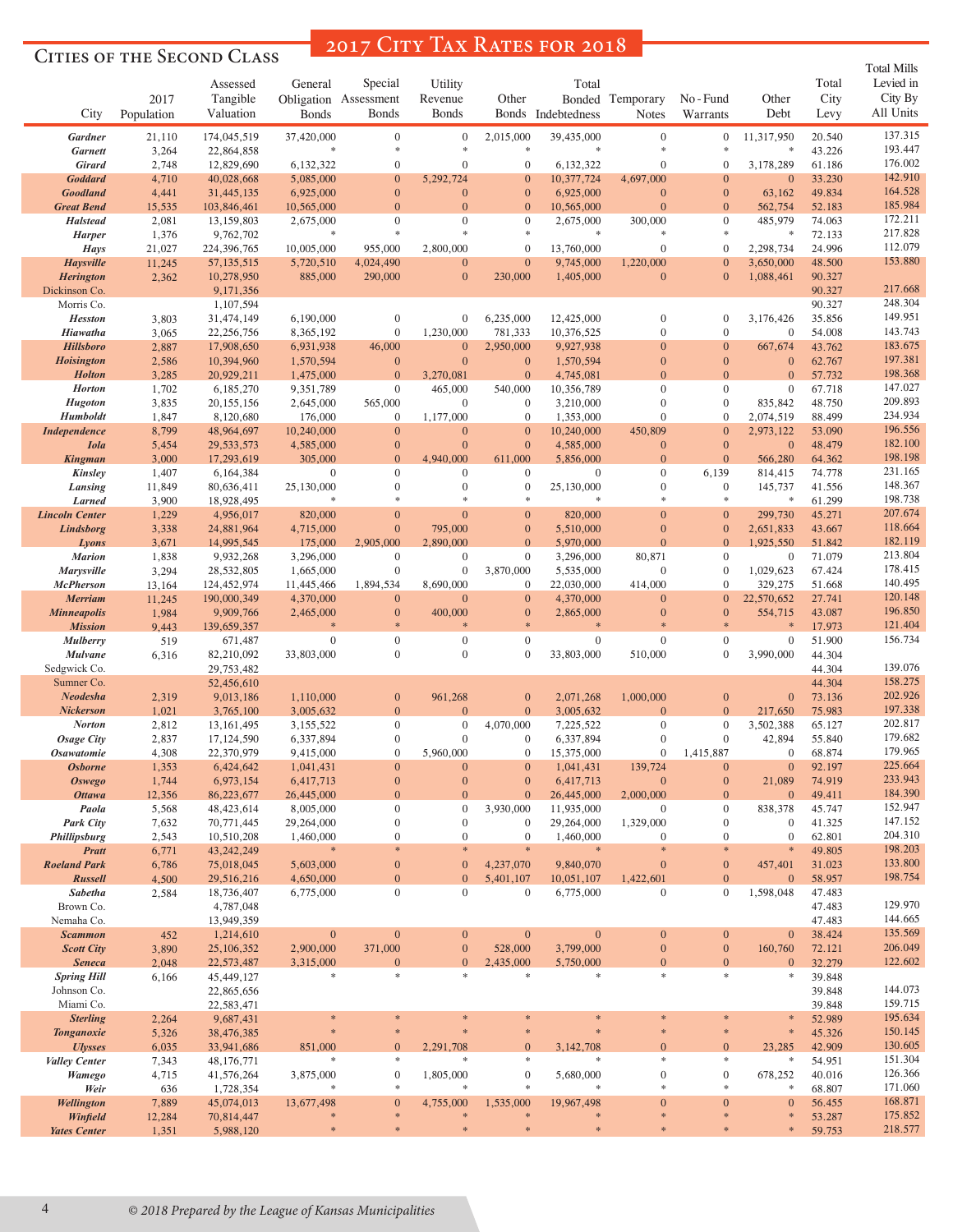#### Cities of the Third Class

|                                      | 2017         | Assessed<br>Tangible      | General                    | Special<br>Obligation Assessment | Utility<br>Revenue                | Other                             | Total                         | Bonded Temporary                 | No-Fund                        | Other                          | Total<br>City    | Levied in<br>City By |
|--------------------------------------|--------------|---------------------------|----------------------------|----------------------------------|-----------------------------------|-----------------------------------|-------------------------------|----------------------------------|--------------------------------|--------------------------------|------------------|----------------------|
| City                                 | Population   | Valuation                 | <b>Bonds</b>               | <b>Bonds</b>                     | <b>Bonds</b>                      |                                   | Bonds Indebtedness            | <b>Notes</b>                     | Warrants                       | Debt                           | Levy             | All Units            |
| Abbyville                            | 87           | 789,474                   | $\boldsymbol{0}$           | $\overline{0}$                   | $\boldsymbol{0}$                  | $\mathbf{0}$                      | $\overline{0}$                | $\boldsymbol{0}$                 | $\boldsymbol{0}$               | $\mathbf{0}$                   | 20.817           | 157.091              |
| <b>Admire</b><br>Agenda              | 155<br>64    | 357,929<br>189,043        |                            |                                  | $\frac{1}{2}$<br>$\frac{1}{2}$    | *<br>*                            | ×<br>*                        | $\ast$<br>$\ast$                 | *<br>*                         |                                | 37.306<br>15.870 | 153.117<br>165.844   |
| <b>Agra</b>                          | 244          | 660,773                   | $\overline{0}$             | $\overline{0}$                   | $\Omega$                          | $\mathbf{0}$                      | $\overline{0}$                | $\Omega$                         | $\mathbf{0}$                   | $\Omega$                       | 62.761           | 216.362              |
| <b>Albert</b>                        | 170          | 627,704                   |                            |                                  | $\ast$                            |                                   | ×                             |                                  |                                |                                | 46.275           | 182.551              |
| <b>Alden</b><br><b>Alexander</b>     | 144<br>60    | 651,827<br>317,067        | $\ast$<br>$\ast$           | $\ast$<br>*                      | $\ast$<br>$\ast$                  | $\ast$<br>$\ast$                  | *<br>*                        | $\ast$<br>$\ast$                 | $\ast$<br>*                    | $\ast$                         | 18.226<br>23.260 | 144.445<br>191.283   |
| <b>Allen</b>                         | 176          | 543,368                   | $\mathbf{0}$               | $\mathbf{0}$                     | $\overline{0}$                    | $\mathbf{0}$                      | $\boldsymbol{0}$              | $\theta$                         | $\boldsymbol{0}$               | $\mathbf{0}$                   | 28.351           | 143.054              |
| Alma                                 | 792          | 5,319,193                 |                            |                                  | $\frac{1}{26}$                    | *                                 | ×                             |                                  | *                              |                                | 36.829           | 172.975              |
| <b>Almena</b>                        | 389          | 1,438,603                 |                            |                                  |                                   | $\ast$                            | ×                             | $*$                              | ×                              |                                | 83.101           | 224.895              |
| Alta Vista<br><b>Altamont</b>        | 422<br>1,043 | 1,889,539<br>4,396,334    | 226,640<br>$\mathbf{0}$    | $\mathbf{0}$<br>$\overline{0}$   | $\mathbf{0}$<br>949,205           | $\mathbf{0}$<br>$\mathbf{0}$      | 226,640<br>949,205            | $\overline{0}$<br>$\overline{0}$ | $\overline{0}$<br>$\mathbf{0}$ | $\mathbf{0}$<br>24,153         | 59.821<br>46.095 | 182.941<br>199.247   |
| <b>Alton</b>                         | 98           | 559,530                   | $\boldsymbol{0}$           | $\mathbf{0}$                     | $\boldsymbol{0}$                  | $\mathbf{0}$                      | $\overline{0}$                | $\overline{0}$                   | $\mathbf{0}$                   | $\overline{0}$                 | 72.186           | 237.057              |
| <b>Altoona</b>                       | 374          | 1,006,722                 |                            |                                  | $\frac{1}{2}$                     | $\ast$                            | sk.                           |                                  | $*$                            |                                | 38.215           | 154.775              |
| <b>Americus</b><br><b>Andale</b>     | 885<br>993   | 3,438,577<br>6,319,017    | $\mathbf{0}$<br>575,000    | $\boldsymbol{0}$<br>430,000      | $\boldsymbol{0}$<br>258,996       | $\mathbf{0}$<br>$\boldsymbol{0}$  | $\boldsymbol{0}$<br>1,263,996 | $\mathbf{0}$<br>$\Omega$         | $\mathbf{0}$<br>$\overline{0}$ | 881,700<br>$\Omega$            | 34.354<br>52.218 | 142.545<br>161.731   |
| <b>Arcadia</b>                       | 311          | 438,830                   |                            |                                  |                                   | $\ast$                            | $\ast$                        |                                  | $\ast$                         |                                | 91.183           | 198.412              |
| <b>Argonia</b>                       | 482          | 2,388,571                 | $\ast$                     | $\ast$                           | $\ast$                            | $\ast$                            | ×                             | $\ast$                           | $\ast$                         |                                | 52.821           | 159.771              |
| <b>Arlington</b>                     | 450          | 1,877,291                 | $\boldsymbol{0}$           | $\mathbf{0}$                     | $\overline{0}$                    | $\mathbf{0}$                      | $\overline{0}$                | $\overline{0}$                   | $\mathbf{0}$                   | 357,214                        | 49.031           | 182.516              |
| <b>Arma</b><br><b>Ashland</b>        | 1,444<br>807 | 5,522,998<br>3,133,502    | 637,612<br>$\mathbf{0}$    | $\mathbf{0}$<br>$\mathbf{0}$     | $\theta$<br>$\overline{0}$        | $\boldsymbol{0}$<br>$\mathbf{0}$  | 637,612<br>$\overline{0}$     | $\boldsymbol{0}$<br>214,225      | $\mathbf{0}$<br>$\mathbf{0}$   | $\mathbf{0}$<br>$\overline{0}$ | 30.671<br>63.980 | 135.257<br>279.765   |
| <b>Assaria</b>                       | 407          | 3,139,303                 | $\ast$                     |                                  | $*$                               | $\ast$                            | $\ast$                        |                                  | ×                              |                                | 52.087           | 140.408              |
| <b>Athol</b>                         | 41           | 463,636                   |                            |                                  | $\ast$                            |                                   | ×                             |                                  |                                |                                | 39.718           | 209.444              |
| <b>Atlanta</b>                       | 192          | 723,180                   |                            | $\frac{1}{2}$<br>*               | $\ast$<br>$\ast$                  | $\ast$<br>*                       | ×<br>$*$                      | $\ast$                           | $\ast$<br>*                    | $\ast$                         | 51.407           | 199.051              |
| Attica<br><b>Atwood</b>              | 577<br>1,209 | 2,374,005<br>7,452,770    |                            |                                  | $\ast$                            |                                   |                               |                                  |                                |                                | 73.708<br>49.518 | 226.151<br>191.003   |
| Auburn                               | 1,212        | 6,081,954                 |                            |                                  | $\frac{1}{2}$                     |                                   |                               |                                  |                                |                                | 21.353           | 145.630              |
| <b>Aurora</b>                        | 58           | 190,177                   |                            | $*$                              | $*$                               |                                   |                               |                                  | $\ast$                         |                                | 56.600           | 217.047              |
| <b>Axtell</b><br><b>Baldwin City</b> | 400<br>4,677 | 2,990,198<br>31, 103, 746 | $\mathbf{0}$<br>16,580,703 | $\mathbf{0}$<br>$\overline{0}$   | $\overline{0}$<br>$\overline{0}$  | $\mathbf{0}$<br>$\mathbf{0}$      | $\mathbf{0}$<br>16,580,703    | $\mathbf{0}$<br>290,000          | $\mathbf{0}$<br>$\mathbf{0}$   | $\overline{0}$<br>$\mathbf{0}$ | 40.338<br>44.753 | 143.381<br>162.349   |
| <b>Barnard</b>                       | 67           | 243,418                   | 132,178                    | $\mathbf{0}$                     | $\overline{0}$                    | $\mathbf{0}$                      | 132,178                       | $\boldsymbol{0}$                 | $\mathbf{0}$                   | $\mathbf{0}$                   | 124.178          | 292.480              |
| <b>Barnes</b>                        | 152          | 540,670                   |                            |                                  | $\frac{1}{2}$                     | $\ast$                            | *                             |                                  | *                              |                                | 76.958           | 205.215              |
| <b>Bartlett</b>                      | 79           | 503,468                   | $\ast$                     |                                  | $\frac{1}{2}$                     | *<br>$\ast$                       | *                             |                                  | ×                              |                                | 47.951           | 204.242              |
| <b>Basehor</b><br><b>Bassett</b>     | 5,651<br>14  | 62,845,555<br>70,804      | $\mathbf{0}$               | $\mathbf{0}$                     | $\overline{0}$                    | $\mathbf{0}$                      | $\mathbf{0}$                  | $\mathbf{0}$                     | $\mathbf{0}$                   | $\overline{0}$                 | 34.432<br>7.937  | 147.445<br>148.365   |
| <b>Bazine</b>                        | 320          | 1,289,278                 | 100,333                    | $\overline{0}$                   | $\overline{0}$                    | $\mathbf{0}$                      | 100,333                       | 50,000                           | $\mathbf{0}$                   | $\Omega$                       | 83.754           | 216.900              |
| <b>Beattie</b>                       | 193          | 1,244,965                 | $\frac{1}{2}$              | $\ast$                           | $\frac{1}{2}$                     | $\frac{1}{2}$                     | *                             | $\frac{1}{2}$                    | $\ast$                         | $\ast$                         | 41.174           | 155.344              |
| <b>Belle Plaine</b><br><b>Belpre</b> | 1,598<br>82  | 7,092,943<br>593,344      | 1,072,444                  | $\mathbf{0}$                     | $\overline{0}$<br>$\frac{1}{2}$   | $\boldsymbol{0}$<br>$\ast$        | 1,072,444<br>sk               | $\theta$<br>$\ast$               | $\mathbf{0}$<br>*              | 40,082                         | 76.005<br>57.602 | 195.028<br>184.731   |
| <b>Belvue</b>                        | 206          | 2,037,547                 |                            |                                  |                                   |                                   |                               |                                  | $\ast$                         |                                | 14.125           | 105.188              |
| <b>Benedict</b>                      | 68           | 197,274                   |                            |                                  | $\ast$                            | ×                                 | ×                             |                                  |                                |                                | 13.545           | 139.722              |
| <b>Bennington</b><br><b>Bentley</b>  | 645<br>517   | 3,175,962<br>2,276,444    | 48,000<br>$\ast$           | $\overline{0}$<br>*              | $\mathbf{0}$<br>$\frac{1}{2}$     | 77,533<br>*                       | 125,533<br>$\frac{1}{2}$      | $\Omega$<br>$\ast$               | $\overline{0}$<br>*            | 89,859                         | 30.460<br>59.601 | 192.377<br>165.597   |
| <b>Benton</b>                        | 876          | 8,337,439                 |                            |                                  |                                   |                                   | sk.                           |                                  |                                |                                | 55.436           | 183.584              |
| Bern                                 | 166          | 1,889,896                 |                            |                                  |                                   |                                   |                               |                                  |                                |                                | 17.055           | 120.812              |
| <b>Beverly</b>                       | 154          | 491,794                   | 205,615                    | $\mathbf{0}$                     | 4,808,364                         | $\boldsymbol{0}$                  | 5,013,979                     | $\overline{0}$                   | $\boldsymbol{0}$               | $\Omega$                       | 33.051           | 202.583              |
| <b>Bird City</b><br><b>Bison</b>     | 432<br>237   | 2,388,235<br>704,489      | ×                          | $*$                              | ×                                 | ×<br>$\ast$                       | $\ast$                        | $\frac{1}{2}$<br>$\ast$          | $*$                            |                                | 79.175<br>65.557 | 225.467<br>235.183   |
| <b>Blue Mound</b>                    | 278          | 721,450                   | 190,000                    | $\mathbf{0}$                     | $\boldsymbol{0}$                  | $\boldsymbol{0}$                  | 190,000                       | $\boldsymbol{0}$                 | $\boldsymbol{0}$               | $\mathbf{0}$                   | 67.477           | 188.636              |
| <b>Blue Rapids</b>                   | 971          | 4,034,503                 | 453,825                    | $\mathbf{0}$                     | $\overline{0}$                    | $\boldsymbol{0}$                  | 453,825                       | $\boldsymbol{0}$                 | $\mathbf{0}$                   | $\theta$                       | 104.244          | 219.184              |
| <b>Bluff City</b><br><b>Bogue</b>    | 60<br>141    | 291,196<br>619,318        | $\frac{1}{2}$<br>881,000   | $\mathbf{0}$                     | $\overline{0}$                    | $\frac{1}{2}$<br>$\boldsymbol{0}$ | $\ast$<br>881,000             | $\frac{1}{2}$<br>$\mathbf{0}$    | $\boldsymbol{0}$               | $\Omega$                       | 39.070<br>55.248 | 181.302<br>215.695   |
| <b>Brewster</b>                      | 300          | 1,886,016                 | ×                          |                                  |                                   | $\ast$                            | $\ast$                        |                                  |                                |                                | 66.279           | 208.229              |
| <b>Bronson</b>                       | 312          | 603,077                   | 313,430                    | $\mathbf{0}$                     | $\overline{0}$                    | $\mathbf{0}$                      | 313,430                       | $\boldsymbol{0}$                 | $\mathbf{0}$                   | 58,444                         | 70.778           | 228.951              |
| <b>Brookville</b>                    | 263          | 1,333,644                 | 701,440<br>$\ast$          | $\mathbf{0}$                     | $\boldsymbol{0}$<br>$\frac{1}{2}$ | $\boldsymbol{0}$<br>$\ast$        | 701,440                       | $\boldsymbol{0}$                 | $\mathbf{0}$<br>$*$            | $\overline{0}$                 | 25.866           | 127.200              |
| <b>Brownell</b><br><b>Bucklin</b>    | 28<br>780    | 104,137<br>3,893,355      | 1,617,878                  | $\mathbf{0}$                     | $\boldsymbol{0}$                  | 287,578                           | $\frac{1}{2}$<br>1,905,456    | $\boldsymbol{0}$                 | $\boldsymbol{0}$               | 85,735                         | 62.341<br>81.209 | 206.041<br>230.523   |
| <b>Buffalo</b>                       | 217          | 613,966                   | 385,800                    | $\mathbf{0}$                     | $\boldsymbol{0}$                  | 27,065                            | 412,865                       | $\overline{0}$                   | $\mathbf{0}$                   | $\Omega$                       | 83.170           | 199.960              |
| <b>Buhler</b>                        | 1,317        | 6,525,494                 |                            |                                  | $\ast$                            | $\ast$                            |                               |                                  |                                |                                | 49.810           | 180.986              |
| <b>Bunker Hill</b><br><b>Burden</b>  | 96<br>533    | 586,779<br>1,457,605      | $\ast$                     | $\ast$<br>$\mathbf{0}$           | $\ast$<br>$\boldsymbol{0}$        | $\ast$<br>$\boldsymbol{0}$        | $\ast$<br>189,430             | $\ast$<br>$\boldsymbol{0}$       | $\boldsymbol{0}$               | $\theta$                       | 60.472<br>90.076 | 210.758              |
| <b>Burdett</b>                       | 237          | 1,086,486                 | 189,430                    |                                  |                                   | *                                 |                               |                                  |                                |                                | 75.439           | 231.633<br>205.642   |
| <b>Burlingame</b>                    | 888          | 3,748,496                 |                            |                                  | $\frac{1}{2}$                     | *                                 | $\frac{1}{2}$                 |                                  |                                |                                | 47.946           | 190.670              |
| <b>Burns</b>                         | 220          | 1,042,376                 |                            |                                  |                                   | $*$                               |                               |                                  |                                |                                | 72.247           | 222.388              |
| <b>Burr Oak</b><br><b>Burrton</b>    | 158<br>887   | 658,541<br>3,971,811      | $\boldsymbol{0}$<br>$\ast$ | $\mathbf{0}$<br>×                | $\mathbf{0}$<br>$\ast$            | $\mathbf{0}$<br>$\ast$            | $\mathbf{0}$<br>*             | $\overline{0}$<br>$\ast$         | $\boldsymbol{0}$<br>×          | $\mathbf{0}$                   | 23.964<br>69.938 | 178.688<br>189.797   |
| <b>Bushong</b>                       | 34           | 61,269                    |                            |                                  | $\frac{1}{2}$                     | $*$                               | *                             | $\ast$                           | *                              | $\ast$                         | 52.506           | 167.209              |
| <b>Bushton</b>                       | 271          | 818,698                   |                            |                                  |                                   |                                   |                               |                                  |                                |                                | 90.619           | 187.818              |
| <b>Byers</b>                         | 35           | 120,992                   |                            |                                  | $\frac{1}{2}$<br>$*$              | $\ast$                            |                               |                                  |                                |                                | 32.588           | 177.496              |
| <b>Cambridge</b><br><b>Canton</b>    | 83<br>720    | 279,445<br>4,056,980      | ×                          |                                  | $\ast$                            | ×                                 |                               |                                  |                                |                                | 19.722<br>49.192 | 166.185<br>163.424   |
| <b>Carbondale</b>                    | 1,393        | 5,434,576                 | 2,110,000                  | $\Omega$                         | $\mathbf{0}$                      | 800,000                           | 2,910,000                     | 3,181,400                        | $\mathbf{0}$                   | $\Omega$                       | 65.965           | 193.856              |
| <b>Carlton</b>                       | 42           | 289,151                   | $\ast$                     |                                  | $\ast$                            | $\frac{1}{2}$                     | *                             | $\ast$                           | *                              |                                | 15.397           | 127.815              |
| Cassoday<br><b>Cawker City</b>       | 130<br>451   | 652,110<br>2,249,531      |                            |                                  | $\frac{1}{2}$                     |                                   | *                             | $\frac{1}{2}$                    |                                |                                | 17.253<br>49.759 | 142.381<br>199.218   |
|                                      |              |                           |                            |                                  |                                   |                                   |                               |                                  |                                |                                |                  |                      |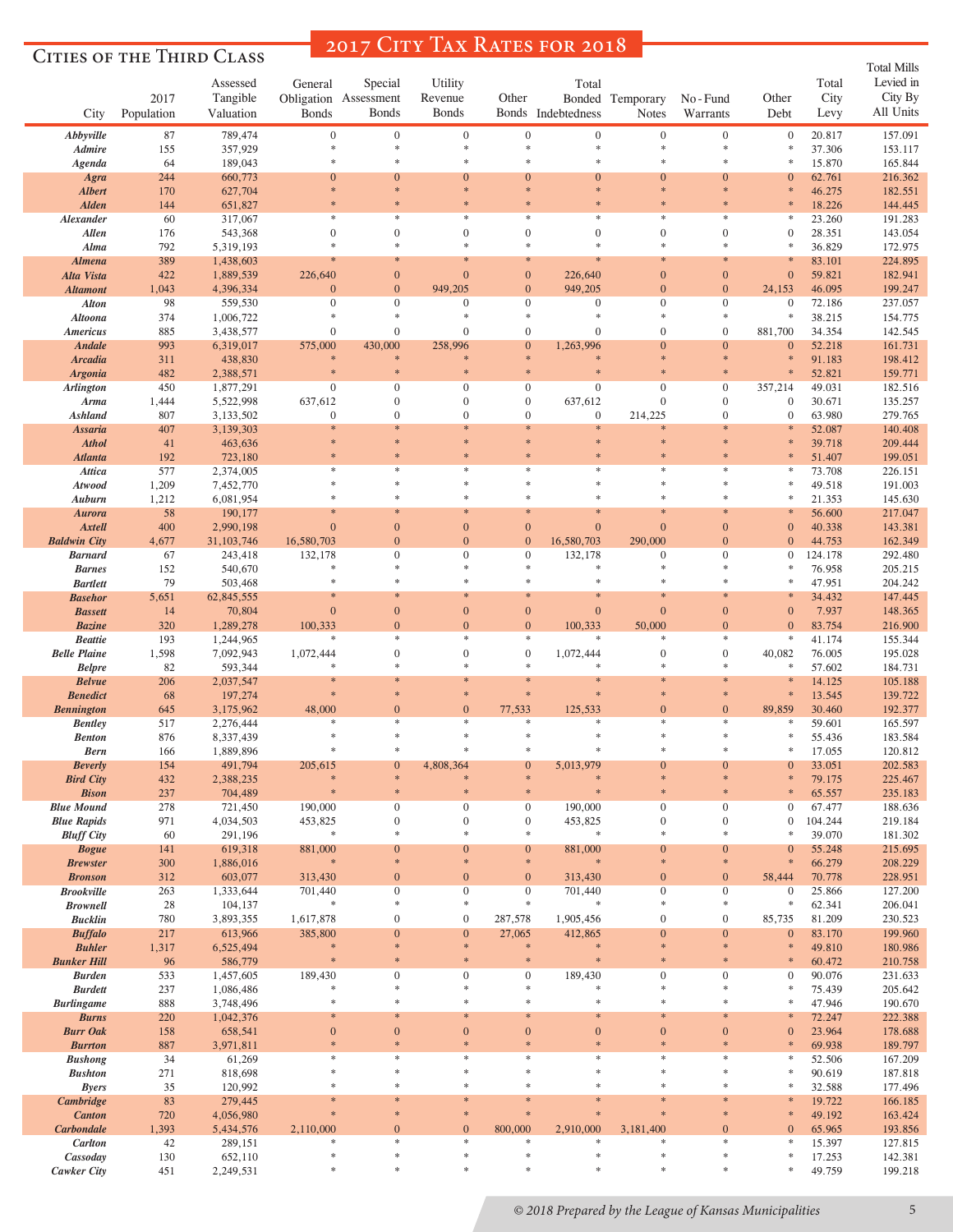#### CITIES OF THE THIRD CLASS

| UITIES OF THE THIRD ULASS        |             |                       |                                   |                                    |                               |                                |                         |                                     |                               |                          |                  | <b>Total Mills</b> |
|----------------------------------|-------------|-----------------------|-----------------------------------|------------------------------------|-------------------------------|--------------------------------|-------------------------|-------------------------------------|-------------------------------|--------------------------|------------------|--------------------|
|                                  |             | Assessed              | General                           | Special                            | Utility                       |                                | Total                   |                                     |                               |                          | Total            | Levied in          |
|                                  | 2017        | Tangible              |                                   | Obligation Assessment              | Revenue                       | Other                          |                         | Bonded Temporary                    | No-Fund                       | Other                    | City             | City By            |
| City                             | Population  | Valuation             | <b>Bonds</b>                      | <b>Bonds</b>                       | <b>Bonds</b>                  |                                | Bonds Indebtedness      | <b>Notes</b>                        | Warrants                      | Debt                     | Levy             | All Units          |
|                                  |             |                       | $\ast$                            | $\ast$                             | ×.                            | \$                             | ×                       | $\frac{1}{2}$                       | $\ast$                        | $\ast$                   |                  |                    |
| Cedar<br><b>Cedar Point</b>      | 13<br>27    | 169,895<br>341,056    |                                   |                                    |                               | $\frac{1}{26}$                 | $*$                     |                                     | $\ast$                        |                          | 14.438<br>14.467 | 183.147<br>159.407 |
| <b>Cedar Vale</b>                | 527         | 1,265,960             |                                   |                                    |                               | $\frac{1}{26}$                 | $\frac{1}{2}$           |                                     | $\ast$                        | Ą                        | 119.976          | 283.457            |
| Centralia                        | 511         | 1,854,849             |                                   |                                    |                               |                                |                         |                                     | $\frac{1}{2}$                 |                          | 40.525           | 138.367            |
| <b>Chapman</b>                   | 1,361       | 8,483,342             |                                   |                                    |                               |                                | ×                       |                                     | $\ast$                        |                          | 40.692           | 144.984            |
| <b>Chase</b>                     | 451         | 1,163,164             |                                   | $\frac{1}{2}$                      | $\frac{1}{2}$                 | $\frac{1}{2}$                  | $*$                     | $\frac{1}{2}$                       | $\ast$                        |                          | 114.307          | 238.075            |
| Chautauqua                       | 103         | 251,863               | $\mathbf{0}$                      | $\mathbf{0}$                       | $\boldsymbol{0}$              | $\boldsymbol{0}$               | $\mathbf{0}$            | $\overline{0}$                      | $\boldsymbol{0}$              | $\overline{0}$           | 18.030           | 194.900            |
| <b>Cheney</b>                    | 2,165       | 13, 145, 229          | 1,375,000                         | $\boldsymbol{0}$                   | 839,188                       | 420,000                        | 2,634,188               | $\boldsymbol{0}$                    | $\boldsymbol{0}$              | 55,769                   | 60.753           | 155.141            |
| <b>Cherokee</b>                  | 712         | 1,821,781             | $\frac{1}{2}$                     | ×.                                 | $\ast$                        | $\frac{1}{2}$                  | $*$                     | $\frac{1}{2}$                       | $\frac{1}{2}$                 | $\frac{1}{2}$            | 43.603           | 154.693            |
| <b>Cimarron</b>                  | 2,222       | 14,362,576            | 2,080,000                         | $\overline{0}$                     | $\mathbf{0}$                  | 1,955,000                      | 4,035,000               | $\overline{0}$                      | $\mathbf{0}$                  | 270,869                  | 55.992           | 171.425            |
| <b>Circleville</b>               | 167         | 625,471               |                                   | $\ast$                             | $\ast$                        | $\ast$                         | ×                       | $\ast$                              | $\ast$                        | $\ast$                   | 9.783            | 149.898            |
| <b>Claflin</b><br><b>Clayton</b> | 624<br>57   | 2,572,533<br>123,493  | $\boldsymbol{0}$<br>$\frac{1}{2}$ | $\overline{0}$<br>$\frac{1}{2\pi}$ | $\mathbf{0}$<br>$\frac{1}{2}$ | $\boldsymbol{0}$<br>$\ast$     | $\boldsymbol{0}$<br>$*$ | $\overline{0}$<br>$\frac{1}{2} \xi$ | $\mathbf{0}$<br>$\frac{1}{2}$ | $\mathbf{0}$<br>$\ast$   | 75.611<br>14.770 | 215.297            |
| Decatur Co.                      |             | 9,544                 |                                   |                                    |                               |                                |                         |                                     |                               |                          | 14.770           | 154.313            |
| Norton Co.                       |             | 113,949               |                                   |                                    |                               |                                |                         |                                     |                               |                          | 14.770           | 159.556            |
| <b>Clearwater</b>                | 2,519       | 15,180,758            |                                   |                                    |                               |                                |                         |                                     | $\frac{1}{2}$                 |                          | 56.144           | 156.261            |
| <b>Clifton</b>                   | 529         | 1,794,210             |                                   |                                    |                               | $\ast$                         | ×                       | $\ast$                              | $\ast$                        | $\ast$                   | 51.601           |                    |
| Clay Co.                         |             | 771,222               |                                   |                                    |                               |                                |                         |                                     |                               |                          | 51.601           | 171.019            |
| Washington Co.                   |             | 1,022,988             |                                   |                                    |                               |                                |                         |                                     |                               |                          | 51.601           | 174.605            |
| <b>Climax</b>                    | 67          | 109,567               | $\boldsymbol{0}$                  | $\mathbf{0}$                       | $\boldsymbol{0}$              | $\boldsymbol{0}$               | $\overline{0}$          | $\boldsymbol{0}$                    | $\boldsymbol{0}$              | $\overline{0}$           | 36.042           | 182.033            |
| Clyde                            | 684         | 2,833,348             |                                   | ×.                                 | ×.                            | $\frac{1}{2}$<br>$\frac{1}{2}$ | $\frac{1}{2}$           | $\ast$                              | $\ast$<br>$\ast$              | $\ast$<br>$\frac{1}{2}$  | 33.672           | 186.546            |
| <b>Coats</b><br><b>Coldwater</b> | 83          | 1,094,183             |                                   | $\ast$                             | $\frac{1}{2}$                 | $\frac{1}{2}$                  | $*$                     | $\ast$                              | $\ast$                        |                          | 19.131<br>85.999 | 161.902            |
| <b>Collyer</b>                   | 814<br>105  | 3,268,957<br>555,495  | $\ast$                            | $\frac{1}{2}$                      | $\ast$                        | $\ast$                         | $*$                     | $\ast$                              | $\ast$                        |                          | 27.093           | 254.171<br>178.939 |
| Colony                           | 404         | 1,451,177             | 753,692                           | $\mathbf{0}$                       | $\mathbf{0}$                  | $\boldsymbol{0}$               | 753,692                 | $\boldsymbol{0}$                    | $\boldsymbol{0}$              | $\overline{0}$           | 30.744           | 170.758            |
| Colwich                          | 1,398       | 11,653,349            | 2,465,000                         | $\mathbf{0}$                       | $\mathbf{0}$                  | $\boldsymbol{0}$               | 2,465,000               | $\mathbf{0}$                        | $\boldsymbol{0}$              | $\overline{0}$           | 56.589           | 146.150            |
| <b>Conway Springs</b>            | 1,224       | 6,718,638             | $\frac{1}{20}$                    | ×.                                 | sk.                           | $\frac{1}{2}$                  | $*$                     | $\frac{1}{2}$                       | $\ast$                        | $\frac{1}{2}$            | 69.209           | 182.867            |
| Coolidge                         | 91          | 825,799               |                                   |                                    |                               | $\frac{1}{2}$                  | ×                       |                                     | $\ast$                        |                          | 34.400           | 219.032            |
| Copeland                         | 300         | 2,134,101             |                                   |                                    |                               | $*$                            | ×                       |                                     | $\ast$                        |                          | 27.969           | 156.366            |
| Corning                          | 157         | 1,064,437             |                                   | $\frac{1}{2}$                      | ×.                            | $\frac{1}{2}$                  | $*$                     | $\frac{1}{2}$                       | $\ast$                        |                          | 56.286           | 156.064            |
| <b>Cottonwood Falls</b>          | 869         | 4,146,041             |                                   | $\frac{1}{20}$                     | sk.                           | $\mathbf{z}$                   | $\frac{1}{2}$           | $\frac{1}{2}$                       | $\ast$                        | s)                       | 74.209           | 216.141            |
| Courtland                        | 269         | 1,393,072             |                                   | $\frac{1}{20}$                     | s)                            | $\frac{1}{2}$                  | $*$                     | $\ast$                              | $\ast$                        |                          | 78.456           | 226.593            |
| Coyville                         | 43          | 188,587               | $\mathbf{0}$                      | $\Omega$<br>$\frac{1}{2}$          | $\mathbf{0}$<br>×.            | $\mathbf{0}$<br>$\frac{1}{2}$  | $\mathbf{0}$<br>$*$     | $\overline{0}$                      | $\overline{0}$<br>$\ast$      | $\overline{0}$           | 18.756           | 144.106            |
| <b>Cuba</b><br><b>Cullison</b>   | 146<br>101  | 472,076<br>882,668    |                                   | $\frac{1}{2}$                      | ×.                            | $\frac{1}{2}$                  | $\ast$                  | $\ast$                              | $\ast$                        |                          | 52.323<br>12.576 | 201.997<br>155.329 |
| <b>Culver</b>                    | 118         | 266,919               | 171,725                           | $\overline{0}$                     | $\overline{0}$                | $\mathbf{0}$                   | 171,725                 | $\overline{0}$                      | $\overline{0}$                | $\overline{0}$           | 39.079           | 194.223            |
| Cunningham                       | 458         | 2,527,675             | 410,000                           | $\mathbf{0}$                       | $\mathbf{0}$                  | $\boldsymbol{0}$               | 410,000                 | $\overline{0}$                      | $\boldsymbol{0}$              | 50,135                   | 71.045           | 185.483            |
| Damar                            | 130         | 494,668               | $\frac{1}{2}$                     |                                    | sk.                           | $\frac{1}{2}$                  | $*$                     | $\frac{1}{2}$                       | $\ast$                        | $\ast$                   | 65.262           | 205.496            |
| <b>Danville</b>                  | 35          | 281,186               | $\mathbf{0}$                      | $\mathbf{0}$                       | $\mathbf{0}$                  | $\boldsymbol{0}$               | $\boldsymbol{0}$        | $\overline{0}$                      | $\boldsymbol{0}$              | $\mathbf{0}$             | 43.324           | 168.242            |
| <b>Dearing</b>                   | 390         | 1,875,385             | $\overline{0}$                    | $\overline{0}$                     | $\overline{0}$                | $\mathbf{0}$                   | $\overline{0}$          | $\overline{0}$                      | $\boldsymbol{0}$              | 13,036                   | 4.891            | 147.377            |
| <b>Deerfield</b>                 | 696         | 2,472,761             |                                   | $\ast$                             | $\frac{1}{2}$                 | $\frac{1}{2}$                  | $\ast$                  | $\ast$                              | $\ast$                        | $*$                      | 88.506           | 235.352            |
| <b>Delia</b>                     | 166         | 525,552               | $\ast$                            | $\frac{1}{2}$                      | $\frac{1}{2}$                 | $\ast$                         | $\ast$                  | $*$                                 | $\ast$                        | ×                        | 11.773           | 136.777            |
| <b>Delphos</b>                   | 340         | 1,417,248             | 1,135,648                         | $\mathbf{0}$                       | $\mathbf{0}$                  | $\boldsymbol{0}$               | 1,135,648               | $\boldsymbol{0}$                    | $\boldsymbol{0}$              | 46,728                   | 61.814           | 211.433            |
| <b>Denison</b>                   | 183         | 551,681               | $\boldsymbol{0}$<br>$\Omega$      | $\mathbf{0}$<br>$\Omega$           | $\boldsymbol{0}$<br>$\Omega$  | 15,351<br>$\Omega$             | 15,351<br>$\theta$      | $\boldsymbol{0}$<br>$\Omega$        | $\boldsymbol{0}$<br>$\Omega$  | $\mathbf{0}$<br>$\theta$ | 16.209<br>32.757 | 161.718            |
| <b>Denton</b><br><b>Dexter</b>   | 144<br>274  | 644,252<br>704,679    |                                   |                                    |                               | $\ast$                         |                         | $\ast$                              | $\ast$                        | $\ast$                   | 94.032           | 139.410<br>222.020 |
| <b>Dighton</b>                   | 970         | 4,632,502             | 1,785,000                         | $\mathbf{0}$                       | $\mathbf{0}$                  | $\boldsymbol{0}$               | 1,785,000               | $\boldsymbol{0}$                    | $\boldsymbol{0}$              | 149,992                  | 87.477           | 274.126            |
| <b>Dorrance</b>                  | 187         | 861,200               | $\ast$                            | $*$                                | $\ast$                        | $\ast$                         | $\ast$                  | $*$                                 | $\ast$                        |                          | 29.443           | 175.684            |
| <b>Douglass</b>                  | 1,691       | 7,303,198             | 200,000                           | $\boldsymbol{0}$                   | 1,395,506                     | $\boldsymbol{0}$               | 1,595,506               | $\boldsymbol{0}$                    | $\boldsymbol{0}$              | $\overline{0}$           | 58.996           | 188.564            |
| <b>Downs</b>                     | 844         | 4,377,091             | $\boldsymbol{0}$                  | $\mathbf{0}$                       | $\mathbf{0}$                  | $\boldsymbol{0}$               | $\boldsymbol{0}$        | $\boldsymbol{0}$                    | $\boldsymbol{0}$              | 1,215,379                | 77.321           | 205.893            |
| <b>Dresden</b>                   | 40          | 250,073               | $\frac{1}{2\pi}$                  |                                    |                               | $\frac{1}{2}$                  | $*$                     | $\frac{1}{2}$                       | $\ast$                        | $\ast$                   | 11.305           | 132.254            |
| <b>Dunlap</b>                    | 28          | 80,851                |                                   |                                    |                               | $*$                            | ×                       |                                     | $\ast$                        | $*$                      | 15.411           | 169.543            |
| <b>Durham</b>                    | 107         | 605,114               |                                   | $\frac{1}{2}$<br>$\frac{1}{2}$     | $\frac{1}{2}$                 | $\ast$<br>$\ast$               | $\ast$<br>$\ast$        | $\ast$<br>$\frac{1}{2}$             | $*$<br>$*$                    |                          | 28.182           | 175.719            |
| Dwight                           | 255         | 1,003,056             |                                   | $\frac{1}{20}$                     |                               | $\ast$                         | $\frac{1}{2}$           | $\frac{1}{2} \xi$                   | $\ast$                        | $\frac{1}{2}$            | 35.309           | 177.751            |
| <b>Earlton</b><br>Eastborough    | 52<br>761   | 134,872<br>13,076,800 | 535,000                           | $\mathbf{0}$                       | $\boldsymbol{0}$              | $\boldsymbol{0}$               | 535,000                 | $\boldsymbol{0}$                    | $\boldsymbol{0}$              | 182,855                  | 4.412<br>63.637  | 155.234<br>150.979 |
| <b>Easton</b>                    | 257         | 718,764               |                                   |                                    |                               | $\frac{1}{2}$                  | $*$                     | $\frac{1}{2}$                       | $\ast$                        | $\ast$                   | 28.451           | 131.325            |
| <b>Edgerton</b>                  | 1,756       | 40,644,694            |                                   |                                    |                               | $\ast$                         | $\ast$                  |                                     | $\ast$                        |                          | 30.633           | 150.128            |
| <b>Edmond</b>                    | 47          | 187,597               |                                   |                                    |                               | $\frac{1}{2}$                  | ×                       |                                     | $\ast$                        |                          | 37.820           | 182.432            |
| Edna                             | 414         | 1,350,395             | $\mathbf{0}$                      | $\overline{0}$                     | $\mathbf{0}$                  | $\boldsymbol{0}$               | $\mathbf{0}$            | 925,000                             | $\mathbf{0}$                  | 264,860                  | 79.131           | 232.703            |
| <b>Effingham</b>                 | 517         | 2,257,378             | 440,000                           | $\boldsymbol{0}$                   | $\boldsymbol{0}$              | $\boldsymbol{0}$               | 440,000                 | $\boldsymbol{0}$                    | $\boldsymbol{0}$              | 547,674                  | 77.961           | 188.166            |
| Elbing                           | 228         | 1,234,781             | $\boldsymbol{0}$                  | $\boldsymbol{0}$                   | 73,033                        | $\boldsymbol{0}$               | 73,033                  | $\boldsymbol{0}$                    | $\boldsymbol{0}$              | $\mathbf{0}$             | 23.216           | 140.354            |
| Elgin                            | 82          | 177,189               | $\frac{1}{2}$                     |                                    |                               | $\frac{1}{2}$                  | $\ast$                  | $\ast$                              | $\ast$                        | $\frac{1}{2}$            | 11.654           | 189.461            |
| <b>Elk</b> City                  | 294         | 673,501               | $\mathbf{0}$                      | $\mathbf{0}$                       | $\mathbf{0}$                  | $\boldsymbol{0}$               | $\mathbf{0}$            | $\boldsymbol{0}$                    | $\mathbf{0}$                  | $\overline{0}$           | 70.102           | 215.564            |
| <b>Elk Falls</b>                 | 95          | 354,548               | $\ast$                            | $*$<br>$\ast$                      | $\frac{1}{2}$                 | $\frac{1}{2}$<br>$\ast$        | $\ast$                  | $\ast$<br>$\ast$                    | $\ast$<br>$\ast$              | $\Rightarrow$            | 17.555           | 190.650            |
| <b>Ellinwood</b>                 | 2,037       | 9,981,712             |                                   |                                    |                               |                                |                         |                                     |                               |                          | 42.906           | 224.342            |
| Ellsworth<br><b>Elmdale</b>      | 3,047<br>53 | 16,745,160<br>222,930 | 2,810,000<br>$\ast$               | 175,000                            | $\mathbf{0}$                  | 1,180,000<br>$\ast$            | 4,165,000<br>×.         | $\boldsymbol{0}$                    | $\boldsymbol{0}$<br>$\ast$    | 1,167,296                | 75.767<br>34.661 | 181.711<br>177.286 |
| <b>Elsmore</b>                   | 73          | 195,162               | $\frac{1}{2}$                     | $\frac{1}{2}$                      |                               | $\frac{1}{2}$                  | $*$                     | $\frac{1}{2}$                       | $\ast$                        | $\ast$                   | 16.217           | 157.946            |
| <b>Elwood</b>                    | 1,164       | 11,029,453            |                                   |                                    |                               |                                | ×                       |                                     |                               |                          | 29.543           | 153.854            |
| <b>Emmett</b>                    | 190         | 665,650               |                                   |                                    |                               | $*$                            | $*$                     | $\frac{1}{2}$                       |                               |                          | 36.863           | 115.424            |
| <b>Englewood</b>                 | 73          | 311,926               |                                   |                                    |                               | $\ast$                         | $\ast$                  | $\frac{1}{2}$                       | $\ast$                        |                          | 78.191           | 215.199            |
| Ensign                           | 182         | 2,723,305             | *                                 | ×.                                 | ×.                            | $\frac{1}{2}$                  | $\frac{1}{2}$           | $*$                                 | $\ast$                        | 靖                        | 51.971           | 163.608            |
| <b>Enterprise</b>                | 809         | 3,195,776             |                                   | ×.                                 | ×.                            | $\frac{1}{2}$                  | $*$                     | $\ast$                              | $\ast$                        |                          | 68.050           | 174.263            |
| Erie                             | 1,091       | 4,638,972             | 1,560,000                         | $\mathbf{0}$                       | 7,450,000                     | $\overline{0}$                 | 9,010,000               | $\boldsymbol{0}$                    | $\mathbf{0}$                  | $\mathbf{0}$             | 62.948           | 222.760            |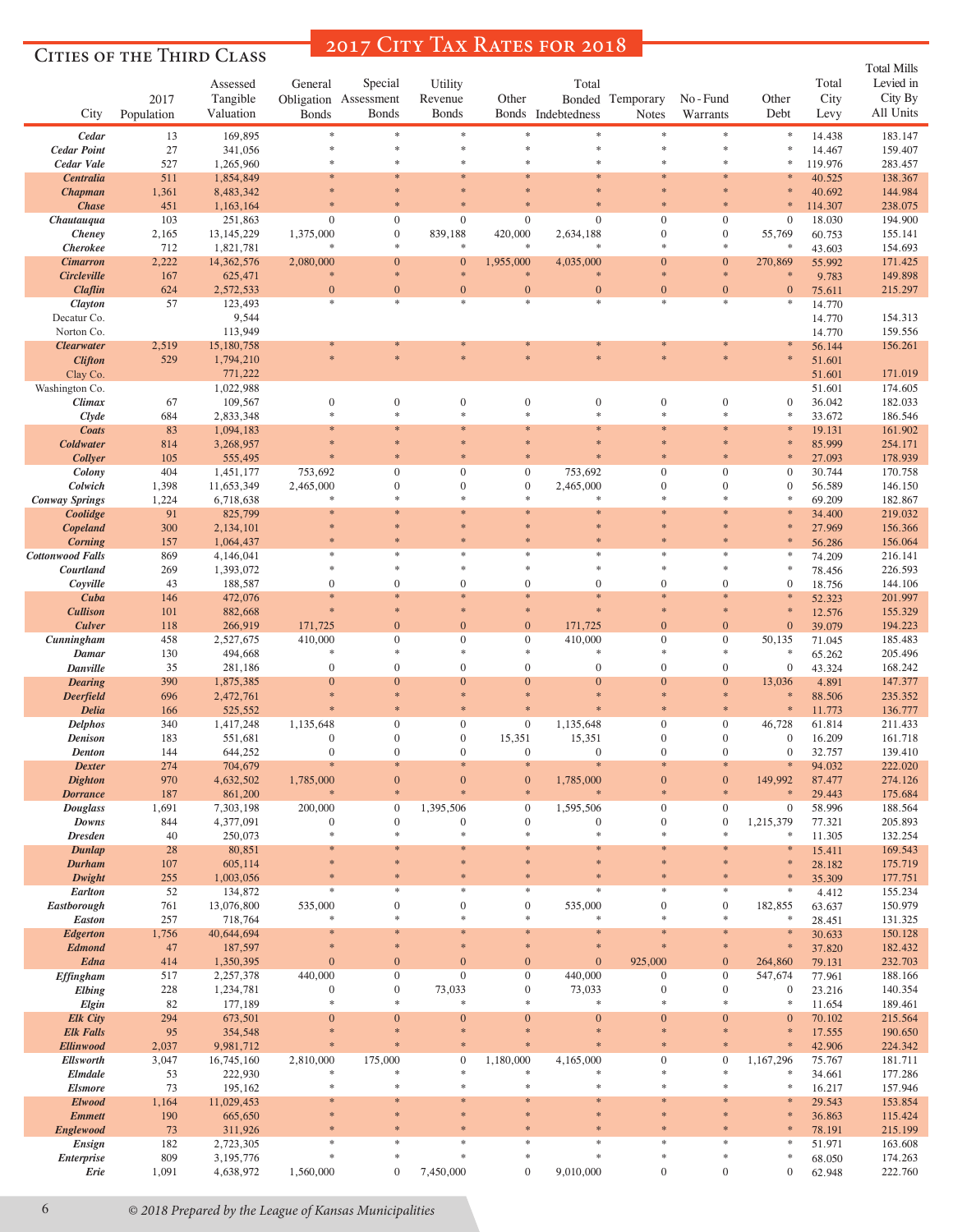#### Cities of the Third Class

| CITIES OF THE THIRD CLASS              |                |                      |                                   |                       |                  |                            |                    |                        |                  |                |                   | <b>Total Mills</b> |
|----------------------------------------|----------------|----------------------|-----------------------------------|-----------------------|------------------|----------------------------|--------------------|------------------------|------------------|----------------|-------------------|--------------------|
|                                        |                | Assessed             | General                           | Special               | Utility          |                            | Total              |                        |                  |                | Total             | Levied in          |
|                                        | 2017           | Tangible             |                                   | Obligation Assessment | Revenue          | Other                      |                    | Bonded Temporary       | No-Fund          | Other          | City              | City By            |
| City                                   | Population     | Valuation            | <b>Bonds</b>                      | <b>Bonds</b>          | <b>Bonds</b>     |                            | Bonds Indebtedness | <b>Notes</b>           | Warrants         | Debt           | Levy              | All Units          |
| <b>Esbon</b>                           | 94             | 517,388              | $\boldsymbol{0}$                  | $\boldsymbol{0}$      | $\boldsymbol{0}$ | $\boldsymbol{0}$           | $\mathbf{0}$       | $\mathbf{0}$           | $\overline{0}$   | $\overline{0}$ | 22.685            | 174.504            |
| <b>Eskridge</b>                        | 505            | 1,648,967            |                                   |                       |                  | $\ast$                     |                    | *                      |                  |                | 48.663            | 183.986            |
| Everest                                | 278            | 1,370,903            |                                   |                       |                  | $\ast$                     |                    | s).                    |                  |                | 53.278            | 140.156            |
| Fairview                               | 253            | 2,120,256            |                                   |                       |                  |                            |                    |                        |                  |                | 11.856            | 103.288            |
| <b>Fall River</b>                      | 150            | 423,850              |                                   |                       |                  | $*$                        |                    | $\frac{1}{2}$          |                  |                | 66.096            | 194.779            |
| <b>Fontana</b><br>Ford                 | 220<br>215     | 1,115,610<br>917,759 | $\boldsymbol{0}$                  | $\overline{0}$        | $\mathbf{0}$     | $\mathbf{0}$               | $\mathbf{0}$       | $\overline{0}$         | $\mathbf{0}$     | $\overline{0}$ | 14.536<br>43.725  | 118.308<br>195.533 |
| <b>Formoso</b>                         | 88             | 170,592              | $\mathbf{0}$                      | $\mathbf{0}$          | $\mathbf{0}$     | 0                          | $\mathbf{0}$       | $\boldsymbol{0}$       | $\mathbf{0}$     | $\mathbf{0}$   | 73.726            | 223.706            |
| Fowler                                 | 544            | 1,965,341            | $\frac{1}{20}$                    |                       |                  | $\ast$                     |                    | ×.                     | s.               |                | 96.969            | 248.736            |
| <b>Frankfort</b>                       | 692            | 4, 104, 429          | $\overline{0}$                    | $\overline{0}$        | $\mathbf{0}$     | 0                          | $\boldsymbol{0}$   | $\boldsymbol{0}$       | $\overline{0}$   | $\overline{0}$ | 68.303            | 167.062            |
| Frederick                              | 17             | 97,939               |                                   |                       |                  | $\ast$                     |                    | ×                      |                  |                | 0.000             | 96.576             |
| <b>Freeport</b>                        | $\mathfrak{S}$ | 65,481               |                                   |                       |                  | $*$                        |                    | $\frac{1}{2}$          |                  |                | 101.725           | 245.045            |
| <b>Fulton</b>                          | 159            | 572,732              | 53,945                            | $\overline{0}$        | $\mathbf{0}$     | $\mathbf{0}$<br>*          | 53,945             | $\overline{0}$         | $\mathbf{0}$     | $\overline{0}$ | 38.604            | 203.625            |
| Galatia<br>Galesburg                   | 38<br>120      | 349,175<br>621,379   |                                   |                       |                  | $\ast$                     |                    | s).                    |                  |                | 29.020<br>52.833  | 170.127<br>218.629 |
| Galva                                  | 873            | 6,657,529            |                                   |                       |                  |                            |                    |                        |                  |                | 50.684            | 162.574            |
| <b>Garden Plain</b>                    | 894            | 6,186,543            |                                   |                       |                  | $*$                        |                    | $\frac{1}{2}$          |                  |                | 50.856            | 159.087            |
| Garfield                               | 183            | 763,913              |                                   |                       |                  | $*$                        |                    | $\frac{1}{2}$          |                  |                | 46.608            | 192.282            |
| <b>Gas</b>                             | 520            | 1,923,478            | $\overline{0}$                    | $\overline{0}$        | $\overline{0}$   | $\overline{0}$             | $\overline{0}$     | $\overline{0}$         | $\overline{0}$   | $\overline{0}$ | 34.245            | 174.389            |
| Gaylord                                | 107            | 378,402              | 150,000                           | $\overline{0}$        | $\mathbf{0}$     | $\boldsymbol{0}$           | 150,000            | $\boldsymbol{0}$       | $\mathbf{0}$     | $\overline{0}$ | 78.134            | 246.718            |
| <b>Gem</b>                             | 87             | 425,395              | $\boldsymbol{0}$                  | $\overline{0}$        | $\mathbf{0}$     | $\boldsymbol{0}$<br>$*$    | $\boldsymbol{0}$   | $\mathbf{0}$<br>$\ast$ | $\mathbf{0}$     | $\overline{0}$ | 13.034            | 162.219            |
| <b>Geneseo</b><br><b>Geuda Springs</b> | 264<br>183     | 614,555<br>646,088   | $\ast$                            | $\ast$                |                  | $\ast$                     |                    | $*$                    | $\ast$           |                | 96.082<br>34.101  | 200.166            |
| Cowley Co.                             |                | 46,071               |                                   |                       |                  |                            |                    |                        |                  |                | 34.101            | 163.699            |
| Sumner Co.                             |                | 600,017              |                                   |                       |                  |                            |                    |                        |                  |                | 34.101            | 154.258            |
| <b>Glade</b>                           | 91             | 336,665              | 158,209                           | $\boldsymbol{0}$      | $\boldsymbol{0}$ | $\boldsymbol{0}$           | 158,209            | $\mathbf{0}$           | $\boldsymbol{0}$ | $\mathbf{0}$   | 49.215            | 196.074            |
| <b>Glasco</b>                          | 473            | 1,194,938            | $\ast$                            |                       |                  | $\ast$                     | $*$                | 米                      | \$               |                | 36.932            | 203.858            |
| <b>Glen Elder</b>                      | 431            | 2,964,589            |                                   |                       |                  |                            |                    |                        |                  |                | 35.089            | 182.583            |
| <b>Goessel</b>                         | 508            | 2,010,587            |                                   |                       |                  | $*$<br>$*$                 |                    | $\frac{1}{2}$          |                  |                | 68.246            | 209.636            |
| Goff<br><b>Gorham</b>                  | 126<br>338     | 241,247<br>1,863,631 |                                   |                       |                  | *                          | $*$                | $\ast$                 |                  |                | 79.313<br>48.434  | 183.635<br>195.602 |
| Gove                                   | 74             | 250,554              |                                   |                       |                  |                            |                    |                        |                  |                | 75.445            | 212.733            |
| <b>Grainfield</b>                      | 255            | 1,615,475            |                                   |                       |                  | *                          |                    | *                      |                  |                | 33.529            | 169.594            |
| <b>Grandview Plaza</b>                 | 1,595          | 6,382,203            |                                   |                       |                  |                            |                    |                        |                  |                | 52.879            | 171.342            |
| <b>Greeley</b>                         | 293            | 1,271,786            | $\mathbf{0}$                      | $\overline{0}$        | $\mathbf{0}$     | $\mathbf{0}$               | $\mathbf{0}$       | $\mathbf{0}$           | $\mathbf{0}$     | $\overline{0}$ | 42.813            | 201.900            |
| <b>Green</b>                           | 125            | 579,790              | $\ast$                            |                       |                  | $*$                        | $*$                | $\frac{1}{2}$          |                  |                | 37.524            | 155.941            |
| <b>Greenleaf</b>                       | 308            | 1,375,972            | $\ast$                            | $\ast$                |                  | *<br>$\ast$                | $*$                | *<br>*                 | *                | $\ast$         | 48.753            | 184.993            |
| Greensburg<br><b>Grenola</b>           | 771<br>192     | 7,119,872<br>468,905 | $\boldsymbol{0}$                  | $\overline{0}$        | $\boldsymbol{0}$ | $\boldsymbol{0}$           | $\boldsymbol{0}$   | $\boldsymbol{0}$       | $\mathbf{0}$     | $\overline{0}$ | 65.140<br>135.678 | 198.851<br>323.278 |
| <b>Gridley</b>                         | 340            | 1,880,068            |                                   |                       |                  |                            |                    | $\ast$                 | $*$              |                | 40.206            | 143.474            |
| <b>Grinnell</b>                        | 238            | 1,680,778            | $\mathbf{0}$                      | $\overline{0}$        | $\overline{0}$   | $\mathbf{0}$               | $\boldsymbol{0}$   | $\mathbf{0}$           | $\mathbf{0}$     | 236,886        | 30.396            | 152.907            |
| <b>Gypsum</b>                          | 391            | 2,325,355            | $\mathbf{0}$                      | $\overline{0}$        | $\overline{0}$   | $\mathbf{0}$               | $\mathbf{0}$       | $\mathbf{0}$           | $\mathbf{0}$     | $\overline{0}$ | 33.537            | 120.799            |
| Haddam                                 | 100            | 659,205              | $\frac{1}{2}$                     | $\ast$                |                  | $\frac{1}{2}$              | $*$                | $*$                    | *                | $\ast$         | 66.125            | 203.771            |
| <b>Hamilton</b>                        | 247            | 728,310              | $\overline{0}$                    | $\overline{0}$        | $\mathbf{0}$     | $\mathbf{0}$               | $\mathbf{0}$       | $\mathbf{0}$           | $\mathbf{0}$     | $\mathbf{0}$   | 46.251            | 178.116            |
| <b>Hamlin</b><br><b>Hanover</b>        | 45<br>660      | 194,603<br>4,963,010 |                                   |                       |                  |                            |                    |                        |                  |                | 46.335<br>52.126  | 139.244<br>184.276 |
| <b>Hanston</b>                         | 202            | 1,167,881            |                                   |                       |                  |                            |                    | $\frac{1}{2}$          |                  |                | 47.603            | 216.850            |
| <b>Hardtner</b>                        | 168            | 680,615              |                                   |                       |                  | $*$                        |                    | $\frac{1}{2}$          |                  |                | 64.079            | 222.678            |
| <b>Hartford</b>                        | 368            | 1,433,640            |                                   |                       |                  | *                          | *                  | *                      |                  |                | 54.534            | 198.879            |
| <b>Harveyville</b>                     | 241            | 728,816              |                                   |                       |                  |                            |                    |                        |                  |                | 49.604            | 187.046            |
| Havana                                 | 97             | 293,407              |                                   |                       |                  |                            |                    |                        |                  |                | 35.101            | 186.336            |
| <b>Haven</b><br><b>Havensville</b>     | 1,212<br>150   | 7,243,825<br>380,108 |                                   |                       |                  |                            |                    |                        |                  |                | 61.428<br>37.637  | 201.192<br>129.929 |
| <b>Haviland</b>                        | 677            | 2,590,474            | 2,782,534                         | $\overline{0}$        | $\mathbf{0}$     | $\boldsymbol{0}$           | 2,782,534          | $\mathbf{0}$           | $\mathbf{0}$     | $\Omega$       | 55.576            | 196.690            |
| <b>Hazelton</b>                        | 91             | 514,575              |                                   |                       |                  |                            |                    |                        |                  |                | 39.322            | 194.735            |
| Hepler                                 | 131            | 423,953              |                                   |                       |                  | *                          |                    |                        |                  |                | 37.347            | 154.744            |
| <b>Herndon</b>                         | 130            | 483,728              | $\frac{d\mathbf{r}}{d\mathbf{r}}$ |                       |                  | $\ast$                     |                    | *                      |                  |                | 45.068            | 170.234            |
| <b>Highland</b>                        | 1,000          | 3,248,058            | 755,406                           | $\mathbf{0}$          | $\bf{0}$         | $\mathbf{0}$               | 755,406            | $\bf{0}$               | $\mathbf{0}$     | 7,371          | 36.183            | 146.945            |
| <b>Hill City</b>                       | 1,455          | 6,884,247            | 46,013                            | $\boldsymbol{0}$      | 203,733          | 3,333,542                  | 3,583,288          | $\boldsymbol{0}$       | $\mathbf{0}$     | $\mathbf{0}$   | 74.103            | 228.765            |
| <b>Holcomb</b><br><b>Hollenberg</b>    | 2,145<br>20    | 12,477,911<br>84,743 | 2,515,000                         | $\mathbf{0}$          | $\boldsymbol{0}$ | $\boldsymbol{0}$<br>$\ast$ | 2,515,000          | $\mathbf{0}$           | $\mathbf{0}$     | $\mathbf{0}$   | 44.521<br>42.387  | 165.253<br>173.305 |
| Holyrood                               | 436            | 1,837,191            |                                   |                       |                  | *                          |                    |                        |                  |                | 77.623            | 176.929            |
| Hope                                   | 339            | 2,435,165            |                                   |                       |                  |                            |                    |                        |                  |                | 39.439            | 151.463            |
| <b>Horace</b>                          | 72             | 408,173              |                                   |                       |                  |                            |                    |                        |                  |                | 57.467            | 254.349            |
| <b>Howard</b>                          | 607            | 2,097,160            |                                   |                       |                  |                            |                    | $\frac{1}{2}$          |                  |                | 63.747            | 238.274            |
| Hoxie                                  | 1,174          | 8,547,550            |                                   |                       |                  |                            |                    | $\frac{1}{2}$          |                  |                | 65.495            | 200.149            |
| <b>Hoyt</b>                            | 644            | 3,069,885            |                                   |                       |                  | *                          |                    | *                      |                  |                | 51.936            | 186.759            |
| <b>Hudson</b><br>Hunnewell             | 123<br>65      | 786,380<br>221,465   |                                   |                       |                  | $\ast$                     |                    |                        |                  |                | 28.456<br>20.256  | 157.621<br>149.324 |
| <b>Hunter</b>                          | 56             | 352,753              |                                   |                       |                  |                            |                    |                        |                  |                | 34.353            | 183.390            |
| <b>Huron</b>                           | 73             | 193,727              | $\mathbf{0}$                      | $\Omega$              | $\mathbf{0}$     | $\boldsymbol{0}$           | $\overline{0}$     | $\mathbf{0}$           | $\mathbf{0}$     | $\overline{0}$ | 54.190            | 163.532            |
| <b>Ingalls</b>                         | 303            | 1,509,393            |                                   |                       |                  | $\ast$                     |                    | $\frac{1}{2}$          |                  |                | 50.247            | 170.950            |
| <b>Inman</b>                           | 1,353          | 8,035,100            | 900,000                           | $\overline{0}$        | $\boldsymbol{0}$ | $\mathbf{0}$               | 900,000            | $\mathbf{0}$           | $\mathbf{0}$     | $\mathbf{0}$   | 69.004            | 164.133            |
| <b>Isabel</b>                          | 88             | 439,308              | $\frac{d\mathbf{r}}{d\mathbf{r}}$ |                       |                  | *<br>$\ast$                | $\frac{1}{2}$      | *<br>*                 |                  |                | 6.617             | 126.432            |
| <b>Iuka</b>                            | 163            | 1,119,642            |                                   |                       |                  |                            |                    |                        |                  |                | 23.850            | 170.794            |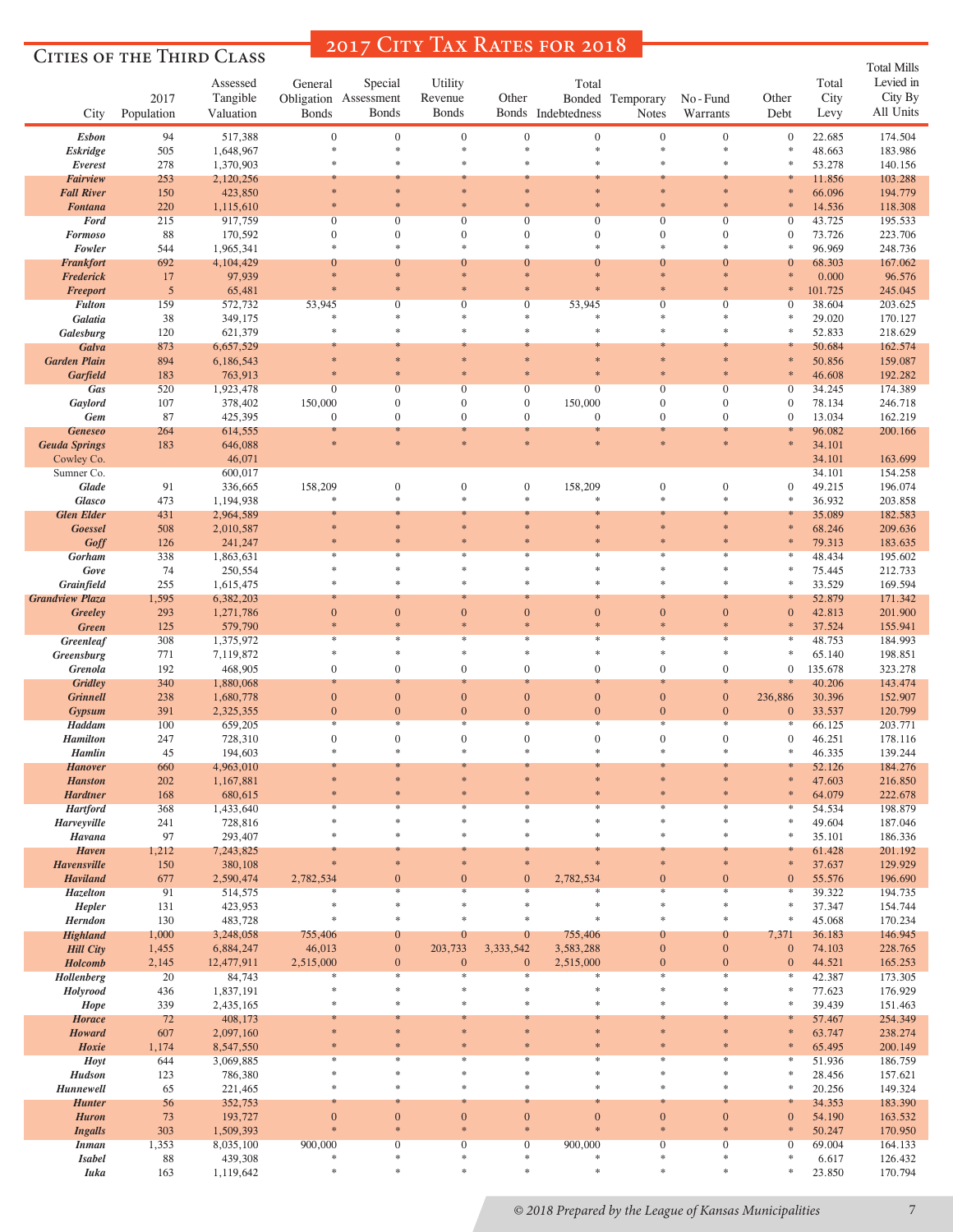#### CITIES OF THE THIRD CLASS

|                                       | ULLIES OF THE THIRD ULASS | Assessed                | General                              | Special                              | Utility                              |                                      | Total                          |                                      |                                      |                                  | Total            | <b>Total Mills</b><br>Levied in |
|---------------------------------------|---------------------------|-------------------------|--------------------------------------|--------------------------------------|--------------------------------------|--------------------------------------|--------------------------------|--------------------------------------|--------------------------------------|----------------------------------|------------------|---------------------------------|
|                                       | 2017                      | Tangible<br>Valuation   |                                      | Obligation Assessment                | Revenue<br><b>Bonds</b>              | Other                                |                                | Bonded Temporary                     | No-Fund                              | Other                            | City             | City By<br>All Units            |
| City                                  | Population                |                         | <b>Bonds</b>                         | <b>Bonds</b>                         |                                      |                                      | Bonds Indebtedness             | <b>Notes</b>                         | Warrants                             | Debt                             | Levy             |                                 |
| <b>Jamestown</b><br><b>Jennings</b>   | 277<br>93                 | 705,459<br>394,705      | $\frac{1}{2}$<br>$\boldsymbol{0}$    | $\ast$<br>$\boldsymbol{0}$           | $\ast$<br>$\boldsymbol{0}$           | $\ast$<br>$\boldsymbol{0}$           | $\ast$<br>$\mathbf{0}$         | $\ast$<br>$\overline{0}$             | $\frac{1}{2}$<br>$\boldsymbol{0}$    | $\ast$<br>$\overline{0}$         | 59.215<br>53.422 | 222.069<br>173.120              |
| Jetmore                               | 842                       | 4,033,389               | $\ast$                               | $\ast$                               | ×.                                   | $\frac{1}{2}$                        | $\ast$                         | $\ast$                               | $\ast$                               | $\frac{1}{2}$                    | 46.785           | 226.228                         |
| <b>Jewell</b>                         | 402                       | 1,594,102               | $\ast$                               | $*$                                  | $\ast$                               | $\ast$                               | ×                              | $\ast$                               | $\ast$                               |                                  | 58.442           | 205.256                         |
| <b>Johnson City</b>                   | 1,379                     | 7,629,140               | 2,015,000                            | $\overline{0}$                       | $\mathbf{0}$                         | $\boldsymbol{0}$                     | 2,015,000                      | $\overline{0}$                       | $\mathbf{0}$                         | $\overline{0}$                   | 36.824           | 234.049                         |
| <b>Kanopolis</b>                      | 471                       | 2,125,671               | $\ast$                               | $\ast$<br>$\overline{0}$             | $\ast$                               | $\ast$<br>$\boldsymbol{0}$           | $\ast$                         | $\ast$<br>$\boldsymbol{0}$           | $\ast$<br>$\boldsymbol{0}$           | $\frac{1}{2}$<br>$\overline{0}$  | 47.497           | 153.441                         |
| <b>Kanorado</b><br>Kechi              | 154<br>1,995              | 614,324<br>18, 174, 262 | 287,071<br>4,965,000                 | $\boldsymbol{0}$                     | $\boldsymbol{0}$<br>$\boldsymbol{0}$ | 640,000                              | 287,071<br>5,605,000           | 1,985,000                            | $\mathbf{0}$                         | $\mathbf{0}$                     | 81.957<br>36.726 | 201.592<br>143.840              |
| Kensington                            | 443                       | 1,673,152               | $\boldsymbol{0}$                     | $\overline{0}$                       | $\overline{0}$                       | $\mathbf{0}$                         | $\mathbf{0}$                   | $\mathbf{0}$                         | $\mathbf{0}$                         | $\overline{0}$                   | 52.234           | 223.139                         |
| <b>Kincaid</b>                        | 118                       | 468,795                 | $\ast$                               | ×                                    | $*$                                  | $\frac{1}{2}$                        | ×                              | $\ast$                               | $\ast$                               | $\frac{1}{2}$                    | 71.383           | 215.643                         |
| Kiowa                                 | 980                       | 5,501,869               | $\ast$<br>$\ast$                     | $*$<br>$*$                           | $\ast$<br>×                          | $\frac{1}{2}$<br>$\ast$              | *<br>$\ast$                    | $\ast$<br>$\ast$                     | $\ast$<br>$\ast$                     | $\frac{1}{2}$                    | 46.895           | 200.496                         |
| Kirwin<br><b>Kismet</b>               | 162<br>450                | 469,400<br>1,719,342    | $\boldsymbol{0}$                     | $\overline{0}$                       | $\overline{0}$                       | $\boldsymbol{0}$                     | $\mathbf{0}$                   | 24,604                               | $\mathbf{0}$                         | $\overline{0}$                   | 65.589<br>40.414 | 220.491<br>175.445              |
| La Crosse                             | 1,231                     | 6,045,806               | $\ast$                               | $*$                                  | ×.                                   | $\ast$                               | $\frac{1}{2}$                  | $\ast$                               | $\frac{1}{2}$                        | $\ast$                           | 52.466           | 220.452                         |
| La Cygne                              | 1,112                     | 5,405,016               | 3,071,076                            | $\mathbf{0}$                         | 520,000                              | 1,355,000                            | 4,946,076                      | $\overline{0}$                       | $\mathbf{0}$                         | 184,558                          | 86.253           | 191.406                         |
| Labette                               | 74                        | 233,050                 | $*$                                  | ×                                    | $*$                                  | ×                                    | $\ast$                         | $\ast$                               | $\ast$                               | $\ast$                           | 6.908            | 162.976                         |
| <b>LaHarpe</b><br>Lake Quivira        | 546<br>940                | 1,298,313<br>28,908,183 | $\ast$<br>$\mathbf{0}$               | $\ast$<br>$\mathbf{0}$               | $*$<br>$\mathbf{0}$                  | $\ast$<br>1,776,298                  | ×<br>1,776,298                 | $\ast$<br>$\mathbf{0}$               | $\ast$<br>$\mathbf{0}$               | $\frac{1}{2}$<br>$\overline{0}$  | 65.577<br>17.228 | 201.309                         |
| Johnson Co.                           |                           | 27,391,409              |                                      |                                      |                                      |                                      |                                |                                      |                                      |                                  | 17.228           | 108.246                         |
| Wyandotte Co.                         |                           | 1,516,774               |                                      |                                      |                                      |                                      |                                |                                      |                                      |                                  | 17.228           | 158.588                         |
| Lakin                                 | 2,176                     | 10,468,488              | $\frac{1}{2}$                        | $\ast$                               | *                                    |                                      | *                              | $\ast$                               | 米                                    | $\ast$                           | 37.855           | 186.137                         |
| Lancaster<br>Lane                     | 290<br>222                | 1,571,229<br>949,636    | $*$                                  | $*$                                  | $*$<br>$\ast$                        | $\frac{1}{2}$                        | ×<br>*                         | $\ast$                               | $\ast$                               | ÷                                | 21.415<br>9.888  | 131.649<br>138.556              |
| Langdon                               | 41                        | 175,344                 | $*$                                  | $*$                                  | $\ast$                               | $*$                                  | $\ast$                         | $\ast$                               | $\ast$                               | $\frac{1}{2}$                    | 33.842           | 166.182                         |
| Latham                                | 138                       | 260,785                 | $*$                                  | $\ast$                               | $*$                                  | $\frac{1}{2}$                        | $\ast$                         | $\ast$                               | $\ast$                               | $\ast$                           | 60.536           | 182.550                         |
| Latimer                               | 19                        | 115,926                 | $\ast$                               | $*$                                  | $\ast$                               | $\frac{1}{2}$                        | $*$                            | $\ast$                               | $\ast$                               | $\frac{1}{2}$                    | 6.176            | 145.127                         |
| Lebanon<br><b>Lebo</b>                | 203<br>912                | 938,480<br>4,973,374    | $\boldsymbol{0}$<br>$\mathbf{0}$     | $\mathbf{0}$<br>$\mathbf{0}$         | $\mathbf{0}$<br>$\overline{0}$       | $\mathbf{0}$<br>$\mathbf{0}$         | $\mathbf{0}$<br>$\overline{0}$ | $\mathbf{0}$<br>$\mathbf{0}$         | $\mathbf{0}$<br>$\mathbf{0}$         | 67,957<br>589,037                | 87.906<br>36.313 | 254.837<br>142.327              |
| <b>Lecompton</b>                      | 638                       | 3,456,813               | 1,792,000                            | $\mathbf{0}$                         | $\mathbf{0}$                         | $\mathbf{0}$                         | 1,792,000                      | $\mathbf{0}$                         | $\mathbf{0}$                         | 660                              | 26.046           | 138.373                         |
| Lehigh                                | 167                       | 637,355                 | $\ast$                               | $\ast$                               | ×                                    | $\ast$                               | *                              | $\ast$                               | $\ast$                               | $\ast$                           | 71.050           | 212.124                         |
| Lenora                                | 235                       | 1,420,112               | $\boldsymbol{0}$<br>$\ast$           | $\overline{0}$<br>$*$                | 21,440<br>$*$                        | $\boldsymbol{0}$<br>$\ast$           | 21,440<br>*                    | $\overline{0}$<br>$\ast$             | $\mathbf{0}$                         | 85,782<br>$\ast$                 | 83.718           | 221.408                         |
| Leon<br>Leona                         | 701<br>52                 | 2,465,319<br>91,669     | $\ast$                               | $\ast$                               | ×.                                   | $\frac{1}{2}$                        | $\ast$                         | $\ast$                               | *<br>$\ast$                          | $\ast$                           | 42.869<br>11.869 | 162.818<br>119.275              |
| Leonardville                          | 440                       | 2,294,524               |                                      |                                      | $\ast$                               |                                      | ×                              |                                      |                                      |                                  | 26.009           | 121.903                         |
| Leoti                                 | 1,450                     | 6,643,271               | $*$                                  | $*$                                  | $\ast$                               | $\frac{1}{2}$                        | *                              | $\ast$                               | $\ast$                               | $\frac{1}{2}$                    | 76.169           | 225.732                         |
| <b>LeRoy</b>                          | 553                       | 2,753,287               | $*$<br>$*$                           | $*$<br>$\ast$                        | $*$<br>$\ast$                        | $*$<br>$\frac{1}{26}$                | $\ast$<br>$\ast$               | $\ast$<br>$\ast$                     | $\ast$<br>$\ast$                     | $\frac{1}{2}$                    | 42.752           | 146.245                         |
| Lewis<br>Liberty                      | 430<br>115                | 1,650,938<br>591,493    |                                      |                                      | $*$                                  | 家                                    | *                              | $\frac{1}{2}$                        |                                      | 净                                | 79.549<br>33.213 | 210.706<br>176.954              |
| Liebenthal                            | 96                        | 270,300                 | $\ast$                               | $\ast$                               | ×.                                   | $\frac{1}{2}$                        | $\ast$                         | $\ast$                               | $\ast$                               | 净                                | 76.545           | 247.570                         |
| Lincolnville                          | 192                       | 908,709                 | $*$                                  | $*$                                  | $\ast$                               | ×                                    | ×                              | $\ast$                               | ×                                    |                                  | 60.634           | 202.784                         |
| Linn                                  | 395                       | 1,779,842               | 80,000                               | $\mathbf{0}$                         | $\mathbf{0}$                         | $\mathbf{0}$                         | 80,000                         | $\mathbf{0}$                         | $\mathbf{0}$                         | $\overline{0}$                   | 48.493           | 175.776                         |
| <b>Linn Valley</b><br>Linwood         | 813<br>387                | 7,944,057<br>1,841,507  | 2,592,000<br>$\boldsymbol{0}$        | $\mathbf{0}$<br>$\overline{0}$       | $\overline{0}$<br>$\overline{0}$     | $\mathbf{0}$<br>$\boldsymbol{0}$     | 2,592,000<br>$\boldsymbol{0}$  | $\mathbf{0}$<br>$\boldsymbol{0}$     | $\mathbf{0}$<br>$\mathbf{0}$         | 80,181<br>$\overline{0}$         | 43.648<br>31.272 | 148.555<br>139.457              |
| <b>Little River</b>                   | 536                       | 1,821,356               | 37,033                               | $\boldsymbol{0}$                     | $\boldsymbol{0}$                     | $\boldsymbol{0}$                     | 37,033                         | 479,557                              | $\mathbf{0}$                         | $\mathbf{0}$                     | 61.363           | 179.499                         |
| Logan                                 | 549                       | 2,025,260               | $\boldsymbol{0}$                     | $\mathbf{0}$                         | $\Omega$                             | $\mathbf{0}$                         | $\mathbf{0}$                   | 263,200                              | $\mathbf{0}$                         | 125,657                          | 87.437           | 236.933                         |
| Lone Elm                              | 24                        | 100,306                 |                                      | $\ast$                               | $\ast$                               | $\frac{1}{2}$                        | ×                              | ×                                    |                                      |                                  | 0.000            | 142.378                         |
| <b>Long Island</b><br><b>Longford</b> | 127<br>75                 | 634,108<br>431,005      | ×                                    | $\ast$                               | $\ast$                               | $\ast$                               | $\ast$                         | $\ast$                               | $\ast$                               |                                  | 63.554<br>45.425 | 223.158<br>167.549              |
| Longton                               | 306                       | 850,379                 | 269,651                              | $\boldsymbol{0}$                     | $\boldsymbol{0}$                     | $\boldsymbol{0}$                     | 269,651                        | $\boldsymbol{0}$                     | $\mathbf{0}$                         | $\mathbf{0}$                     | 92.043           | 266.219                         |
| Lorraine                              | 135                       | 414,917                 | 121,000                              | $\boldsymbol{0}$                     | $\boldsymbol{0}$                     | $\boldsymbol{0}$                     | 121,000                        | $\boldsymbol{0}$                     | $\boldsymbol{0}$                     | 74,733                           | 171.112          | 270.418                         |
| <b>Lost Springs</b>                   | 67                        | 359,536                 | $\ast$<br>$\ast$                     | $\ast$                               | ×.<br>$\ast$                         | $\ast$<br>×                          | *<br>×                         | $*$<br>×                             | $\frac{1}{2}$<br>×                   | $\frac{1}{2}$                    | 20.348<br>34.434 | 159.274<br>157.389              |
| Louisburg<br>Louisville               | 4,382<br>209              | 41,014,659<br>523,483   | $\ast$                               | $\ast$                               | $\ast$                               | $\ast$                               | *                              | $\ast$                               | $\ast$                               |                                  | 7.570            | 102.844                         |
| Lucas                                 | 393                       | 1,689,514               | $\boldsymbol{0}$                     | $\mathbf{0}$                         | $\mathbf{0}$                         | $\boldsymbol{0}$                     | $\boldsymbol{0}$               | $\overline{0}$                       | $\mathbf{0}$                         | $\Omega$                         | 34.467           | 176.780                         |
| Luray                                 | 196                       | 918,950                 | $\frac{1}{2}$                        | $\ast$                               | $\ast$                               | $\ast$                               | $\frac{1}{2}$                  | $\ast$                               | $\frac{1}{2}$                        | $\frac{1}{2}$                    | 110.195          | 249.726                         |
| Lyndon                                | 1,022                     | 5,843,630               | 515,000                              | $\boldsymbol{0}$<br>$\boldsymbol{0}$ | $\boldsymbol{0}$<br>$\boldsymbol{0}$ | $\boldsymbol{0}$                     | 515,000<br>50,000              | $\boldsymbol{0}$<br>$\boldsymbol{0}$ | $\boldsymbol{0}$<br>$\boldsymbol{0}$ | 10,649,037<br>$\mathbf{0}$       | 63.518<br>84.929 | 194.160<br>194.994              |
| Macksville<br><b>Madison</b>          | 537<br>641                | 1,876,508<br>2,529,432  | 50,000<br>80,000                     | $\boldsymbol{0}$                     | 61,431                               | $\boldsymbol{0}$<br>$\boldsymbol{0}$ | 141,431                        | $\boldsymbol{0}$                     | $\mathbf{0}$                         | $\mathbf{0}$                     | 102.664          | 234.275                         |
| <b>Mahaska</b>                        | 79                        | 231,674                 | $\boldsymbol{0}$                     | $\boldsymbol{0}$                     | $\boldsymbol{0}$                     | $\boldsymbol{0}$                     | $\boldsymbol{0}$               | $\boldsymbol{0}$                     | $\mathbf{0}$                         | $\mathbf{0}$                     | 64.794           | 201.362                         |
| Maize                                 | 4,438                     | 43,776,013              | 20,050,000                           | $\mathbf{0}$                         | 5,730,000                            | 4,810,000                            | 30,590,000                     | $\mathbf{0}$                         | $\mathbf{0}$                         | 170,081                          | 43.117           | 154.943                         |
| <b>Manchester</b><br><b>Mankato</b>   | 97<br>821                 | 173,560<br>3,079,637    | $\ast$                               | $\ast$<br>$\ast$                     | $\ast$                               | *<br>$\ast$                          | *<br>$\frac{1}{2}$             | $\ast$<br>$\ast$                     | $\frac{1}{2}$<br>$\ast$              |                                  | 32.819<br>62.027 | 143.264<br>209.602              |
| <b>Manter</b>                         | 160                       | 743,143                 | $\ast$                               | $\frac{1}{2}$                        | ×.                                   | $\ast$                               | $\ast$                         | $\ast$                               | $\ast$                               | $\frac{1}{2}$                    | 113.262          | 310.487                         |
| <b>Maple Hill</b>                     | 617                       | 3,255,562               | 345,000                              | $\mathbf{0}$                         | $\overline{0}$                       | $\boldsymbol{0}$                     | 345,000                        | $\mathbf{0}$                         | $\mathbf{0}$                         | $\mathbf{0}$                     | 27.985           | 162.889                         |
| <b>Mapleton</b>                       | 82                        | 257,375                 | $*$                                  | $\ast$                               | $\ast$                               | $\ast$                               | *                              | $\ast$                               | $\ast$                               |                                  | 9.115            | 170.111                         |
| <b>Marquette</b>                      | 611                       | 3,436,199<br>244,894    | $\ast$<br>$\frac{1}{2}$              | $\ast$<br>$\ast$                     | $\ast$<br>$\ast$                     | $\ast$<br>$\ast$                     | $\ast$<br>$\frac{1}{2}$        | $\ast$<br>$\ast$                     | ×<br>$\ast$                          | $\frac{1}{2}$<br>$\frac{1}{2}$   | 59.435           | 143.502                         |
| <b>Matfield Green</b><br>Mayetta      | 45<br>337                 | 1,243,566               | 63,922                               | 11,123                               | $\boldsymbol{0}$                     | $\boldsymbol{0}$                     | 75,045                         | $\boldsymbol{0}$                     | $\mathbf{0}$                         | $\overline{0}$                   | 16.681<br>63.308 | 159.272<br>197.449              |
| Mayfield                              | 109                       | 403,313                 | $\ast$                               | $\ast$                               | ×.                                   | $\ast$                               | $\frac{1}{2}$                  | $\ast$                               | $\frac{1}{2}$                        | $\frac{1}{2}$                    | 0.000            | 125.928                         |
| <b>McCracken</b>                      | 177                       | 763,332                 | $\ast$                               | $\ast$                               | $\ast$                               | $\ast$                               | ×                              | $\ast$                               | $\ast$                               | 净                                | 62.025           | 228.130                         |
| <b>McCune</b>                         | 405                       | 1,299,927<br>654,368    | $\boldsymbol{0}$<br>$\boldsymbol{0}$ | $\boldsymbol{0}$<br>$\overline{0}$   | 182,500                              | 101,825                              | 284,325<br>$\boldsymbol{0}$    | $\mathbf{0}$<br>$\mathbf{0}$         | $\mathbf{0}$<br>$\mathbf{0}$         | $\overline{0}$<br>$\overline{0}$ | 62.807           | 174.706                         |
| <b>McDonald</b><br><b>McFarland</b>   | 162<br>255                | 1,039,422               | $\frac{1}{2}$                        | $\ast$                               | $\boldsymbol{0}$<br>$\ast$           | $\mathbf{0}$<br>$\ast$               | $\frac{1}{2}$                  | $\ast$                               | $\ast$                               |                                  | 93.523<br>37.334 | 210.427<br>169.936              |
| <b>McLouth</b>                        | 847                       | 5,038,872               | $\boldsymbol{0}$                     | $\boldsymbol{0}$                     | $\boldsymbol{0}$                     | $\boldsymbol{0}$                     | $\boldsymbol{0}$               | $\boldsymbol{0}$                     | $\boldsymbol{0}$                     | 499,972                          | 54.125           | 185.845                         |
| Meade                                 | 1,586                     | 6,859,960               | $\ast$                               | $\ast$                               | $\ast$                               | $\ast$                               | $\ast$                         | $\ast$                               | $\frac{1}{2}$                        | *                                | 85.478           | 204.550                         |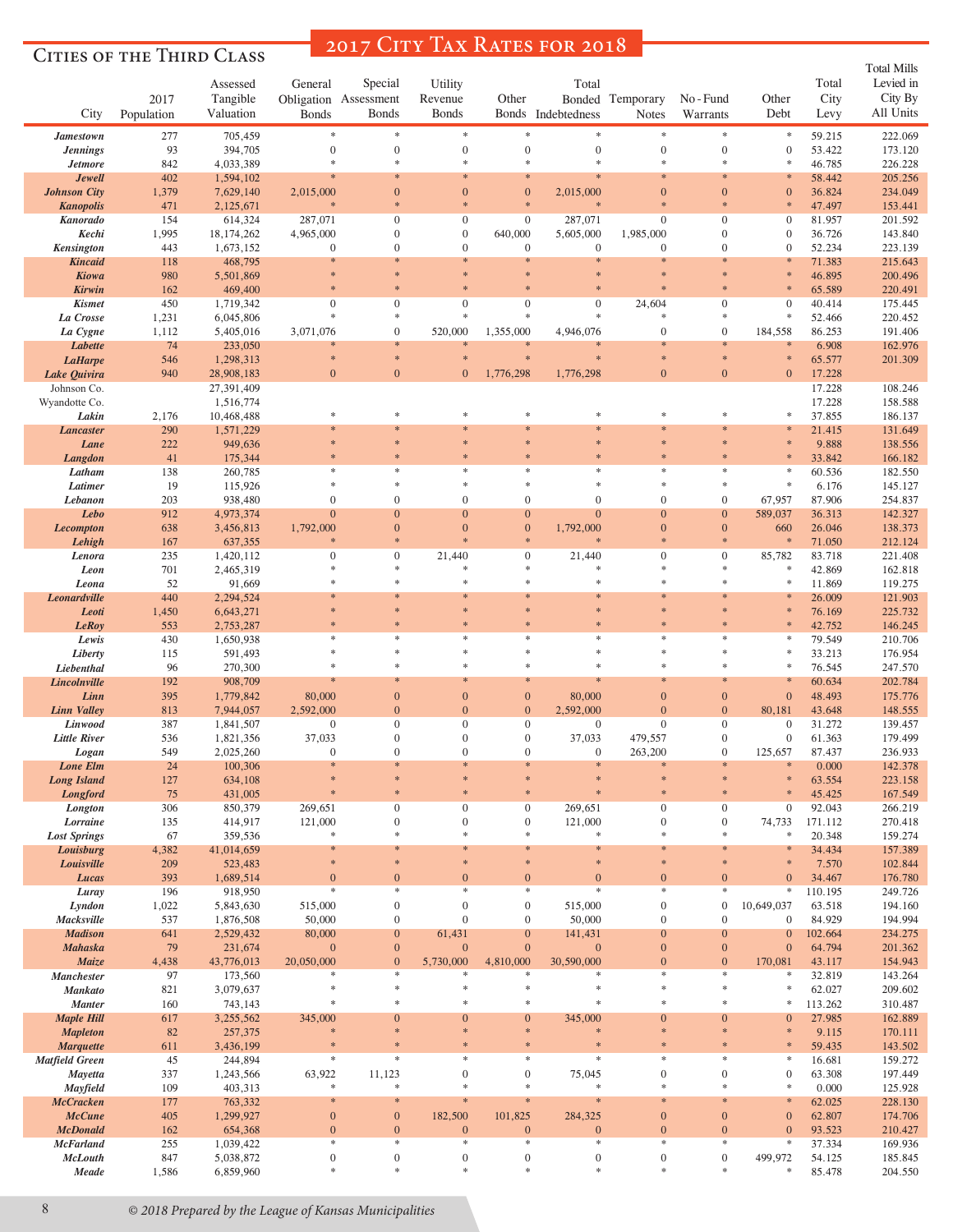#### CITIES OF THE THIRD CLASS

|                                             |               | CITIES OF THE THIRD CLASS |                            |                                   |                                  |                                       |                               |                                |                                |                                 |                  | <b>Total Mills</b> |
|---------------------------------------------|---------------|---------------------------|----------------------------|-----------------------------------|----------------------------------|---------------------------------------|-------------------------------|--------------------------------|--------------------------------|---------------------------------|------------------|--------------------|
|                                             |               | Assessed                  | General                    | Special                           | Utility                          |                                       | Total                         |                                |                                |                                 | Total            | Levied in          |
|                                             | 2017          | Tangible                  |                            | Obligation Assessment             | Revenue                          | Other                                 |                               | Bonded Temporary               | No-Fund                        | Other                           | City             | City By            |
| City                                        | Population    | Valuation                 | <b>Bonds</b>               | <b>Bonds</b>                      | <b>Bonds</b>                     |                                       | Bonds Indebtedness            | <b>Notes</b>                   | Warrants                       | Debt                            | Levy             | All Units          |
| <b>Medicine Lodge</b>                       | 1,930         | 10,101,888                | 2,575,000                  | $\boldsymbol{0}$                  | $\boldsymbol{0}$                 | $\boldsymbol{0}$                      | 2,575,000                     | 3,708,000                      | $\boldsymbol{0}$               | 1,015,000                       | 79.480           | 209.013            |
| Melvern                                     | 363           | 1,527,457                 | 190,000<br>$\ast$          | $\boldsymbol{0}$<br>$\frac{1}{2}$ | $\boldsymbol{0}$<br>×.           | $\boldsymbol{0}$<br>$*$               | 190,000<br>×.                 | $\boldsymbol{0}$<br>$\ast$     | $\boldsymbol{0}$<br>$\ast$     | $\overline{0}$<br>$\ast$        | 76.597           | 201.934            |
| Menlo<br><b>Meriden</b>                     | 60<br>783     | 288,048<br>4,640,865      | ×                          | ×                                 |                                  | $\ast$                                |                               | $\ast$                         | $\ast$                         |                                 | 13.332<br>59.943 | 166.493<br>201.814 |
| <b>Milan</b>                                | 79            | 205,253                   | ×                          | $*$                               |                                  | $*$                                   |                               | $\ast$                         | $*$                            |                                 | 49.052           | 156.520            |
| <b>Milford</b>                              | 569           | 3,182,109                 | $\overline{0}$             | $\mathbf{0}$                      | $\mathbf{0}$                     | $\mathbf{0}$                          | $\overline{0}$                | $\mathbf{0}$                   | $\mathbf{0}$                   | $\Omega$                        | 27.005           | 147.695            |
| <b>Miltonvale</b>                           | 510           | 2,864,741                 | $*$                        | $*$                               | $\frac{1}{20}$                   | $\ast$                                | *                             | $\ast$                         | $\ast$                         | $\frac{1}{2}$                   | 39.723           | 204.950            |
| Minneola                                    | 698           | 2,602,012                 | 190,000                    | $\boldsymbol{0}$                  | $\overline{0}$                   | $\boldsymbol{0}$                      | 190,000                       | 621,651                        | $\boldsymbol{0}$               | 175,324                         | 51.241           | 250.184            |
| <b>Mission Hills</b>                        | 3,600         | 190,094,750               | 2,656,154<br>×             | $\mathbf{0}$<br>$*$               | $\mathbf{0}$                     | 1,846,193<br>$*$                      | 4,502,347<br>$\frac{1}{2}$    | $\boldsymbol{0}$<br>$\ast$     | $\overline{0}$<br>$\ast$       | 607,333<br>$*$                  | 21.962           | 124.739            |
| <b>Mission Woods</b><br><b>Moline</b>       | 198<br>325    | 8,855,415<br>984,105      | 95,507                     | $\mathbf{0}$                      | 847,302                          | $\boldsymbol{0}$                      | 942,809                       | $\boldsymbol{0}$               | $\mathbf{0}$                   | $\overline{0}$                  | 16.284<br>97.429 | 119.061<br>272.992 |
| Montezuma                                   | 967           | 7,111,700                 | $\mathbf{0}$               | $\mathbf{0}$                      | $\mathbf{0}$                     | $\boldsymbol{0}$                      | $\mathbf{0}$                  | $\mathbf{0}$                   | $\mathbf{0}$                   | $\overline{0}$                  | 17.439           | 156.505            |
| <b>Moran</b>                                | 517           | 1,523,574                 | $*$                        | $\frac{1}{2}$                     | $\ast$                           | $\ast$                                | $\ast$                        | $\ast$                         | $\ast$                         | 字                               | 37.815           | 173.265            |
| Morganville                                 | 189           | 1,128,193                 | $\ast$                     | $\frac{1}{2}$                     |                                  | ×.                                    |                               | $\frac{1}{2}$                  | $\ast$                         |                                 | 52.709           | 171.126            |
| <b>Morland</b>                              | 152           | 689,812                   | 52,833                     | $\mathbf{0}$                      | $\mathbf{0}$                     | $\boldsymbol{0}$                      | 52,833                        | $\boldsymbol{0}$               | $\boldsymbol{0}$               | $\overline{0}$                  | 85.123           | 246.067            |
| <b>Morrill</b><br><b>Morrowville</b>        | 225<br>148    | 1,435,491<br>330,682      | $\overline{0}$<br>×        | $\overline{0}$<br>$*$             | $\Omega$                         | $\mathbf{0}$<br>$*$                   | $\mathbf{0}$                  | $\mathbf{0}$<br>$\ast$         | $\mathbf{0}$<br>$\ast$         | $\overline{0}$                  | 19.124<br>69.293 | 103.836<br>206.537 |
| <b>Moscow</b>                               | 298           | 864,160                   | $\ast$                     | $\ast$                            | $\frac{1}{2}$                    | $\ast$                                | $\frac{1}{2}$                 | $\ast$                         | $\frac{1}{2}$                  | $\frac{1}{2}$                   | 71.618           | 216.224            |
| <b>Mound City</b>                           | 680           | 3,901,767                 | 1,055,000                  | $\mathbf{0}$                      | $\mathbf{0}$                     | $\boldsymbol{0}$                      | 1,055,000                     | $\boldsymbol{0}$               | $\boldsymbol{0}$               | 143,936                         | 74.985           | 199.106            |
| <b>Mound Valley</b>                         | 382           | 1,211,830                 | *                          | $*$                               | $\frac{1}{20}$                   | $\ast$                                |                               | $\ast$                         | $\ast$                         | $\frac{1}{2}$                   | 65.384           | 221.864            |
| Moundridge                                  | 1,737         | 16,367,862                | $\ast$                     | $\frac{1}{2}$                     |                                  | $*$                                   |                               | $\ast$                         | $\ast$                         | $\frac{1}{2}$                   | 34.743           | 116.779            |
| <b>Mount Hope</b><br><b>Mullinville</b>     | 807           | 3,995,898                 | 625,000<br>×               | $\mathbf{0}$<br>$*$               | $\Omega$<br>$*$                  | $\boldsymbol{0}$<br>$\ast$            | 625,000                       | $\mathbf{0}$<br>$\ast$         | $\mathbf{0}$<br>$\frac{1}{2}$  | 432,193<br>$\frac{1}{2}$        | 55.933           | 150.159            |
| <b>Munden</b>                               | 247<br>94     | 1,310,493<br>283,602      | $\overline{0}$             | $\overline{0}$                    | $\Omega$                         | $\mathbf{0}$                          | $\mathbf{0}$                  | $\mathbf{0}$                   | $\mathbf{0}$                   | $\overline{0}$                  | 88.226<br>36.020 | 223.355<br>187.025 |
| Muscotah                                    | 171           | 598,219                   | $*$                        | $*$                               | $\ast$                           | $\ast$                                | ×.                            | $\ast$                         | $\ast$                         | $\frac{1}{2}$                   | 15.105           | 120.924            |
| <b>Narka</b>                                | 88            | 247,827                   | *                          | 米                                 |                                  | ×.                                    | sk.                           | $\ast$                         | $\ast$                         |                                 | 49.430           | 199.333            |
| Nashville                                   | 61            | 375,080                   | $\mathbf{0}$               | $\mathbf{0}$                      | $\mathbf{0}$                     | $\boldsymbol{0}$                      | $\mathbf{0}$                  | $\boldsymbol{0}$               | $\boldsymbol{0}$               | $\overline{0}$                  | 41.677           | 155.479            |
| <b>Natoma</b>                               | 311           | 808,964                   | $\mathbf{0}$               | $\mathbf{0}$                      | $\Omega$                         | $\boldsymbol{0}$                      | $\mathbf{0}$                  | $\mathbf{0}$                   | $\mathbf{0}$                   | $\overline{0}$                  | 73.023           | 213.489            |
| <b>Neosho Falls</b><br><b>Neosho Rapids</b> | 136<br>264    | 315,439<br>894,901        | $\mathbf{0}$<br>259,977    | $\mathbf{0}$<br>$\overline{0}$    | $\overline{0}$<br>$\overline{0}$ | $\boldsymbol{0}$<br>$\mathbf{0}$      | $\boldsymbol{0}$<br>259,977   | $\mathbf{0}$<br>$\overline{0}$ | $\mathbf{0}$<br>$\overline{0}$ | $\overline{0}$<br>$\Omega$      | 31.860<br>26.874 | 191.870<br>167.621 |
| <b>Ness City</b>                            | 1,386         | 9,118,424                 | $*$                        | $\frac{1}{2}$                     | $\frac{1}{20}$                   | $\ast$                                | ×.                            | $\frac{1}{2}$                  | $\ast$                         | 净                               | 62.932           | 201.760            |
| Netawaka                                    | 143           | 651,178                   | *                          | ×.                                |                                  | ×.                                    |                               | ×.                             |                                |                                 | 20.842           | 161.923            |
| New Albany                                  | 52            | 115,099                   | $\ast$                     | $\frac{1}{2}$                     |                                  | $*$                                   |                               | $\ast$                         | $\ast$                         | ×,                              | 18.402           | 142.974            |
| <b>New Cambria</b>                          | 124           | 623,701                   | ×                          | ×                                 |                                  | $\ast$                                | $\frac{1}{2}$                 | $\ast$                         | $*$                            | $\frac{1}{2}$                   | 4.546            | 101.914            |
| <b>New Strawn</b>                           | 407           | 3,604,689                 | $\boldsymbol{0}$<br>$\ast$ | $\mathbf{0}$<br>$\ast$            | $\mathbf{0}$<br>$\ast$           | $\boldsymbol{0}$<br>$\ast$            | $\mathbf{0}$<br>$\frac{1}{2}$ | $\boldsymbol{0}$<br>$\ast$     | $\boldsymbol{0}$<br>$\ast$     | 463,117<br>$\frac{1}{2}$        | 40.648           | 128.625            |
| Niotaze<br>Norcatur                         | 76<br>146     | 238,293<br>768,069        | ×.                         | $*$                               | $\ast$                           | $\ast$                                | $\ast$                        | $\frac{1}{2}$                  | $\ast$                         | $\ast$                          | 5.967<br>50.361  | 186.204<br>165.439 |
| <b>North Newton</b>                         | 1,797         | 9,890,578                 | 2,725,000                  | $\boldsymbol{0}$                  | $\mathbf{0}$                     | $\boldsymbol{0}$                      | 2,725,000                     | $\boldsymbol{0}$               | $\boldsymbol{0}$               | 3,122,156                       | 45.528           | 154.028            |
| Nortonville                                 | 613           | 2,805,265                 | 580,415                    | $\mathbf{0}$                      | 309,607                          | $\boldsymbol{0}$                      | 890,022                       | $\mathbf{0}$                   | $\overline{0}$                 | $\overline{0}$                  | 36.845           | 170.545            |
| <b>Norwich</b>                              | 458           | 2,333,949                 | $\frac{1}{2}$              | $*$                               |                                  | $*$                                   | $\frac{1}{2}$                 | ×.                             | $\ast$                         | $\frac{1}{2}$                   | 103.713          | 248.823            |
| <b>Oak Hill</b>                             | 23            | 86,914                    | $\ast$                     | $*$                               | $*$                              | $*$                                   | $*$                           | $\ast$                         | $*$                            | $\frac{1}{2}$                   | 12.139           | 134.263            |
| <b>Oakley</b><br>Gove Co.                   | 2,098         | 13,975,859                | $\ast$                     | $\ast$                            | $\frac{1}{2}$                    | $\ast$                                | $\frac{1}{2}$                 | $\ast$                         | $\frac{1}{2}$                  | $\frac{1}{2}$                   | 80.348<br>80.348 | 218.483            |
| Logan Co.                                   |               | 437,027<br>13,279,572     |                            |                                   |                                  |                                       |                               |                                |                                |                                 | 80.348           | 197.272            |
| Thomas Co.                                  |               | 259,260                   |                            |                                   |                                  |                                       |                               |                                |                                |                                 | 80.348           | 226.323            |
| <b>Oberlin</b>                              | 1,700         | 7,032,842                 |                            |                                   |                                  |                                       |                               |                                |                                |                                 | 87.998           | 198.653            |
| <b>Offerle</b>                              | 194           | 755,180                   | ×                          | ×.                                |                                  | $*$                                   |                               |                                |                                |                                 | 74.574           | 232.668            |
| <b>Ogden</b>                                | 2,022         | 9,064,481                 | ×<br>*                     | s.<br>$*$                         | $\frac{1}{20}$                   | $*$<br>$*$                            |                               | $\frac{1}{2}$<br>$\ast$        | $\ast$                         | 净                               | 40.925           | 145.349            |
| <b>Oketo</b><br><b>Olivet</b>               | 64<br>65      | 209,904<br>520,964        |                            | 米                                 |                                  | $*$                                   |                               | $\frac{1}{2}$                  |                                |                                 | 108.874<br>8.300 | 226.437<br>133.071 |
| <b>Olmitz</b>                               | 111           | 543,685                   |                            |                                   |                                  | $\ast$                                |                               | $\ast$                         |                                |                                 | 25.664           | 158.885            |
| <b>Olpe</b>                                 | 539           | 3,095,309                 | 531,164                    | $\boldsymbol{0}$                  | $\overline{0}$                   | $\boldsymbol{0}$                      | 531,164                       | 259,995                        | $\boldsymbol{0}$               | $\bf{0}$                        | 28.426           | 167.461            |
| <b>Olsburg</b>                              | 227           | 1,200,204                 | 360,628                    | 30,000                            | $\boldsymbol{0}$                 | $\boldsymbol{0}$                      | 390,628                       | $\boldsymbol{0}$               | $\boldsymbol{0}$               | $\mathbf{0}$                    | 16.722           | 105.237            |
| <b>Onaga</b>                                | 696           | 3,677,941                 | 3,204,350                  | 70,931                            | $\mathbf{0}$                     | $\boldsymbol{0}$                      | 3,275,281                     | $\boldsymbol{0}$               | $\boldsymbol{0}$               | $\mathbf{0}$                    | 54.626           | 143.714            |
| <b>Oneida</b>                               | 75<br>1,078   | 183,582                   | $\ast$                     | $\frac{1}{2}$                     | $\frac{1}{2}$                    | $\frac{1}{2} \xi$<br>$\boldsymbol{0}$ | *<br>3,387,972                | $\ast$                         | $\ast$                         | $\frac{1}{2}$<br>$\overline{0}$ | 25.144<br>49.330 | 118.144<br>185.075 |
| <b>Oskaloosa</b><br><b>Otis</b>             | 262           | 6,376,350<br>1,064,023    | 3,387,972<br>*             | $\boldsymbol{0}$<br>$*$           | 0                                | $\frac{1}{2} \xi$                     |                               | $\boldsymbol{0}$<br>$\ast$     | $\boldsymbol{0}$<br>$\ast$     | $\frac{1}{2}$                   | 20.745           | 184.772            |
| <b>Overbrook</b>                            | 1,024         | 6,276,970                 | 390,000                    | $\boldsymbol{0}$                  | $\overline{0}$                   | $\mathbf{0}$                          | 390,000                       | $\boldsymbol{0}$               | $\boldsymbol{0}$               | 572,368                         | 63.724           | 186.960            |
| <b>Oxford</b>                               | 1,017         | 5,005,055                 | $\boldsymbol{0}$           | $\boldsymbol{0}$                  | $\boldsymbol{0}$                 | $\boldsymbol{0}$                      | $\mathbf{0}$                  | $\boldsymbol{0}$               | $\boldsymbol{0}$               | $\mathbf{0}$                    | 49.063           | 158.919            |
| <b>Ozawkie</b>                              | 629           | 3,888,227                 | $\ast$                     | $*$                               | $\frac{1}{2}$                    | $\ast$                                | $\frac{1}{2}$                 | $\ast$                         | $\ast$                         |                                 | 18.186           | 165.320            |
| Palco                                       | 278           | 990,394                   | $*$                        | $*$<br>sk.                        | $\frac{1}{20}$                   | $*$<br>$*$                            |                               | $\ast$                         | $\ast$                         | $\ast$                          | 126.794          | 254.757            |
| Palmer<br>Paradise                          | $106\,$<br>50 | 718,093<br>218,869        | *                          |                                   |                                  | $\ast$                                |                               |                                |                                |                                 | 60.902<br>41.746 | 190.602<br>186.738 |
| Park                                        | 116           | 547,767                   | $\ast$                     |                                   |                                  | $*$                                   |                               |                                |                                |                                 | 48.561           | 185.152            |
| <b>Parker</b>                               | 273           | 890,313                   | $\boldsymbol{0}$           | $\boldsymbol{0}$                  | $\boldsymbol{0}$                 | $\boldsymbol{0}$                      | $\boldsymbol{0}$              | $\boldsymbol{0}$               | $\boldsymbol{0}$               | $\overline{0}$                  | 41.357           | 147.677            |
| Parkerfield                                 | 413           | 2,550,468                 | $\ast$                     | $\ast$                            | $\ast$                           | $\ast$                                | $*$                           | $\ast$                         | $\ast$                         |                                 | 10.112           | 153.334            |
| Parkerville                                 | 56            | 92,757                    | ×.                         | $\frac{1}{2}$                     |                                  | $\frac{1}{2} \xi$                     | *                             | $\ast$                         | $\ast$                         | $\ast$                          | 21.411           | 162.425            |
| Partridge                                   | 242           | 934,315                   | $\boldsymbol{0}$<br>$*$    | $\boldsymbol{0}$<br>$*$           | 0                                | $\boldsymbol{0}$<br>$\ast$            | $\boldsymbol{0}$              | $\boldsymbol{0}$<br>$\ast$     | $\boldsymbol{0}$<br>$\ast$     | 106,054<br>$\frac{1}{2}$        | 54.739           | 190.208            |
| <b>Pawnee Rock</b><br><b>Paxico</b>         | 234<br>213    | 606,057<br>948,388        | $\ast$                     |                                   |                                  | $*$                                   |                               |                                |                                |                                 | 85.365<br>42.829 | 230.731<br>175.431 |
| Peabody                                     | 1,140         | 4,096,314                 | ×                          | ×.                                |                                  | $*$                                   |                               | $*$                            |                                |                                 | 87.906           | 230.093            |
| Penalosa                                    | $16\,$        | 149,699                   | $\ast$                     | $\frac{1}{2}$                     |                                  | $\ast$                                | $*$                           | $\ast$                         |                                |                                 | 21.003           | 148.927            |
| Perry                                       | 906           | 5,858,440                 | *                          | $*$                               | $\frac{1}{2}$                    | $\ast$                                | $\frac{1}{2}$                 | $\ast$                         | $\ast$                         |                                 | 24.506           | 160.798            |
| Peru                                        | 129           | 195,056                   | *                          | $*$                               | $\frac{1}{2}$                    | $\ast$                                | *                             | $\ast$                         | $\ast$                         |                                 | 45.736           | 225.243            |
| <b>Plains</b>                               | 1,056         | 4,761,010                 | $\boldsymbol{0}$           | $\mathbf{0}$                      | $\boldsymbol{0}$                 | $\boldsymbol{0}$                      | $\boldsymbol{0}$              | $\boldsymbol{0}$               | $\overline{0}$                 | 772,694                         | 70.034           | 184.450            |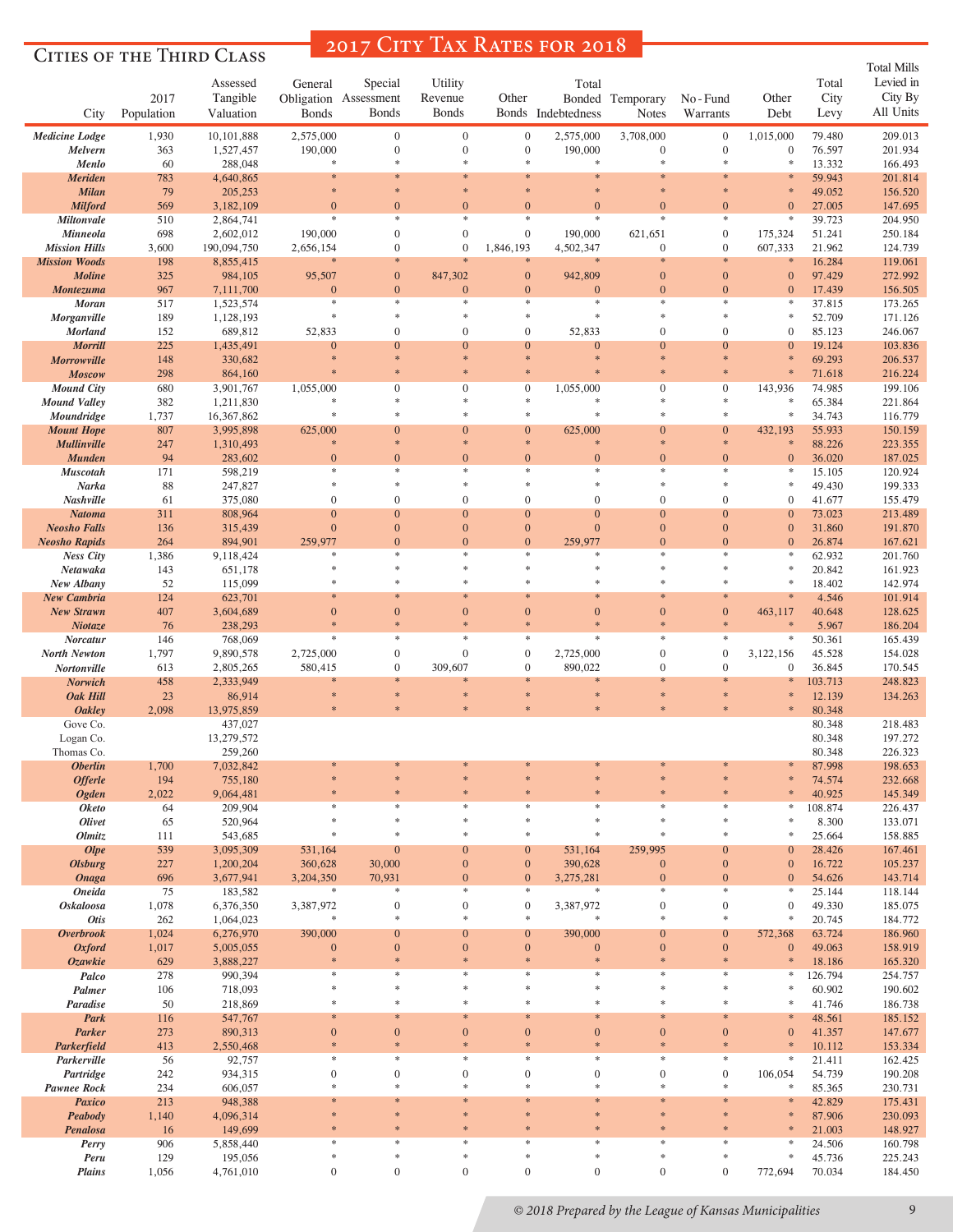#### ce of the Third Class

|                                             | 2017         | CITIES OF THE THIRD CLASS<br>Assessed<br>Tangible | General                           | Special<br>Obligation Assessment | Utility<br>Revenue                  | Other                             | Total                              | Bonded Temporary         | No-Fund                | Other                    | Total<br>City     | <b>Total Mills</b><br>Levied in<br>City By |
|---------------------------------------------|--------------|---------------------------------------------------|-----------------------------------|----------------------------------|-------------------------------------|-----------------------------------|------------------------------------|--------------------------|------------------------|--------------------------|-------------------|--------------------------------------------|
| City                                        | Population   | Valuation                                         | <b>Bonds</b>                      | <b>Bonds</b>                     | <b>Bonds</b>                        |                                   | Bonds Indebtedness                 | <b>Notes</b>             | Warrants               | Debt                     | Levy              | All Units                                  |
| Plainville                                  | 1,858        | 9,221,049                                         | 2,385,000<br>$\ast$               | 231,940                          | $\boldsymbol{0}$<br>$\frac{1}{2^k}$ | $\boldsymbol{0}$<br>$\ast$        | 2,616,940                          | $\mathbf{0}$<br>*        | $\boldsymbol{0}$<br>×. | 682,765<br>$\ast$        | 78.367            | 225.847                                    |
| Pleasanton<br>Plevna                        | 1,176<br>96  | 5,223,383<br>263,720                              | $\ast$                            | $\ast$                           | $\ast$                              | $\ast$                            | *                                  | $\ast$                   | *                      | $\frac{1}{2}$            | 91.339<br>73.081  | 220.363<br>214.020                         |
| <b>Pomona</b>                               | 799          | 3,882,240                                         | ×                                 | ×                                | $\ast$                              | $\ast$                            | ×.                                 | $\ast$                   | ×                      |                          | 31.015            | 150.418                                    |
| <b>Portis</b>                               | 98           | 394,191                                           | ×                                 | $*$                              | $\ast$                              | $\ast$                            | $\ast$                             | $*$                      | *                      |                          | 52.006            | 190.373                                    |
| Potwin                                      | 434          | 1,433,489<br>453,562                              | 59,000<br>$\ast$                  | $\mathbf{0}$<br>$\ast$           | 150,723<br>$\ast$                   | $\mathbf{0}$<br>$\ast$            | 209,723<br>$*$                     | $\Omega$<br>$\ast$       | $\mathbf{0}$<br>$\ast$ | $\Omega$<br>*            | 87.087<br>11.328  | 203.138<br>94.669                          |
| Powhattan<br>Prairie View                   | 75<br>127    | 340,207                                           | $\boldsymbol{0}$                  | $\mathbf{0}$                     | $\boldsymbol{0}$                    | $\boldsymbol{0}$                  | $\boldsymbol{0}$                   | $\overline{0}$           | $\boldsymbol{0}$       | $\Omega$                 | 79.093            | 231.863                                    |
| Prescott                                    | 263          | 615,316                                           | $\mathbf{0}$                      | $\mathbf{0}$                     | $\overline{0}$                      | $\overline{0}$                    | $\mathbf{0}$                       | $\overline{0}$           | $\overline{0}$         | $\theta$                 | 35.919            | 158.406                                    |
| <b>Preston</b>                              | 158          | 575,150                                           | 92,492                            | $\mathbf{0}$                     | 185,849                             | $\boldsymbol{0}$                  | 278,341                            | $\Omega$                 | $\mathbf{0}$           | 10,725                   | 82.036            | 227.933                                    |
| <b>Pretty Prairie</b><br><b>Princeton</b>   | 672<br>262   | 2,400,837<br>1,340,837                            | ×<br>330,000                      | $*$<br>$\mathbf{0}$              | $\mathbf{0}$                        | $\ast$<br>$\mathbf{0}$            | $\ast$<br>330,000                  | $\ast$<br>$\Omega$       | *<br>$\mathbf{0}$      | $\ast$<br>77,028         | 82.527<br>16.922  | 217.453<br>143.520                         |
| Protection                                  | 502          | 1,667,594                                         | *                                 | $\ast$                           | $\frac{1}{2}$                       | $\ast$                            | *                                  | $\ast$                   | ×.                     |                          | 99.824            | 268.085                                    |
| Quenemo                                     | 370          | 892,238                                           | $\ast$                            | sk.                              | $\ast$                              | $\ast$                            | *                                  | $\frac{1}{2}$            | *                      |                          | 107.647           | 231.872                                    |
| Quinter                                     | 954          | 5,162,833                                         | *<br>×                            | $\ast$<br>×                      | $\ast$<br>$*$                       | $\ast$<br>$\ast$                  | $\ast$<br>$\ast$                   | $\ast$<br>$\ast$         | *<br>×                 |                          | 86.336            | 224.210                                    |
| Radium<br><b>Ramona</b>                     | 24<br>179    | 235,355<br>266,083                                | *                                 | $\frac{1}{2}$                    | $*$                                 | $\ast$                            | $\ast$                             | $*$                      | *                      |                          | 15.062<br>112.928 | 121.009<br>253.635                         |
| Randall                                     | 62           | 448,759                                           | ×                                 | $\ast$                           | $\ast$                              | $\ast$                            | ×                                  | $\frac{1}{2}$            | $\ast$                 |                          | 94.276            | 249.536                                    |
| Randolph                                    | 163          | 1,025,320                                         | $\mathbf{0}$                      | $\mathbf{0}$                     | 103,000                             | $\boldsymbol{0}$                  | 103,000                            | $\overline{0}$           | $\boldsymbol{0}$       | $\Omega$                 | 17.250            | 122.340                                    |
| Ransom                                      | 274          | 1,305,216                                         | $\ast$<br>$*$                     | *<br>$\ast$                      | *<br>$\ast$                         | $\ast$<br>$\ast$                  | *<br>$\ast$                        | $\ast$<br>$\ast$         | *<br>*                 |                          | 105.403           | 248.177                                    |
| Rantoul<br><b>Raymond</b>                   | 182<br>77    | 584,889<br>192,595                                | ×                                 | ×                                | $*$                                 | ×                                 | ×                                  | $\ast$                   | ×                      |                          | 13.845<br>37.551  | 139.409<br>143.841                         |
| <b>Reading</b>                              | 230          | 785,113                                           | $\boldsymbol{0}$                  | $\mathbf{0}$                     | $\boldsymbol{0}$                    | $\boldsymbol{0}$                  | $\boldsymbol{0}$                   | $\overline{0}$           | $\mathbf{0}$           | $\mathbf{0}$             | 41.997            | 150.913                                    |
| <b>Redfield</b>                             | 142          | 165,330                                           | $\ast$                            | $\ast$                           | ×                                   | $\ast$                            | ×                                  | $\ast$                   | $\ast$                 |                          | 58.671            | 207.822                                    |
| Republic                                    | 109          | 377,384                                           | $\boldsymbol{0}$<br>$\ast$        | $\mathbf{0}$<br>$\ast$           | $\overline{0}$<br>$\ast$            | $\boldsymbol{0}$<br>$\ast$        | $\boldsymbol{0}$<br>$\ast$         | $\overline{0}$<br>$\ast$ | $\boldsymbol{0}$<br>*  | $\Omega$                 | 124.013           | 269.462                                    |
| Reserve<br>Rexford                          | 82<br>229    | 230,187<br>939,743                                | $\mathbf{0}$                      | $\mathbf{0}$                     | $\overline{0}$                      | $\boldsymbol{0}$                  | $\mathbf{0}$                       | $\mathbf{0}$             | $\boldsymbol{0}$       | $\Omega$                 | 33.503<br>26.161  | 125.515<br>174.373                         |
| <b>Richfield</b>                            | 38           | 177,398                                           | $\ast$                            | $\ast$                           | ×                                   | $\ast$                            | ×                                  | $\ast$                   | ×                      |                          | 0.000             | 170.087                                    |
| <b>Richmond</b>                             | 452          | 2,236,719                                         | ×                                 | $*$                              | $\ast$                              | $\ast$                            | $\ast$                             | $*$                      | $\ast$                 |                          | 58.024            | 186.423                                    |
| <b>Riley</b>                                | 972          | 5,893,727                                         | 1,574,000<br>*                    | $\mathbf{0}$<br>$\ast$           | 630,000<br>*                        | $\mathbf{0}$<br>$\ast$            | 2,204,000<br>*                     | $\Omega$<br>$\ast$       | $\mathbf{0}$<br>×.     | 343,420<br>$\frac{1}{2}$ | 41.274            | 140.118                                    |
| Robinson<br>Rolla                           | 229<br>393   | 1,052,675<br>2,038,786                            | $\ast$                            | $\frac{1}{2}$                    | $\ast$                              | $\ast$                            | $\ast$                             | $\ast$                   | *                      | $\frac{1}{2}$            | 68.761<br>129.583 | 161.741<br>300.902                         |
| <b>Rose Hill</b>                            | 4,015        | 26,693,598                                        | $\ast$                            | $\frac{1}{2}$                    | $\ast$                              | $\ast$                            | $\ast$                             | $\ast$                   | *                      |                          | 40.312            | 170.306                                    |
| <b>Roseland</b>                             | 73           | 273,243                                           | $\ast$                            | $\ast$                           | ×                                   | $\ast$                            | $\ast$                             | $\ast$                   | ×                      | $\frac{1}{2}$            | 0.000             | 99.131                                     |
| Rossville                                   | 1,130        | 7,038,205                                         | 256,000<br>$\ast$                 | $\mathbf{0}$<br>$\ast$           | $\boldsymbol{0}$<br>$\ast$          | 910,000<br>$\ast$                 | 1,166,000<br>$\ast$                | $\mathbf{0}$<br>$\ast$   | $\mathbf{0}$<br>$\ast$ | 238,917                  | 38.860            | 151.401                                    |
| Rozel<br><b>Rush Center</b>                 | 150<br>158   | 739,896<br>1,656,602                              | $\ast$                            | $\frac{1}{2}$                    | $\frac{1}{2^k}$                     | $\ast$                            | $\ast$                             | $\ast$                   | *                      | $\ast$                   | 114.554<br>21.912 | 248.218<br>187.933                         |
| <b>Russell Springs</b>                      | 25           | 202,428                                           | $\ast$                            |                                  | $\ast$                              | $\ast$                            | *                                  | $\ast$                   | $*$                    |                          | 0.000             | 109.507                                    |
| <b>Satanta</b>                              | 1,090        | 4,623,010                                         | $\ast$                            | $\ast$                           | $\frac{1}{2^k}$                     | $\ast$                            | $\ast$                             | $\ast$                   | *                      |                          | 76.536            | 231.833                                    |
| <b>Savonburg</b>                            | 103          | 250,336<br>993,799                                | ×<br>$\frac{1}{2}$                | $\ast$                           | $*$<br>$*$                          | $\ast$<br>$*$                     | ×.<br>$\ast$                       | ×<br>$*$                 | ×<br>*                 |                          | 11.213<br>8.787   | 153.840                                    |
| <b>Sawyer</b><br><b>Scandia</b>             | 124<br>348   | 1,131,199                                         | $\ast$                            | $*$                              | $\ast$                              | $\ast$                            | ×.                                 | $\ast$                   | $\ast$                 |                          | 94.951            | 152.124<br>245.949                         |
| Schoenchen                                  | 206          | 1,078,405                                         | $*$                               | $\frac{1}{2}$                    | $\frac{1}{2^k}$                     | $\ast$                            | $\ast$                             | $\ast$                   | *                      | *                        | 22.237            | 115.221                                    |
| Scottsville                                 | 24           | 229,212                                           | $\boldsymbol{0}$<br>$\frac{1}{2}$ | $\mathbf{0}$                     | $\boldsymbol{0}$<br>sk.             | $\boldsymbol{0}$<br>$\mathcal{R}$ | $\mathbf{0}$<br>sk.                | $\mathbf{0}$             | $\mathbf{0}$           | $\mathbf{0}$             | 9.729             | 165.795                                    |
| <b>Scranton</b><br><b>Sedan</b>             | 687<br>1,034 | 2,896,509<br>3,293,032                            | ×                                 |                                  |                                     |                                   |                                    |                          | $\ast$<br>$\ast$       | $\frac{1}{26}$<br>*      | 55.371<br>67.969  | 174.449<br>238.797                         |
| <b>Sedgwick</b>                             | 1,695        | 9,297,786                                         | 4,105,000                         | $\boldsymbol{0}$                 | $\overline{0}$                      | $\overline{0}$                    | 4,105,000                          | $\boldsymbol{0}$         | $\boldsymbol{0}$       | 97,400                   | 74.977            |                                            |
| Harvey Co.                                  |              | 7,969,478                                         |                                   |                                  |                                     |                                   |                                    |                          |                        |                          | 74.977            | 163.443                                    |
| Sedgwick Co.                                |              | 1,328,308                                         | $\ast$                            | $\ast$                           | $\frac{d\mathbf{r}}{dt}$            | $\ast$                            | $\ast$                             | $\frac{1}{2} \xi$        | $\ast$                 |                          | 74.977            | 151.567                                    |
| <b>Selden</b><br>Severance                  | 216<br>91    | 1,202,208<br>251,545                              | $\ast$                            | $\ast$                           | ×.                                  | $\ast$                            | $\frac{1}{2}$                      | $\ast$                   | ×.                     |                          | 55.606<br>6.603   | 188.955<br>114.009                         |
| <b>Severy</b>                               | 235          | 811,441                                           | ×                                 |                                  | $*$                                 | $\ast$                            | ×                                  | ×                        | ×                      |                          | 94.096            | 225.760                                    |
| <b>Seward</b>                               | 61           | 574,837                                           | $\ast$                            | $\ast$                           | $\ast$                              | $\ast$                            | ×.                                 | $\ast$                   | $\ast$                 |                          | 14.164            | 122.783                                    |
| <b>Sharon</b>                               | 154<br>749   | 1,026,347<br>4,917,890                            | $\ast$<br>$\ast$                  | $\ast$<br>$\ast$                 | $\ast$<br>$\frac{1}{2}$             | $\ast$<br>$\ast$                  | ×<br>$\ast$                        | $\ast$<br>$\ast$         | ×<br>$\ast$            | $\ast$                   | 34.796<br>76.592  | 157.569                                    |
| <b>Sharon Springs</b><br><b>Silver Lake</b> | 1,426        | 8,745,138                                         | $\boldsymbol{0}$                  | $\boldsymbol{0}$                 | $\boldsymbol{0}$                    | $\boldsymbol{0}$                  | $\boldsymbol{0}$                   | $\boldsymbol{0}$         | $\boldsymbol{0}$       | 808,959                  | 29.510            | 228.303<br>151.251                         |
| <b>Simpson</b>                              | 84           | 182,383                                           | $\ast$                            | $\ast$                           | $\ast$                              | $\ast$                            | $\frac{1}{2}$                      | $\ast$                   | $\frac{1}{2}$          | $\frac{1}{2}$            | 68.839            |                                            |
| Cloud Co.                                   |              | 5,052                                             |                                   |                                  |                                     |                                   |                                    |                          |                        |                          | 68.839            | 233.921                                    |
| Mitchell Co.<br><b>Smith Center</b>         | 1,583        | 177,331<br>7,359,666                              | $\mathbf{0}$                      | $\mathbf{0}$                     | $\overline{0}$                      | $\boldsymbol{0}$                  | $\mathbf{0}$                       | $\mathbf{0}$             | $\boldsymbol{0}$       | 4,071,710                | 68.839<br>97.186  | 223.115<br>266.514                         |
| <b>Smolan</b>                               | 212          | 926,966                                           | $\ast$                            | $\ast$                           | $\frac{d\mathbf{r}}{dt}$            | $\ast$                            | $\ast$                             | $\ast$                   | *                      | $\ast$                   | 11.293            | 100.679                                    |
| <b>Soldier</b>                              | 138          | 290,567                                           | $\ast$                            | $\ast$                           | $\ast$                              | $\ast$                            | $\ast$                             | $\ast$                   | $\ast$                 | $\ast$                   | 15.621            | 154.294                                    |
| Solomon                                     | 1,040        | 7,471,745                                         | $\boldsymbol{0}$                  | 790,000                          | $\boldsymbol{0}$                    | 235,000                           | 1,025,000                          | $\boldsymbol{0}$         | $\boldsymbol{0}$       | 193,554                  | 57.947            |                                            |
| Dickinson Co.<br>Saline Co.                 |              | 7,471,739<br>$\boldsymbol{6}$                     |                                   |                                  |                                     |                                   |                                    |                          |                        |                          | 57.947<br>57.947  | 166.104<br>151.608                         |
| <b>South Haven</b>                          | 346          | 1,138,105                                         | 712,849                           | $\mathbf{0}$                     | $\boldsymbol{0}$                    | $\mathbf{0}$                      | 712,849                            | $\mathbf{0}$             | $\boldsymbol{0}$       | 12,683                   | 64.609            | 193.677                                    |
| <b>South Hutchinson</b>                     | 2,539        | 23,602,308                                        | *                                 | $\ast$                           | $\frac{d\mathbf{r}}{dt}$            | $\ast$                            | $\ast$                             | $\frac{1}{2} \xi$        | $\frac{1}{2}$          | $\ast$                   | 41.921            | 158.333                                    |
| <b>Spearville</b>                           | 791          | 4,928,157                                         | 1,205,528                         | $\mathbf{0}$                     | $\boldsymbol{0}$                    | $\boldsymbol{0}$                  | 1,205,528                          | $\boldsymbol{0}$         | $\boldsymbol{0}$       | $\mathbf{0}$             | 27.658            | 166.085                                    |
| <b>Speed</b><br><b>Spivey</b>               | 35<br>74     | 110,836<br>490,069                                | $\mathbf{0}$<br>$\ast$            | $\mathbf{0}$<br>×                | $\boldsymbol{0}$<br>$\ast$          | $\boldsymbol{0}$<br>$\ast$        | $\boldsymbol{0}$<br>*              | $\boldsymbol{0}$<br>×    | $\boldsymbol{0}$<br>×  | $\mathbf{0}$             | 21.527<br>21.873  | 168.224<br>159.074                         |
| <b>St Francis</b>                           | 1,294        | 7,145,348                                         | ×                                 | $\ast$                           | $\ast$                              | $\ast$                            | $\ast$                             | $\ast$                   | *                      |                          | 44.587            | 202.381                                    |
| <b>St George</b>                            | 941          | 5,901,423                                         | $\ast$                            | $\ast$                           | $\ast$                              | $\ast$                            | ×                                  | $\frac{1}{2}$            | $\ast$                 |                          | 52.600            | 136.633                                    |
| <b>St John</b>                              | 1,214        | 5,999,079                                         | ×.<br>$\ast$                      | $\ast$<br>$\ast$                 | $\ast$<br>$\frac{d\mathbf{r}}{dt}$  | $\ast$<br>$\ast$                  | $\frac{1}{2} \xi$<br>$\frac{1}{2}$ | $\ast$<br>$\ast$         | *<br>*                 | *<br>$\frac{1}{2}$       | 63.625            | 180.988                                    |
| <b>St Marys</b><br><b>St Paul</b>           | 2,664<br>597 | 17, 143, 276<br>3,252,371                         | 711,203                           | $\boldsymbol{0}$                 | $\boldsymbol{0}$                    | $\overline{0}$                    | 711,203                            | $\boldsymbol{0}$         | $\boldsymbol{0}$       | $\overline{0}$           | 24.497<br>41.498  | 93.772<br>202.015                          |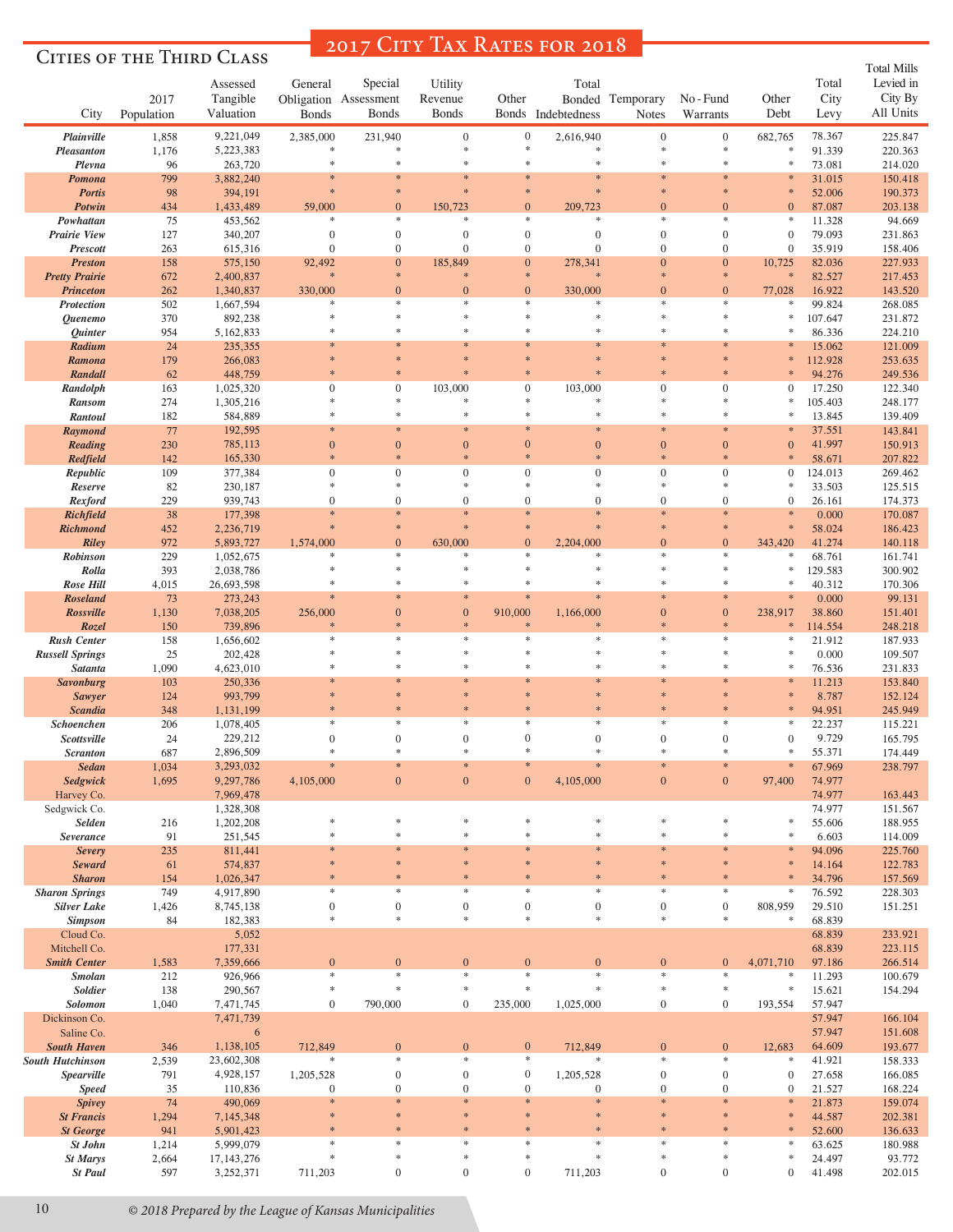#### Cities of the Third Class

| UITIES OF THE THIRD ULASS           |                    | Assessed               | General                       | Special                               | Utility                              |                                   | Total                     |                                  |                                             |                        | Total             | <b>Total Mills</b><br>Levied in |
|-------------------------------------|--------------------|------------------------|-------------------------------|---------------------------------------|--------------------------------------|-----------------------------------|---------------------------|----------------------------------|---------------------------------------------|------------------------|-------------------|---------------------------------|
|                                     | 2017<br>Population | Tangible<br>Valuation  | <b>Bonds</b>                  | Obligation Assessment<br><b>Bonds</b> | Revenue<br><b>Bonds</b>              | Other                             | Bonds Indebtedness        | Bonded Temporary<br><b>Notes</b> | No-Fund<br>Warrants                         | Other<br>Debt          | City<br>Levy      | City By<br>All Units            |
| City                                |                    |                        |                               |                                       |                                      |                                   |                           |                                  |                                             |                        |                   |                                 |
| <b>Stafford</b><br><b>Stark</b>     | 978<br>69          | 3,663,273<br>225,941   | $\ast$                        | $*$<br>*                              | $\ast$<br>$\ast$                     | 字                                 |                           | $\ast$                           | $\frac{1}{2}$                               | $\ast$                 | 71.660<br>37.178  | 194.488<br>201.977              |
| <b>Stockton</b>                     | 1,297              | 6,767,661              |                               | *                                     | $\ast$                               |                                   |                           | $*$                              |                                             | 字                      | 75.630            | 218.401                         |
| <b>Strong City</b>                  | 455                | 2,028,705              | $\ast$                        | $\ast$                                | $\ast$                               | $\ast$                            |                           | $\ast$                           |                                             |                        | 53.488            | 195.991                         |
| <b>Sublette</b>                     | 1,364              | 8,622,221              | 2,040,000                     | $\overline{0}$                        | $\mathbf{0}$                         | $\boldsymbol{0}$                  | 2,040,000                 | $\Omega$                         | $\overline{0}$                              | $\mathbf{0}$           | 55.297            | 189.940                         |
| <b>Summerfield</b>                  | 150                | 496,384                | ×<br>$*$                      | $*$<br>$*$                            | $\frac{1}{2}$<br>$\ast$              | $\ast$<br>$\ast$                  | $*$<br>$\ast$             | $*$<br>$\ast$                    | $\ast$<br>$\frac{1}{2}$                     | $*$<br>*               | 51.446            | 153.653                         |
| Sun City<br><b>Susank</b>           | 52<br>33           | 337,175<br>144,541     |                               | *                                     | $\ast$                               | 字                                 |                           | $*$                              |                                             |                        | 5.021<br>3.860    | 126.951<br>142.927              |
| <b>Sylvan Grove</b>                 | 258                | 1,085,687              | $\ast$                        | $*$                                   | $\ast$                               | 字                                 |                           | $\ast$                           |                                             |                        | 62.372            | 217.739                         |
| <i><b>Sylvia</b></i>                | 213                | 680,861                | 82,000                        | $\mathbf{0}$                          | $\mathbf{0}$                         | $\mathbf{0}$                      | 82,000                    | $\Omega$                         | $\mathbf{0}$                                | $\mathbf{0}$           | 58.396            | 195.675                         |
| <b>Syracuse</b>                     | 1,705              | 8,069,590              | $\boldsymbol{0}$              | $\mathbf{0}$                          | $\boldsymbol{0}$                     | 30,742                            | 30,742                    | $\overline{0}$                   | $\boldsymbol{0}$                            | 228,028                | 43.326            | 229.224                         |
| <b>Tampa</b>                        | 107                | 770,099                | $\ast$                        | ×                                     | $\ast$                               | $\ast$                            | $\ast$                    | $\frac{1}{2}$                    | $\ast$                                      | $\ast$                 | 55.497            | 194.446                         |
| <b>Tescott</b><br><b>Thayer</b>     | 311<br>465         | 1,201,615<br>1,624,677 | 85,000<br>$\ast$              | $\mathbf{0}$<br>$*$                   | $\boldsymbol{0}$<br>$\ast$           | $\boldsymbol{0}$<br>$\ast$        | 85,000                    | $\mathbf{0}$<br>$\ast$           | $\boldsymbol{0}$<br>$\frac{1}{2}$           | $\overline{0}$<br>*    | 56.848<br>45.972  | 208.601<br>178.301              |
| <b>Timken</b>                       | 71                 | 292,133                | $\boldsymbol{0}$              | $\overline{0}$                        | $\overline{0}$                       | $\mathbf{0}$                      | $\mathbf{0}$              | $\mathbf{0}$                     | $\overline{0}$                              | $\mathbf{0}$           | 24.369            | 195.915                         |
| <b>Tipton</b>                       | 206                | 1,365,700              | $\mathbf{0}$                  | $\mathbf{0}$                          | $\mathbf{0}$                         | $\mathbf{0}$                      | $\mathbf{0}$              | $\overline{0}$                   | $\mathbf{0}$                                | $\mathbf{0}$           | 31.079            | 183.497                         |
| <b>Toronto</b>                      | 265                | 580,042                | 340,000                       | $\mathbf{0}$                          | $\mathbf{0}$                         | $\boldsymbol{0}$                  | 340,000                   | $\overline{0}$                   | $\mathbf{0}$                                | $\mathbf{0}$           | 87.440            | 256.930                         |
| <b>Towanda</b>                      | 1,427              | 6,429,812              | $\ast$                        | $\ast$                                | $\ast$                               | $\ast$                            | $\frac{1}{2}$             | $\frac{1}{2}$                    | $\ast$                                      | $\ast$                 | 54.772            | 179.521                         |
| <b>Tribune</b><br><b>Troy</b>       | 776<br>970         | 4,506,289<br>4,386,568 | $\boldsymbol{0}$<br>2,049,140 | $\mathbf{0}$<br>$\mathbf{0}$          | $\boldsymbol{0}$<br>$\boldsymbol{0}$ | $\boldsymbol{0}$<br>245,000       | $\mathbf{0}$<br>2,294,140 | $\mathbf{0}$<br>$\boldsymbol{0}$ | $\boldsymbol{0}$<br>$\boldsymbol{0}$        | 63,172<br>$\mathbf{0}$ | 64.308<br>41.543  | 261.190<br>152.065              |
| <b>Turon</b>                        | 378                | 1,029,959              | $\ast$                        | ×.                                    | $\ast$                               | $\ast$                            |                           | $\ast$                           | $\frac{1}{2}$                               | $\ast$                 | 143.747           | 282.799                         |
| <b>Tyro</b>                         | 205                | 578,722                | $\ast$                        | ×                                     | $\ast$                               | $\ast$                            |                           |                                  | $\ast$                                      |                        | 24.022            | 171.418                         |
| <b>Udall</b>                        | 727                | 3,366,472              | $\ast$                        | $\ast$                                | $\ast$                               | $\ast$                            | $\frac{1}{2}$             | $*$                              | $\ast$                                      | $\frac{1}{2}$          | 47.304            | 181.425                         |
| <b>Uniontown</b>                    | 267                | 949,368                | 466,700<br>*                  | $\overline{0}$<br>$*$                 | $\mathbf{0}$<br>$\ast$               | 140,998<br>字                      | 607,698                   | $\Omega$<br>$\ast$               | $\Omega$<br>$\frac{1}{2}$                   | $\Omega$               | 45.434            | 205.130                         |
| <b>Utica</b><br><b>Valley Falls</b> | 152<br>1,149       | 723,758<br>5,597,898   |                               | *                                     | $\ast$                               | $\frac{1}{2}$                     |                           | $*$                              | $\ast$                                      |                        | 139.708<br>35.941 | 287.962<br>180.060              |
| <b>Vermillion</b>                   | 108                | 260,809                | $\boldsymbol{0}$              | $\overline{0}$                        | $\mathbf{0}$                         | $\mathbf{0}$                      | $\mathbf{0}$              | $\mathbf{0}$                     | $\overline{0}$                              | $\overline{0}$         | 91.125            | 193.029                         |
| <b>Victoria</b>                     | 1,221              | 8,984,181              | 120,000                       | $\mathbf{0}$                          | $\mathbf{0}$                         | $\boldsymbol{0}$                  | 120,000                   | $\overline{0}$                   | $\boldsymbol{0}$                            | 786,923                | 45.880            | 148.708                         |
| <b>Vining</b>                       | 43                 | 235,847                | $\mathbf{0}$                  | $\mathbf{0}$                          | $\mathbf{0}$                         | $\mathbf{0}$                      | $\mathbf{0}$              | $\overline{0}$                   | $\mathbf{0}$                                | $\overline{0}$         | 41.057            |                                 |
| Clay Co.                            |                    | 111,008                |                               |                                       |                                      |                                   |                           |                                  |                                             |                        | 41.057            | 162.858                         |
| Washington Co.<br><b>Viola</b>      | 130                | 124,839<br>629,568     | $\ast$                        | *                                     | $\ast$                               | $\frac{1}{2}$                     |                           | $\ast$                           | $\frac{1}{2}$                               | $\ast$                 | 41.057<br>26.185  | 166.818<br>137.310              |
| <b>Virgil</b>                       | 66                 | 252,728                | $\boldsymbol{0}$              | $\boldsymbol{0}$                      | $\mathbf{0}$                         | $\mathbf{0}$                      | $\mathbf{0}$              | $\mathbf{0}$                     | $\boldsymbol{0}$                            | $\overline{0}$         | 63.424            | 198.199                         |
| <b>WaKeeney</b>                     | 1,776              | 12,072,161             | 640,000                       | $\mathbf{0}$                          | $\mathbf{0}$                         | $\boldsymbol{0}$                  | 640,000                   | $\overline{0}$                   | $\boldsymbol{0}$                            | 1,669,425              | 59.626            | 210.166                         |
| Wakefield                           | 949                | 6,049,453              | 495,944                       | $\mathbf{0}$                          | $\boldsymbol{0}$                     | $\mathbf{0}$                      | 495,944                   | $\mathbf{0}$                     | $\boldsymbol{0}$                            | $\mathbf{0}$           | 31.056            | 150.018                         |
| Waldo                               | 30                 | 126,200                | ×<br>$*$                      | $\ast$<br>×.                          | $\ast$<br>$\ast$                     | $\ast$<br>$\ast$                  | $\ast$<br>$\ast$          | $\frac{1}{2}$<br>$\frac{1}{2}$   | $\ast$<br>$\frac{1}{2}$                     |                        | 34.960            | 181.569                         |
| Waldron<br>Wallace                  | 10<br>58           | 46,431<br>444,861      | $\mathbf{0}$                  | $\mathbf{0}$                          | $\boldsymbol{0}$                     | $\boldsymbol{0}$                  | $\mathbf{0}$              | $\mathbf{0}$                     | $\boldsymbol{0}$                            | $\mathbf{0}$           | 208.073<br>42.299 | 348.694<br>197.379              |
| Walnut                              | 218                | 521,384                | $\boldsymbol{0}$              | $\mathbf{0}$                          | $\mathbf{0}$                         | $\boldsymbol{0}$                  | $\mathbf{0}$              | $\mathbf{0}$                     | $\boldsymbol{0}$                            | 107,735                | 37.683            | 155.080                         |
| <b>Walton</b>                       | 239                | 1,373,527              | ×                             | ×                                     | $\ast$                               | ×                                 | $\ast$                    | $\ast$                           | ×                                           | $\ast$                 | 52.695            | 168.616                         |
| <b>Washington</b>                   | 1,076              | 5,920,595              | 820,000                       | $\mathbf{0}$                          | $\mathbf{0}$                         | $\boldsymbol{0}$                  | 820,000                   | 222,830                          | $\mathbf{0}$                                | $\mathbf{0}$           | 46.030            | 178.170                         |
| Waterville                          | 644                | 3,043,095              | $\mathbf{0}$<br>$\ast$        | $\overline{0}$<br>$*$                 | $\mathbf{0}$<br>$\frac{1}{2}$        | $\mathbf{0}$<br>×.                | $\mathbf{0}$              | $\overline{0}$<br>$\ast$         | $\mathbf{0}$<br>$\frac{1}{2}$               | 143,392<br>*           | 78.090            | 186.827                         |
| Wathena<br>Waverly                  | 1,313<br>563       | 9,930,704<br>2,530,276 |                               | *                                     | $\ast$                               |                                   |                           |                                  |                                             | *                      | 19.456<br>48.412  | 130.857<br>156.179              |
| Webber                              | 24                 | 152,009                |                               |                                       |                                      |                                   |                           |                                  |                                             |                        | 0.000             | 150.509                         |
| Wellsville                          | 1,813              | 12,011,442             |                               | $\frac{1}{2}$                         | $*$                                  |                                   |                           |                                  |                                             |                        | 53.577            | 184.608                         |
| <b>West Mineral</b>                 | 175                | 512,256                |                               | ×                                     | $\ast$                               | $\ast$                            |                           |                                  | $\frac{1}{2}$                               |                        | 59.271            | 163.047                         |
| Westmoreland                        | 769                | 3,915,063<br>634,439   | 715,000<br>*                  | $\mathbf{0}$<br>*                     | $\mathbf{0}$<br>$\ast$               | $\boldsymbol{0}$<br>$\frac{1}{2}$ | 715,000<br>$\ast$         | 729,712<br>$\frac{1}{2}$         | $\mathbf{0}$<br>$\frac{1}{2}$               | 8,381<br>*             | 50.093            | 131.731                         |
| Westphalia<br>Westwood              | 158<br>1,658       | 26,126,966             | $\boldsymbol{0}$              | $\mathbf{0}$                          | $\boldsymbol{0}$                     | $\boldsymbol{0}$                  | $\boldsymbol{0}$          | $\mathbf{0}$                     | $\boldsymbol{0}$                            | 425,000                | 21.826<br>21.307  | 181.397<br>124.084              |
| <b>Westwood Hills</b>               | 392                | 7,593,276              | $*$                           | *                                     | $\ast$                               | $\frac{1}{2}$                     | $\ast$                    | $\frac{1}{2}$                    | $\frac{1}{2}$                               | *                      | 24.943            | 127.720                         |
| Wetmore                             | 368                | 994,615                |                               | ×                                     | $\ast$                               | $\ast$                            |                           | $*$                              | $\ast$                                      | $\ast$                 | 23.595            | 130.863                         |
| <b>Wheaton</b>                      | 103                | 382,621                | *                             | $\ast$                                | $\ast$<br>$\frac{1}{2}$              | $\ast$<br>$\ast$                  | $\ast$                    | $\ast$<br>$\frac{1}{2}$          | $\frac{1}{2}$                               | $\frac{1}{2}$          | 21.546            | 112.836                         |
| <b>White City</b><br>White Cloud    | 572                | 2,456,118<br>677,544   | $*$<br>*                      | $\ast$<br>*                           | $\ast$                               | $\ast$                            | $\ast$<br>$*$             | $\ast$                           | $\frac{1}{2}$                               | *                      | 47.325<br>17.313  | 186.970                         |
| Whitewater                          | 171<br>713         | 3,594,659              |                               | *                                     | $\ast$                               | 字                                 |                           | $*$                              |                                             | *                      | 59.151            | 128.075<br>178.887              |
| <b>Whiting</b>                      | 183                | 924,160                | *                             | $\ast$                                | $\ast$                               | $\frac{1}{2}$                     |                           | $*$                              |                                             | *                      | 8.691             | 148.309                         |
| <b>Willard</b>                      | 92                 | 338,071                | $\ast$                        | $\ast$                                | ×                                    | $\ast$                            | $\ast$                    | $\ast$                           | $\frac{1}{2}$                               | *                      | 6.833             | 116.384                         |
| <b>Williamsburg</b>                 | 384                | 1,273,292              | $\boldsymbol{0}$              | $\boldsymbol{0}$                      | $\boldsymbol{0}$                     | $\boldsymbol{0}$                  | $\mathbf{0}$              | $\mathbf{0}$                     | $\boldsymbol{0}$                            | 17,201                 | 34.879            | 155.302                         |
| <b>Willis</b><br>Willowbrook        | 37<br>85           | 715,865<br>1,664,047   | $\ast$<br>282,000             | $\ast$<br>$\mathbf{0}$                | $\ast$<br>229,064                    | $\ast$<br>$\boldsymbol{0}$        | $\ast$<br>511,064         | $\ast$<br>$\boldsymbol{0}$       | $\ast$<br>$\boldsymbol{0}$                  | $\overline{0}$         | 29.279<br>59.651  | 110.633<br>204.328              |
| Wilmore                             | 53                 | 224,810                |                               | *                                     |                                      | $\frac{1}{2}$                     |                           | $\frac{1}{2}$                    |                                             | 字                      | 18.958            | 188.099                         |
| Wilsey                              | 145                | 416,873                | *                             | *                                     | $\ast$                               | $\frac{1}{2}$                     |                           | $\ast$                           |                                             | *                      | 46.804            | 199.835                         |
| <b>Wilson</b>                       | 757                | 3,263,748              | $\ast$                        | ×                                     | $\ast$                               | $\frac{1}{2}$                     | $\ast$                    | $\ast$                           | $\frac{1}{2}$                               | $\ast$                 | 74.876            | 173.261                         |
| Winchester                          | 530                | 1,775,497              | 413,860                       | $\mathbf{0}$                          | $\boldsymbol{0}$                     | $\boldsymbol{0}$                  | 413,860                   | $\boldsymbol{0}$                 | $\boldsymbol{0}$                            | 386,787                | 69.786            | 204.793                         |
| Windom<br>Winona                    | 125<br>166         | 474,886<br>1,147,410   | $\ast$<br>*                   | $\ast$<br>*                           | $\ast$<br>$\ast$                     | $\ast$<br>$\frac{1}{2}$           | $\ast$<br>$\ast$          | $\ast$<br>$\frac{1}{2}$          | $\ast$<br>$\frac{d\mathbf{r}}{d\mathbf{r}}$ | $\frac{1}{2}$<br>*     | 61.752<br>63.865  | 143.358<br>173.813              |
| Woodbine                            | 169                | 1,383,394              | *                             | $*$                                   | $\ast$                               | $\frac{1}{2}$                     | $\ast$                    | $\ast$                           | $\frac{1}{2}$                               | *                      | 47.877            | 166.873                         |
| Woodston                            | 134                | 298,829                | 342,579                       | $\mathbf{0}$                          | $\boldsymbol{0}$                     | 105,140                           | 447,719                   | $\boldsymbol{0}$                 | $\boldsymbol{0}$                            | $\mathbf{0}$           | 65.178            | 214.242                         |
| Zenda                               | 85                 | 459,325                | $\boldsymbol{0}$              | $\boldsymbol{0}$                      | $\boldsymbol{0}$                     | $\boldsymbol{0}$                  | $\boldsymbol{0}$          | $\boldsymbol{0}$                 | $\boldsymbol{0}$                            | $\mathbf{0}$           | 40.121            | 153.039                         |
| <b>Zurich</b>                       | 97                 | 414,959                | $\boldsymbol{0}$              | $\mathbf{0}$                          | $\mathbf{0}$                         | $\boldsymbol{0}$                  | $\mathbf{0}$              | $\mathbf{0}$                     | $\mathbf{0}$                                | $\overline{0}$         | 52.818            | 191.220                         |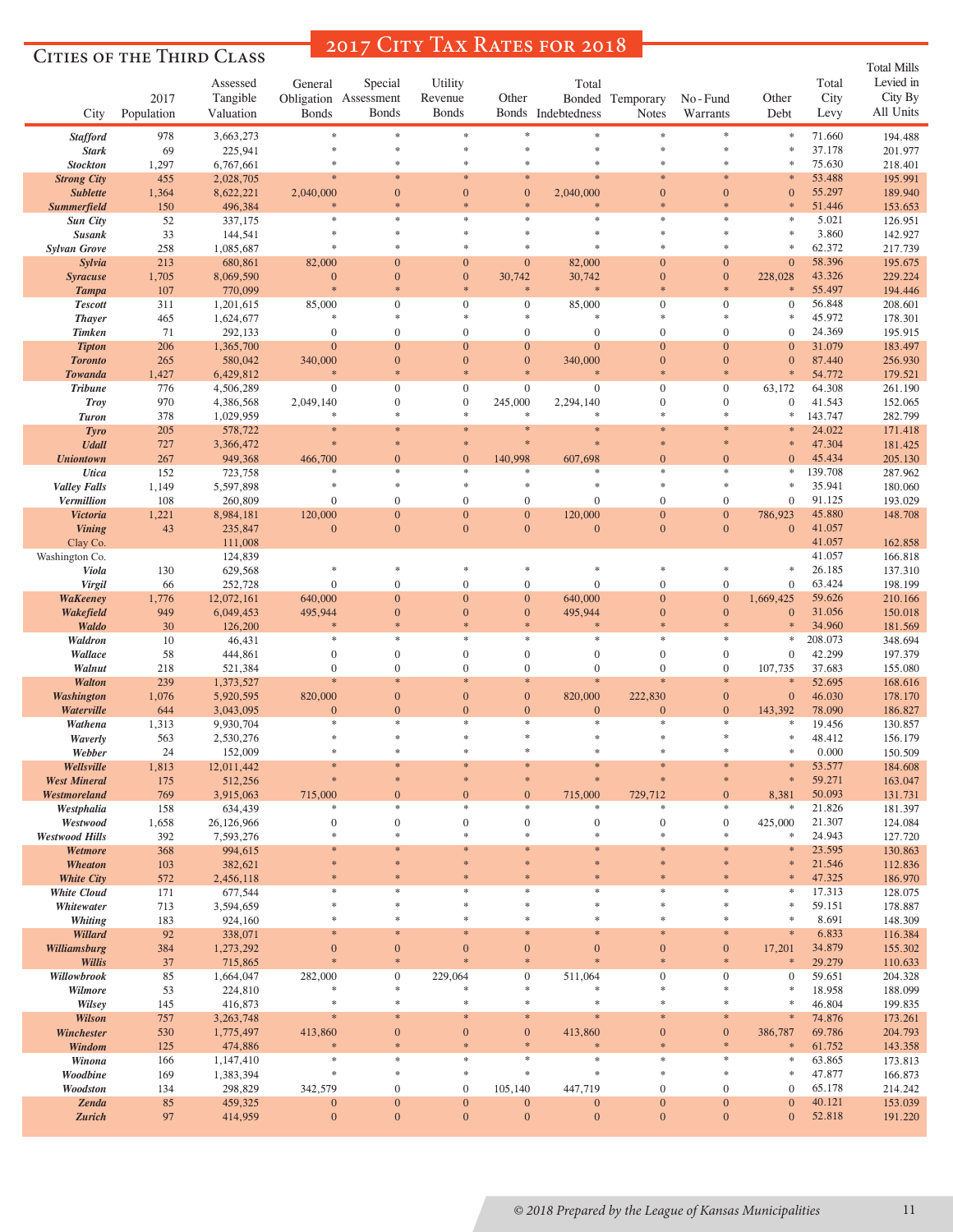#### 2017 County Tax Rates for 2018

|                                 |                    | Assessed                      | Total                      |                  |                                  | <b>Bond</b>                          |                                      |                              | Mental                           | Road                    | All                        |                   |
|---------------------------------|--------------------|-------------------------------|----------------------------|------------------|----------------------------------|--------------------------------------|--------------------------------------|------------------------------|----------------------------------|-------------------------|----------------------------|-------------------|
| County                          | 2017<br>Population | Tangible<br>Valuation         | Bonded<br>Indebtedness     | General          | Fund Ambulance                   | and<br>Interest                      | Employee<br>Benefits                 | County                       | Health and<br>Health Retardation | and<br><b>Bridge</b>    | Other<br>Levies            | Total<br>Levy     |
| <b>Allen</b>                    | 12,714             | 141,357,942                   | 28,815,000                 | 30.358           | 2.989                            | $\mathbf{0}$                         | $\mathbf{0}$                         | 0.629                        | 1.392                            | 2.582                   | 26.060                     | 64.010            |
| Anderson                        | 7,827              | 94,236,868                    | 29,920,000                 | 27.656           | 5.344                            | 8.428                                | 14.512                               | 0.852                        | 1.252                            | 28.185                  | 7.125                      | 93.354            |
| <b>Atchison</b>                 | 16,380             | 158, 197, 051                 | 53,664,719                 | 48.067           | $\boldsymbol{0}$                 | 2.467                                | $\boldsymbol{0}$                     | 0.505                        | 0.766                            | $\overline{0}$          | 2.639                      | 54.444            |
| <b>Barber</b><br><b>Barton</b>  | 4,688<br>26,775    | 106,762,732<br>257, 187, 662  | 157,553<br>$\mathbf{0}$    | 21.270<br>16.641 | 1.795<br>1.591                   | $\mathbf{0}$<br>$\boldsymbol{0}$     | 11.392<br>9.250                      | 1.501<br>0.816               | 0.978<br>0.665                   | 20.578<br>13.784        | 5.668<br>0.910             | 63.182<br>43.657  |
| <b>Bourbon</b>                  | 14,617             | 100,180,833                   | 2,433,468                  | 33.915           | $\boldsymbol{0}$                 | $\boldsymbol{0}$                     | 15.965                               | $\mathbf{0}$                 | 1.106                            | 11.666                  | 3.951                      | 66.603            |
| <b>Brown</b>                    | 9,684              | 175, 178, 658                 | $\overline{0}$             | 8.958            | 0.692                            | $\boldsymbol{0}$                     | 5.961                                | 0.333                        | 0.369                            | 12.623                  | 3.993                      | 32.929            |
| <b>Butler</b>                   | 67,025             | 703,779,119                   | $\boldsymbol{0}$           | 15.990           | 0.798                            | 2.641                                | $\boldsymbol{0}$                     | 0.565                        | $\mathbf{0}$                     | 8.706                   | 6.049                      | 34.749            |
| <b>Chase</b>                    | 2,669<br>3,374     | 48,259,125<br>31,980,794      | 945,000<br>3,090,106       | 39.102<br>1.029  | $\boldsymbol{0}$<br>$\mathbf{0}$ | $\boldsymbol{0}$<br>$\mathbf{0}$     | $\boldsymbol{0}$<br>$\overline{0}$   | 1.056<br>6.621               | 0.057<br>0.833                   | 21.299<br>29.036        | 1.030<br>35.442            | 62.544<br>72.961  |
| Chautauqua<br><b>Cherokee</b>   | 20,246             | 164,631,933                   | 2,499,800                  | 11.764           | 3.173                            | $\mathbf{0}$                         | 18.381                               | 0.586                        | 1.167                            | 12.889                  | 3.896                      | 51.856            |
| <b>Cheyenne</b>                 | 2,661              | 48,605,158                    | $\mathbf{0}$               | 65.446           | $\mathbf{0}$                     | $\mathbf{0}$                         | $\boldsymbol{0}$                     | $\boldsymbol{0}$             | $\mathbf{0}$                     | 23.892                  | 13.389                     | 102.727           |
| <b>Clark</b>                    | 2,072              | 38,458,044                    | 789,983                    | 54.037           | $\boldsymbol{0}$                 | $\boldsymbol{0}$                     | 27.555                               | $\mathbf{0}$                 | $\mathbf{0}$                     | 0.807                   | $\boldsymbol{0}$           | 82.399            |
| Clay                            | 8,143<br>9,150     | 103,840,320<br>104,308,290    | 19,799,427<br>7,005,267    | 23.093<br>20.463 | 4.488<br>$\mathbf{0}$            | $\boldsymbol{0}$<br>$\boldsymbol{0}$ | 14.473<br>21.416                     | 1.211<br>1.453               | $\mathbf{0}$<br>0.836            | 16.466<br>21.076        | 3.500<br>7.454             | 63.231<br>72.698  |
| <b>Cloud</b><br>Coffey          | 8,433              | 534,057,191                   | $\mathbf{0}$               | 27.815           | 1.864                            | $\mathbf{0}$                         | 7.979                                | 0.658                        | 0.438                            | 5.924                   | 6.396                      | 51.074            |
| Comanche                        | 1,862              | 33,428,363                    | 2,775,000                  | 29.832           | 6.846                            | $\boldsymbol{0}$                     | 15.885                               | 1.499                        | $\mathbf{0}$                     | 20.005                  | 35.151                     | 109.218           |
| Cowley                          | 35,753             | 259,479,171                   | 4,705,000                  | 36.749           | $\mathbf{0}$                     | $\mathbf{0}$                         | $\boldsymbol{0}$                     | $\mathbf{0}$                 | $\mathbf{0}$                     | 8.013                   | 0.301                      | 45.063            |
| <b>Crawford</b>                 | 39,164             | 259,899,347                   | 2,532,000                  | 16.117           | 2.245                            | $\boldsymbol{0}$<br>$\boldsymbol{0}$ | 15.687                               | 2.019                        | 2.365                            | 11.224                  | 1.395                      | 51.052            |
| Decatur<br><b>Dickinson</b>     | 2,832<br>19,064    | 56,432,938<br>207, 225, 131   | 499,038<br>$\mathbf{0}$    | 23.084<br>38.262 | $\boldsymbol{0}$<br>$\mathbf{0}$ | $\mathbf{0}$                         | 11.780<br>$\boldsymbol{0}$           | 1.976<br>$\boldsymbol{0}$    | 0.940<br>1.174                   | 7.600<br>11.273         | 17.015<br>2.488            | 62.395<br>53.402  |
| Doniphan                        | 7,664              | 129, 335, 220                 | 1,183,279                  | 16.101           | $\mathbf{0}$                     | 0.493                                | 4.414                                | 1.169                        | 0.426                            | 14.964                  | 6.035                      | 43.602            |
| <b>Douglas</b>                  | 119,440            | 1,322,671,134                 | 19,945,000                 | 30.283           | 3.877                            | $\mathbf{0}$                         | 7.067                                | $\boldsymbol{0}$             | $\mathbf{0}$                     | 2.590                   | 1.766                      | 46.018            |
| <b>Edwards</b>                  | 2,938              | 51,208,598                    | 41,905                     | 38.098           | $\mathbf{0}$                     | $\boldsymbol{0}$                     | 18.965                               | 1.797                        | $\mathbf{0}$                     | 15.989                  | 6.833                      | 81.682            |
| Elk<br><b>Ellis</b>             | 2,547<br>28,893    | 26,040,957<br>384,598,970     | 188,251<br>$\mathbf{0}$    | 13.574<br>36.982 | 4.347<br>$\boldsymbol{0}$        | $\mathbf{0}$<br>$\boldsymbol{0}$     | 26.757<br>$\boldsymbol{0}$           | 1.377<br>$\boldsymbol{0}$    | 2.035<br>$\mathbf{0}$            | 51.292<br>$\mathbf{0}$  | 11.185<br>$\boldsymbol{0}$ | 110.567<br>36.982 |
| Ellsworth                       | 6,328              | 99,781,895                    | 5,562,960                  | 15.723           | $\boldsymbol{0}$                 | $\boldsymbol{0}$                     | 11.841                               | 1.130                        | $\mathbf{0}$                     | 18.831                  | 3.838                      | 51.363            |
| <b>Finney</b>                   | 36,722             | 488,690,879                   | 6,082,302                  | 7.527            | 2.862                            | $\mathbf{0}$                         | 3.549                                | 1.145                        | 0.405                            | 6.122                   | 25.145                     | 46.755            |
| Ford                            | 33,971             | 296,930,701                   | 17,042,023                 | 36.050           | 2.266                            | $\boldsymbol{0}$                     | $\boldsymbol{0}$                     | 1.463                        | $\mathbf{0}$                     | 4.168                   | 2.275                      | 46.222            |
| <b>Franklin</b><br>Geary        | 25,560<br>35,586   | 229,454,492<br>234,732,256    | 19,553,867<br>35,810,000   | 25.450<br>33.752 | 2.728<br>$\mathbf{0}$            | 4.055<br>$\overline{4}$              | 13.877<br>13.012                     | 0.846<br>1.662               | $\mathbf{0}$<br>0.579            | 13.322<br>8.147         | 2.643<br>10.853            | 62.921<br>72.005  |
| Gove                            | 2,589              | 68,218,931                    | 368,275                    | 31.012           | $\boldsymbol{0}$                 | $\boldsymbol{0}$                     | 12.165                               | $\boldsymbol{0}$             | 1.300                            | 22.355                  | 18.357                     | 85.189            |
| <b>Graham</b>                   | 2,564              | 57,417,875                    | 61,032                     | 23.765           | $\boldsymbol{0}$                 | $\mathbf{0}$                         | 23.074                               | 0.864                        | 1.159                            | 22.069                  | 22.054                     | 92.985            |
| <b>Grant</b>                    | 7,646              | 159,689,855                   | 9,095,000                  | 1.760            | 2.851                            | $\boldsymbol{0}$                     | 11.350                               | 1.038                        | $\mathbf{0}$                     | 10.372                  | 8.611                      | 35.982            |
| <b>Gray</b>                     | 6,034              | 98,634,555<br>35,657,971      | 379,842<br>3,483,901       | 4.979<br>83.451  | 2.955<br>$\mathbf{0}$            | $\boldsymbol{0}$<br>19.674           | 17.907<br>13.185                     | 2.103<br>$\mathbf{0}$        | 0.673<br>$\mathbf{0}$            | 28.812<br>20.131        | 6.537<br>$\boldsymbol{0}$  | 63.966<br>136.441 |
| <b>Greeley</b><br>Greenwood     | 1,296<br>6,151     | 63,910,329                    | $\mathbf{0}$               | 34.532           | 3.779                            | $\mathbf{0}$                         | $\boldsymbol{0}$                     | 1.739                        | 1.002                            | 22.798                  | 10.589                     | 74.439            |
| <b>Hamilton</b>                 | 2,536              | 39,857,531                    | 3,400,927                  | 112.999          | $\boldsymbol{0}$                 | $\mathbf{0}$                         | $\boldsymbol{0}$                     | $\boldsymbol{0}$             | $\mathbf{0}$                     | $\mathbf{0}$            | 4.746                      | 117.745           |
| <b>Harper</b>                   | 5,685              | 97,395,374                    | 1,791,888                  | 21.272           | 0.000                            | $\boldsymbol{0}$                     | 15.167                               | 3.346                        | $\mathbf{0}$                     | 14.345                  | 5.294                      | 59.424            |
| <b>Harvey</b>                   | 34,913             | 297, 195, 849                 | 22,713,563                 | 27.375           | $\mathbf{0}$                     | 3.290                                | $\mathbf{0}$                         | $\mathbf{0}$<br>$\mathbf{0}$ | $\mathbf{0}$<br>$\mathbf{0}$     | 9.251                   | 2.021                      | 41.937            |
| <b>Haskell</b><br>Hodgeman      | 4,006<br>1,870     | 112,597,186<br>37,078,449     | $\mathbf{0}$<br>3,816,475  | 17.494<br>65.690 | 5.346<br>3.745                   | $\boldsymbol{0}$<br>8.452            | 4.278<br>$\mathbf{0}$                | $\mathbf{0}$                 | $\mathbf{0}$                     | 20.769<br>19.346        | 20.220<br>14.304           | 68.107<br>111.537 |
| <b>Jackson</b>                  | 13,291             | 113,746,031                   | $\overline{0}$             | 35.101           | $\mathbf{0}$                     | $\boldsymbol{0}$                     | $\boldsymbol{0}$                     | $\mathbf{0}$                 | $\mathbf{0}$                     | 22.726                  | 19.010                     | 76.837            |
| <b>Jefferson</b>                | 18,897             | 164,609,128                   | 3,888,760                  | 22.306           | 2.998                            | 2.616                                | $\boldsymbol{0}$                     | 0.747                        | $\overline{0}$                   | $\mathbf{0}$            | 45.285                     | 73.952            |
| Jewell                          | 2,901              | 60,561,138                    | $\mathbf{0}$<br>$\Omega$   | 21.243           | 4.496                            | $\mathbf{0}$                         | 24.546<br>$\Omega$                   | 1.573                        | $\mathbf{0}$                     | 36.785                  | 15.730                     | 104.373           |
| <b>Johnson</b><br><b>Kearny</b> | 584,451<br>3,917   | 9,858,473,397<br>93,649,927   | 264,532                    | 13.928<br>42.725 | $\mathbf{0}$<br>4.686            | 0.027<br>$\boldsymbol{0}$            | 29.238                               | 0.869<br>0.511               | 1.647<br>$\mathbf{0}$            | $\overline{0}$<br>5.759 | 2.847<br>7.881             | 19.318<br>90.800  |
| <b>Kingman</b>                  | 7,467              | 100,214,855                   | 4,183,200                  | 19.773           | 1.921                            | 2.916                                | 20.480                               | 2.320                        | 1.065                            | 14.719                  | 6.899                      | 70.093            |
| Kiowa                           | 2,483              | 81,366,473                    | 1,690,716                  | 19.118           | 1.970                            | $\boldsymbol{0}$                     | $\boldsymbol{0}$                     | 1.692                        | $\boldsymbol{0}$                 | 23.082                  | 31.082                     | 76.944            |
| Labette                         | 20,444             | 129,282,683                   | 993,526                    | 32.242           | $\boldsymbol{0}$                 | $\boldsymbol{0}$                     | $\boldsymbol{0}$                     | 2.396                        | 1.754                            | 24.052                  | 1.371                      | 61.815            |
| Lane<br>Leavenworth             | 1,636<br>80,204    | 40,510,405<br>637,086,620     | 130,155<br>24, 361, 566    | 56.317<br>18.254 | 4.939<br>$\boldsymbol{0}$        | $\boldsymbol{0}$<br>$\mathbf{0}$     | $\boldsymbol{0}$<br>5.449            | 2.002<br>0.596               | 0.500<br>$\mathbf{0}$            | 28.011<br>9.286         | 16.783<br>3.778            | 108.552<br>37.363 |
| Lincoln                         | 3,073              | 56, 181, 140                  | $\mathbf{0}$               | 38.949           | 4.870                            | $\mathbf{0}$                         | 23.299                               | 1.971                        | $\mathbf{0}$                     | 36.713                  | 1.703                      | 107.505           |
| Linn                            | 9,558              | 243,680,683                   | $\bf{0}$                   | 29.237           | $\boldsymbol{0}$                 | $\boldsymbol{0}$                     | 10.184                               | 0.421                        | $\mathbf{0}$                     | 10.555                  | 1.969                      | 52.366            |
| Logan                           | 2,831              | 62,955,456                    | 2,442,750                  | 31.316           | $\mathbf{0}$                     | $\boldsymbol{0}$                     | 12.331                               | 2.006                        | $\boldsymbol{0}$                 | 6.829                   | 9.730                      | 62.212            |
| Lyon<br><b>Marion</b>           | 33,510<br>12,112   | 310,609,110<br>128, 457, 226  | 19,970,000<br>4,082,991    | 38.696<br>23.286 | $\mathbf{0}$<br>5.807            | $\boldsymbol{0}$<br>$\boldsymbol{0}$ | $\boldsymbol{0}$<br>12.277           | 1.372<br>0.758               | 1.202<br>$\boldsymbol{0}$        | 17.179<br>27.803        | 2.377<br>5.696             | 60.826<br>75.627  |
| <b>Marshall</b>                 | 9,836              | 166,272,878                   | 200,000                    | 16.104           | 2.148                            | 0.388                                | 10.311                               | 1.174                        | 0.927                            | 15.743                  | 5.305                      | 52.100            |
| <b>McPherson</b>                | 28,804             | 436,218,805                   | 60,090,000                 | 12.976           | $\mathbf{0}$                     | $\boldsymbol{0}$                     | 3.587                                | 0.408                        | $\mathbf{0}$                     | $\mathbf{0}$            | 12.826                     | 29.797            |
| Meade                           | 4,216              | 106,389,225                   | 2,817,473                  | 14.519           | 0.685                            | 0.216                                | 13.574                               | 0.346                        | $\mathbf{0}$                     | 11.440                  | 4.896                      | 45.676            |
| Miami<br>Mitchell               | 32,964<br>6,243    | 380, 337, 795<br>83, 392, 352 | 421,000<br>12,944,319      | 35.581<br>36.637 | $\boldsymbol{0}$<br>13.837       | 1.437<br>$\boldsymbol{0}$            | $\boldsymbol{0}$<br>$\boldsymbol{0}$ | $\boldsymbol{0}$<br>5.611    | $\boldsymbol{0}$<br>1.122        | 11.030<br>28.248        | 1.347<br>11.953            | 49.395<br>97.408  |
| <b>Montgomery</b>               | 32,746             | 329, 502, 743                 | $\mathbf{0}$               | 17.783           | 1.544                            | $\boldsymbol{0}$                     | 12.290                               | 0.706                        | $\boldsymbol{0}$                 | 15.044                  | 1.280                      | 49.049            |
| <b>Morris</b>                   | 5,573              | 73,276,585                    | 1,430,000                  | 24.074           | 1.664                            | $\boldsymbol{0}$                     | 14.579                               | 1.402                        | 0.898                            | 30.187                  | 4.743                      | 77.547            |
| <b>Morton</b>                   | 2,848              | 67,594,706                    | 1,000,000                  | 31.065           | 1.436                            | 9.304                                | 19.586                               | 2.048                        | 0.346                            | 13.493                  | 33.726                     | 111.004           |
| Nemaha<br><b>Neosho</b>         | 10,241<br>16,146   | 164,078,867<br>128,398,028    | $\mathbf{0}$<br>36,695,739 | 4.526<br>26.496  | 4.828<br>$\boldsymbol{0}$        | $\boldsymbol{0}$<br>$\boldsymbol{0}$ | 9.347<br>$\boldsymbol{0}$            | $\mathbf{0}$<br>0.613        | 0.334<br>$\mathbf{0}$            | 15.601<br>2.006         | 11.053<br>16.596           | 45.689<br>45.711  |
| <b>Ness</b>                     | 2,962              | 70,506,594                    | $\boldsymbol{0}$           | 22.403           | 1.738                            | $\boldsymbol{0}$                     | 3.276                                | 1.443                        | $\boldsymbol{0}$                 | 21.568                  | 2.274                      | 52.702            |
| <b>Norton</b>                   | 5,493              | 62,346,826                    | 1,279,936                  | 21.643           | 5.779                            | $\boldsymbol{0}$                     | 20.156                               | 1.583                        | 1.228                            | 11.937                  | 15.198                     | 77.524            |
| <b>Osage</b>                    | 15,843             | 141,057,647                   | $\mathbf{0}$               | 26.272           | 3.720                            | $\boldsymbol{0}$                     | 9.566                                | 0.756                        | $\mathbf{0}$                     | 16.662                  | 6.023                      | 62.999            |
| <b>Osborne</b>                  | 3,642<br>5,920     | 55,625,270<br>77,384,949      | 38,655<br>6,474,728        | 46.189<br>21.577 | 5.158<br>6.000                   | $\boldsymbol{0}$<br>1.798            | $\boldsymbol{0}$<br>15.249           | 0.670<br>1.842               | 0.764<br>0.318                   | 13.755<br>24.802        | 11.364<br>17.170           | 77.900<br>88.756  |
| <b>Ottawa</b><br>Pawnee         | 6,743              | 77,825,679                    | 526,755                    | 39.425           | $\boldsymbol{0}$                 | $\boldsymbol{0}$                     | 5.356                                | 6.000                        | $\boldsymbol{0}$                 | 23.670                  | 0.766                      | 75.217            |
| <b>Phillips</b>                 | 5,428              | 61, 624, 262                  | 6,323,151                  | 19.899           | 2.553                            | $\boldsymbol{0}$                     | 24.579                               | 3.361                        | 1.477                            | 26.773                  | 15.138                     | 93.780            |
| Pottawatomie                    | 23,661             | 548, 475, 191                 | 16,938,305                 | 28.990           | $\mathbf{0}$                     | $\overline{0}$                       | $\boldsymbol{0}$                     | $\boldsymbol{0}$             | $\mathbf{0}$                     | $\overline{0}$          | 0.260                      | 29.250            |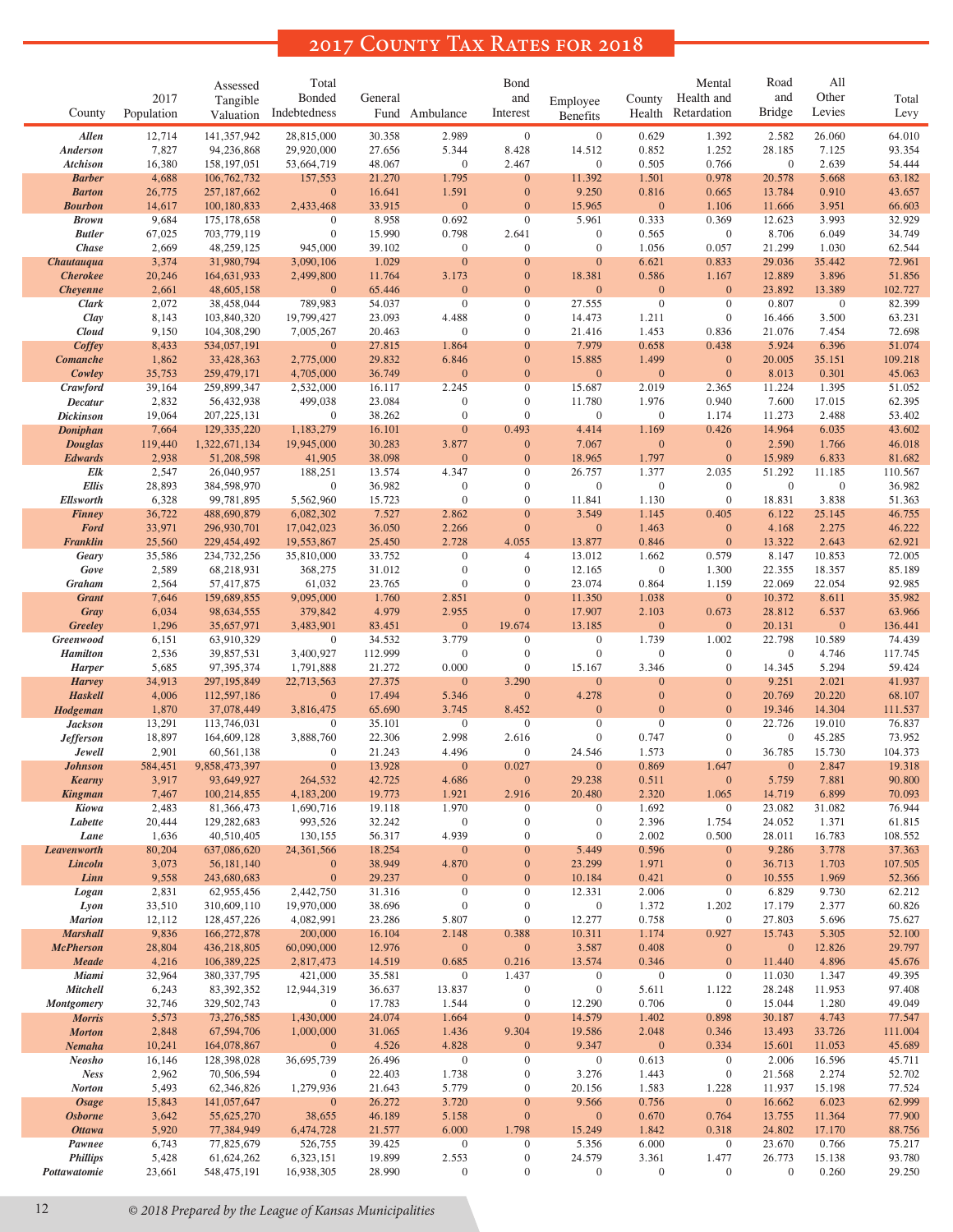#### 2017 County Tax Rates for 2018

| County          | 2017<br>Population | Assessed<br>Tangible<br>Valuation | Total<br><b>Bonded</b><br>Indebtedness | General<br>Fund | Ambulance      | <b>Bond</b><br>and<br>Interest | Employee<br><b>Benefits</b> | County<br>Health | Mental<br>Health and<br>Retardation | Road<br>and<br><b>Bridge</b> | All<br>Other<br>Levies | Total<br>Levy |
|-----------------|--------------------|-----------------------------------|----------------------------------------|-----------------|----------------|--------------------------------|-----------------------------|------------------|-------------------------------------|------------------------------|------------------------|---------------|
| Pratt           | 9,584              | 164, 192, 188                     | 1,005,500                              | 11.284          | 0.741          | 0.937                          | 14.920                      | 1.320            | 1.162                               | 11.987                       | 10.195                 | 52.546        |
| Rawlins         | 2,549              | 58,245,119                        | 7,070,588                              | 20.560          | 3.670          | $\mathbf{0}$                   | 19.688                      | 2.299            | $\mathbf{0}$                        | 12.978                       | 3.445                  | 62.640        |
| Reno            | 63,220             | 578, 731, 427                     | 25,898,000                             | 14.100          | $\overline{0}$ | 1.440                          | 11.814                      | 1.506            | 0.686                               | 9.181                        | 2.948                  | 41.675        |
| <b>Republic</b> | 4,699              | 76,525,362                        | 1,750,000                              | 19.683          | 3.971          | $\mathbf{0}$                   | 22.313                      | 2.666            | $\mathbf{0}$                        | 34.943                       | 9.085                  | 92.661        |
| <b>Rice</b>     | 9,831              | 141,893,830                       | 4,670,000                              | 9.655           | $\mathbf{0}$   | $\mathbf{0}$                   | 10.060                      | 1.063            | 0.656                               | 3.679                        | 22.202                 | 47.315        |
| <b>Riley</b>    | 73,343             | 629,480,240                       | 6,734,357                              | 31.786          | $\overline{0}$ | 0.406                          | $\mathbf{0}$                | $\overline{0}$   | $\overline{0}$                      | $\overline{0}$               | 6.694                  | 38.886        |
| <b>Rooks</b>    | 5,076              | 80,526,626                        | 3,608,392                              | 52.286          | $\Omega$       | $\Omega$                       | $\Omega$                    | 0.493            | $\Omega$                            | 14.662                       | 2.023                  | 69.464        |
| <b>Rush</b>     | 3,058              | 49,134,098                        | 7,045,779                              | 51.643          | $\Omega$       | $\mathbf{0}$                   | $\Omega$                    | 1.976            | 0.661                               | 31.528                       | 20.297                 | 106.105       |
| Russell         | 6,988              | 93,769,807                        | 3,730,526                              | 12.272          | 2.875          | $\Omega$                       | 27.868                      | 1.962            | 1.375                               | 25.428                       | 12.384                 | 84.164        |
| <b>Saline</b>   | 55,142             | 580,414,013                       | 2,441,601                              | 17.507          | $\mathbf{0}$   | $\overline{0}$                 | 6.851                       | 0.758            | $\overline{0}$                      | 11.838                       | 0.367                  | 37.321        |
| <b>Scott</b>    | 5,032              | 88,077,683                        | 22,015,000                             | 27.883          | $\mathbf{0}$   | $\mathbf{0}$                   | 12.603                      | 1.155            | $\mathbf{0}$                        | 8.884                        | 19.183                 | 69.708        |
| <b>Sedgwick</b> | 511,995            | 4,675,741,600                     | 81,856,621                             | 22.528          | $\overline{0}$ | 2.625                          | $\mathbf{0}$                | $\overline{0}$   | 0.495                               | 0.780                        | 2.965                  | 29.393        |
| <b>Seward</b>   | 22,709             | 258, 174, 731                     | 20,093,231                             | 39.440          | $\Omega$       | $\overline{0}$                 | $\Omega$                    | $\Omega$         | $\mathbf{0}$                        | 4.897                        | 1.000                  | 45.337        |
| <b>Shawnee</b>  | 178,146            | 1,624,293,274                     | 51,405,000                             | 48.301          | $\Omega$       | $\Omega$                       | $\theta$                    | $\Omega$         | $\Omega$                            | $\overline{0}$               | 0.062                  | 48.363        |
| <b>Sheridan</b> | 2,509              | 60,600,504                        | 1,800,130                              | 34.573          | $\Omega$       | $\Omega$                       | $\Omega$                    | 0.506            | 1.038                               | 27.567                       | 15.190                 | 78.874        |
| <b>Sherman</b>  | 5,965              | 96,894,671                        | 5,555,000                              | 19.032          | $\mathbf{0}$   | $\overline{0}$                 | 16.786                      | 0.470            | $\overline{0}$                      | 13.039                       | 12.607                 | 61.934        |
| <b>Smith</b>    | 3,632              | 55,839,055                        | 29,740,205                             | 21.248          | 7.163          | $\mathbf{0}$                   | 28.432                      | 3.503            | 0.950                               | 40.227                       | 8.030                  | 109.553       |
| <b>Stafford</b> | 4,208              | 86,669,367                        | $\overline{0}$                         | 31.842          | 1.592          | $\overline{0}$                 | $\mathbf{0}$                | 1.082            | $\overline{0}$                      | 14.372                       | 4.767                  | 53.655        |
| <b>Stanton</b>  | 2,062              | 50,326,486                        | 10,453,533                             | 59.923          | $\Omega$       | 13.634                         | 17.980                      | $\Omega$         | 0.370                               | 25.318                       | 28.202                 | 145.427       |
| <b>Stevens</b>  | 5,584              | 113,628,598                       | 4,242,742                              | 22.029          | $\Omega$       | $\Omega$                       | $\overline{0}$              | 1.922            | $\Omega$                            | 20.481                       | 41.119                 | 85.551        |
| <b>Sumner</b>   | 23,272             | 255,806,291                       | 10,917,486                             | 13.976          | $\mathbf{0}$   | 3.975                          | 13.396                      | $\mathbf{0}$     | $\mathbf{0}$                        | 13.179                       | 3.455                  | 47.981        |
| <b>Thomas</b>   | 7,892              | 130,859,105                       | 1,608,025                              | 19.228          | 2.257          |                                | 11.083                      | 1.524            | 0.928                               | 8.740                        | 3.787                  | 47.547        |
| <b>Trego</b>    | 2,872              | 54,703,518                        | 3,580,459                              | 34.912          | 3.719          | 10.615                         | $\overline{0}$              | 2.440            | 0.769                               | 23.522                       | 12.680                 | 88.657        |
| Wabaunsee       | 6,891              | 83,438,811                        | 2,482,307                              | 14.748          | $\overline{0}$ | 2.321                          | 9.763                       | 1.887            | 0.643                               | 22.445                       | 9.152                  | 60.959        |
| Wallace         | 1,497              | 39, 162, 778                      | 3,330,000                              | 41.481          | 3.000          | 11.744                         | 5.172                       | 4.141            | $\mathbf{0}$                        | 16.761                       | 20.480                 | 102.779       |
| Washington      | 5,546              | 96,281,719                        | 169,571                                | 55.937          | $\overline{0}$ | $\mathbf{0}$                   | $\overline{0}$              | 2.106            | $\mathbf{0}$                        | 13.534                       | 1.139                  | 72.716        |
| Wichita         | 2,112              | 48,481,069                        | 810,000                                | 51.159          | $\mathbf{0}$   | 3.709                          | 6.091                       | 1.460            | $\mathbf{0}$                        | 25.341                       | 4.649                  | 92.409        |
| <b>Wilson</b>   | 8,723              | 96,115,617                        | 611,788                                | 32.238          | 2.717          | $\mathbf{0}$                   | $\overline{0}$              | 2.681            | 0.653                               | 22.874                       | 6.627                  | 67.790        |
| Woodson         | 3,165              | 36,509,091                        | 81,060                                 | 30.424          | 3.848          | $\mathbf{0}$                   | 21.950                      | 0.760            | 1.477                               | 33.348                       | 15.527                 | 107.334       |
| Wyandotte       | 163,831            | 1,208,714,119                     | 476,469,973                            | 31.082          | $\mathbf{0}$   | 2.195                          | $\overline{0}$              | 1.554            | 0.768                               | $\mathbf{0}$                 | 3.281                  | 38.880        |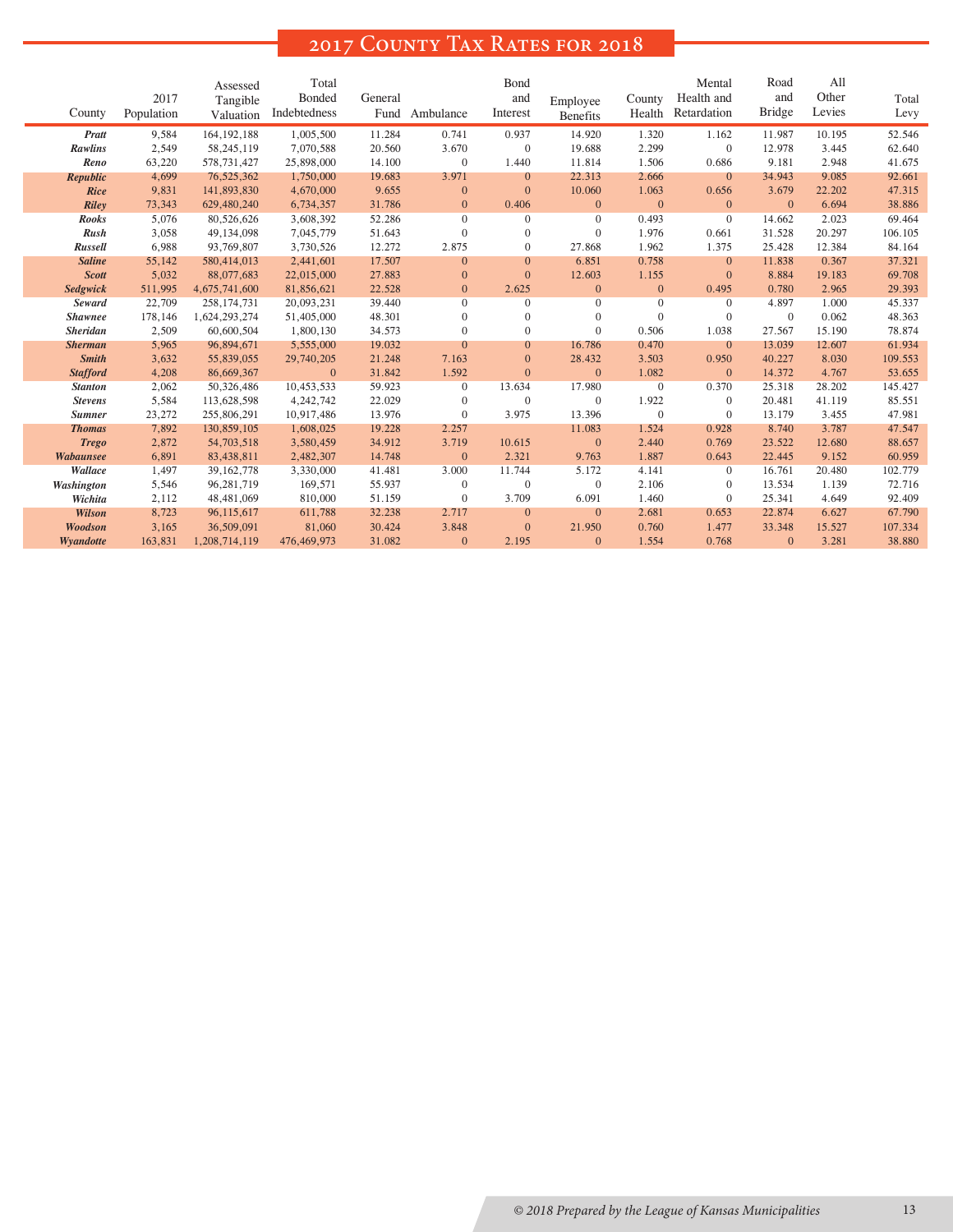#### 2017 USD TAX RATES FOR 2018

The statewide USD General Fund is 20 Mills.

|            |                                  | Local            | Capital                   | Bond and                         | Other                              | Total            |            |                                      | Local            | Capital          | Bond and                             | Other                            | Total            |
|------------|----------------------------------|------------------|---------------------------|----------------------------------|------------------------------------|------------------|------------|--------------------------------------|------------------|------------------|--------------------------------------|----------------------------------|------------------|
| <b>USD</b> | County                           | Levies           | Outlay                    | Interest Levy                    | Levies                             | Levy             | <b>USD</b> | County                               | Levies           | Outlay           | Interest Levy                        | Levies                           | Levy             |
| 101        | <b>Neosho</b>                    | 25.340           | 3.999                     | 25.068                           | $\boldsymbol{0}$                   | 54.407           | 268        | Sedgwick                             | 19.048           | 7.988            | 11.368                               | 3.994                            | 42.398           |
| 102<br>103 | Gray<br>Cheyenne                 | 16.731<br>10.215 | 3.999<br>8.000            | 4.276<br>$\mathbf{0}$            | $\boldsymbol{0}$<br>1.101          | 25.006<br>19.316 | 269<br>270 | <b>Rooks</b><br><b>Rooks</b>         | 20.890<br>16.756 | 8.000<br>8.000   | $\boldsymbol{0}$<br>7.888            | $\mathbf{0}$<br>$\mathbf{0}$     | 28.890<br>32.644 |
| 105        | <b>Rawlins</b>                   | 20.026           | 8.000                     | $\mathbf{0}$                     | 2.340                              | 30.366           | 271        | <b>Rooks</b>                         | 20.897           | 8.000            | 7.704                                | $\mathbf{0}$                     | 36.601           |
| 106        | <b>Ness</b>                      | 12.120           | 6.000                     | $\boldsymbol{0}$                 | 1.000                              | 19.120           | 272        | <b>Mitchell</b>                      | 22.260           | 4.696            | $\mathbf{0}$                         | $\mathbf{0}$                     | 26.956           |
| 107        | <b>Jewell</b>                    | 15.303           | 1.999                     | $\mathbf{0}$                     | $\overline{0}$                     | 17.302           | 273        | <b>Mitchell</b>                      | 19.302           | 7.999            | $\overline{0}$                       | $\overline{0}$                   | 27.301           |
| 108        | Washington                       | 23.295           | 5.528                     | 6.802                            | $\mathbf{0}$                       | 35.625           | 274        | Logan                                | 18.413           | 8.000            | $\boldsymbol{0}$                     | 2.000                            | 28.413           |
| 109<br>110 | <b>Republic</b><br>Smith         | 19.372<br>26.051 | 8.003<br>7.994            | $\mathbf{0}$<br>$\mathbf{0}$     | $\overline{0}$<br>$\overline{0}$   | 27.375<br>34.306 | 275<br>281 | Logan<br>Graham                      | 11.845<br>22.073 | 7.996<br>8.000   | $\boldsymbol{0}$<br>8.054            | 0.120<br>1.800                   | 19.961<br>39.927 |
| 111        | <b>Doniphan</b>                  | 15.103           | 5.999                     | $\mathbf{0}$                     | $\overline{0}$                     | 21.102           | 282        | Elk                                  | 28.136           | 3.997            | $\boldsymbol{0}$                     | $\mathbf{0}$                     | 32.133           |
| 112        | <b>Ellsworth</b>                 | 14.953           | 7.990                     | $\overline{0}$                   | $\mathbf{0}$                       | 22.943           | 283        | Elk                                  | 23.450           | 1.728            | 9.835                                | $\boldsymbol{0}$                 | 35.013           |
| 113        | <b>Nemaha</b>                    | 17.261           | 5.216                     | 11.711                           | $\mathbf{0}$                       | 34.188           | 284        | <b>Chase</b>                         | 21.332           | 8.000            | $\mathbf{0}$                         | 3.000                            | 32.332           |
| 114        | Doniphan                         | 18.855           | $\boldsymbol{0}$          | 8.581                            | 4.576                              | 32.012           | 285        | Chautauqua                           | 16.470           | $\boldsymbol{0}$ | $\mathbf{0}$                         | 1.000                            | 17.470           |
| 115<br>200 | Nemaha<br>Greeley                | 14.250<br>19.778 | $\boldsymbol{0}$<br>7.997 | 6.949<br>10.575                  | $\mathbf{0}$<br>$\boldsymbol{0}$   | 21.199<br>38.350 | 286<br>287 | Chautauqua<br>Franklin               | 22.356<br>20.703 | 2.013<br>7.994   | $\boldsymbol{0}$<br>$\boldsymbol{0}$ | $\boldsymbol{0}$<br>2.798        | 24.369<br>31.495 |
| 202        | Wyandotte                        | 19.123           | 8.000                     | 13.430                           | 7.000                              | 47.553           | 288        | <b>Franklin</b>                      | 19.726           | 4.746            | 7.496                                | $\mathbf{0}$                     | 31.968           |
| 203        | Wyandotte                        | 17.475           | 8.000                     | 12.947                           | $\mathbf{0}$                       | 38.422           | 289        | <b>Franklin</b>                      | 16.024           | 7.998            | 8.047                                | 4.199                            | 36.268           |
| 204        | Wyandotte                        | 16.478           | 7.940                     | 18.156                           | $\boldsymbol{0}$                   | 42.575           | 290        | <b>Franklin</b>                      | 15.398           | 7.947            | 19.368                               | 6.357                            | 49.070           |
| 205        | <b>Butler</b>                    | 21.520           | 7.998                     | $\boldsymbol{0}$                 | $\overline{0}$                     | 29.518           | 291        | Gove                                 | 8.765            | 4.000            | $\mathbf{0}$                         | $\mathbf{0}$                     | 12.675           |
| 206<br>207 | <b>Butler</b><br>Leavenworth     | 19.951<br>13.777 | 5.500<br>3.962            | 7.157<br>$\mathbf{0}$            | $\overline{0}$<br>$\boldsymbol{0}$ | 32.608<br>17.739 | 292<br>293 | Gove<br>Gove                         | 18.202<br>19.222 | 8.000<br>8.000   | $\boldsymbol{0}$<br>$\overline{0}$   | $\mathbf{0}$<br>$\overline{0}$   | 26.202<br>27.222 |
| 208        | <b>Trego</b>                     | 20.160           | 8.000                     | 5.989                            | 3.726                              | 37.875           | 294        | <b>Decatur</b>                       | 14.918           | 8.000            | $\mathbf{0}$                         | $\mathbf{0}$                     | 22.918           |
| 209        | <b>Stevens</b>                   | 21.866           | 8.000                     | $\boldsymbol{0}$                 | 3.433                              | 33.299           | 297        | <b>Chevenne</b>                      | 16.653           | 8.000            | $\boldsymbol{0}$                     | 6.000                            | 30.653           |
| 210        | <b>Stevens</b>                   | 18.196           | 8.000                     | 19.359                           | 6.019                              | 51.574           | 298        | Lincoln                              | 23.768           | 8.000            | $\overline{0}$                       | $\overline{0}$                   | 31.768           |
| 211        | <b>Norton</b>                    | 20.015           | 5.500                     | 9.562                            | 2.000                              | 37.077           | 299        | Lincoln                              | 15.077           | 5.992            | $\mathbf{0}$                         | $\mathbf{0}$                     | 21.069           |
| 212<br>214 | <b>Norton</b>                    | 26.919           | 8.000<br>5.000            | $\boldsymbol{0}$<br>$\mathbf{0}$ | $\mathbf{0}$<br>7.741              | 34.919<br>29.493 | 300<br>303 | Comanche<br><b>Ness</b>              | 23.458<br>15.113 | 7.994<br>8.000   | $\boldsymbol{0}$<br>$\mathbf{0}$     | 0.999<br>2.408                   | 32.451<br>25.521 |
| 215        | Grant<br><b>Kearny</b>           | 16.752<br>19.889 | 8.000                     | $\boldsymbol{0}$                 | 5.011                              | 32.900           | 305        | <b>Saline</b>                        | 16.380           | 8.000            | 11.371                               | 0.750                            | 36.501           |
| 216        | <b>Kearny</b>                    | 19.002           | 7.995                     | $\boldsymbol{0}$                 | 5.997                              | 32.994           | 306        | <b>Saline</b>                        | 18.511           | 7.439            | $\mathbf{0}$                         | $\mathbf{0}$                     | 25.950           |
| 217        | <b>Morton</b>                    | 21.785           | 8.000                     | $\overline{0}$                   | 4.452                              | 34.237           | 307        | <b>Saline</b>                        | 24.781           | $\mathbf{0}$     | 9.496                                | $\overline{0}$                   | 34.277           |
| 218        | <b>Morton</b>                    | 6.595            | 3.990                     | $\mathbf{0}$                     | 2.992                              | 13.577           | 308        | Reno                                 | 17.887           | 4.998            | 12.098                               | $\mathbf{0}$                     | 34.983           |
| 219<br>220 | <b>Clark</b><br><b>Clark</b>     | 23.775<br>24.840 | 4.002<br>5.390            | 9.489<br>$\mathbf{0}$            | 1.000<br>0.899                     | 38.266<br>31.129 | 309<br>310 | Reno<br>Reno                         | 19.670<br>22.178 | 5.498<br>8.000   | 3.848<br>8.450                       | $\overline{0}$<br>$\mathbf{0}$   | 29.016<br>38.628 |
| 223        | <b>Washington</b>                | 21.254           | 7.999                     | $\boldsymbol{0}$                 | $\mathbf{0}$                       | 29.253           | 311        | <b>Reno</b>                          | 24.197           | 7.995            | 5.333                                | 1.987                            | 39.512           |
| 224        | <b>Washington</b>                | 20.243           | 4.000                     | $\boldsymbol{0}$                 | $\mathbf{0}$                       | 24.243           | 312        | <b>Reno</b>                          | 17.180           | 7.998            | 15.538                               | $\mathbf{0}$                     | 40.716           |
| 225        | <b>Meade</b>                     | 29.346           | 7.996                     | 8.835                            | 1.999                              | 48.176           | 313        | <b>Reno</b>                          | 15.964           | 7.937            | 12.356                               | $\mathbf{0}$                     | 36.257           |
| 226        | <b>Meade</b>                     | 17.976           | 7.998                     | 4.954                            | 1.000                              | 31.928           | 314        | <b>Thomas</b>                        | 15.637           | 7.000            | $\mathbf{0}$                         | 1.021                            | 23.658           |
| 227<br>229 | Hodgeman<br>Johnson              | 23.485<br>15.403 | 7.993<br>8.000            | 9.332<br>17.627                  | 1.499<br>5.584                     | 42.309<br>46.614 | 315<br>316 | <b>Thomas</b><br><b>Thomas</b>       | 17.966<br>23.996 | 8.000<br>2.000   | $\boldsymbol{0}$<br>$\boldsymbol{0}$ | $\mathbf{0}$<br>$\mathbf{0}$     | 25.966<br>25.996 |
| 230        | <b>Johnson</b>                   | 18.294           | 8.000                     | 6.812                            | 10.715                             | 43.821           | 320        | <b>Pottawatomie</b>                  | 15.610           | 3.998            | 15.992                               | $\mathbf{0}$                     | 35.600           |
| 231        | <b>Johnson</b>                   | 18.592           | 7.997                     | 15.017                           | 5.375                              | 46.981           | 321        | <b>Pottawatomie</b>                  | 9.380            | 8.000            | $\mathbf{0}$                         | $\mathbf{0}$                     | 17.380           |
| 232        | <b>Johnson</b>                   | 15.920           | 7.998                     | 20.089                           | 3.460                              | 47.467           | 322        | <b>Pottawatomie</b>                  | 22.047           | 7.598            | $\mathbf{0}$                         | $\overline{0}$                   | 29.645           |
| 233        | <b>Johnson</b>                   | 18.822           | 8.000                     | 15.140                           | 9.212<br>2.612                     | 51.174           | 323<br>325 | Pottawatomie                         | 17.694           | 3.000            | 8.823<br>$\overline{0}$              | $\overline{0}$<br>$\overline{0}$ | 29.517           |
| 234<br>235 | <b>Bourbon</b><br><b>Bourbon</b> | 13.785<br>22.118 | 6.564<br>2.000            | 12.726<br>4.018                  | $\overline{0}$                     | 35.687<br>28.136 | 326        | <b>Phillips</b><br><b>Phillips</b>   | 18.249<br>23.837 | 5.948<br>5.933   | $\boldsymbol{0}$                     | $\overline{0}$                   | 24.197<br>29.770 |
| 237        | <b>Smith</b>                     | 23.452           | 7.961                     | $\mathbf{0}$                     | $\mathbf{0}$                       | 31.413           | 327        | <b>Ellsworth</b>                     | 18.611           | 6.985            | 5.939                                | $\mathbf{0}$                     | 31.535           |
| 239        | <b>Ottawa</b>                    | 19.451           | 3.395                     | 10.506                           | $\Omega$                           | 33.352           | 329        | <b>Wabaunsee</b>                     | 20.966           | 8.000            | 11.646                               | $\Omega$                         | 40.612           |
| 240        | <b>Ottawa</b>                    | 22.069           | 6.000                     | 6.607                            | $\boldsymbol{0}$                   | 34.676           | 330        | <b>Wabaunsee</b>                     | 21.769           | 8.000            | 11.415                               | $\mathbf{0}$                     | 41.184           |
| 241<br>242 | <b>Wallace</b><br><b>Wallace</b> | 20.163<br>28.143 | 4.000<br>8.000            | $\boldsymbol{0}$<br>$\mathbf{0}$ | $\overline{0}$<br>$\boldsymbol{0}$ | 24.163<br>36.143 | 331<br>332 | <b>Kingman</b><br><b>Kingman</b>     | 19.832<br>8.693  | 7.716<br>7.886   | 8.765<br>$\boldsymbol{0}$            | 5.930<br>$\overline{0}$          | 42.243<br>16.579 |
| 243        | Coffey                           | 18.598           | 4.000                     | 8.341                            | $\boldsymbol{0}$                   | 30.939           | 333        | <b>Cloud</b>                         | 17.512           | 8.000            | 3.205                                | $\mathbf{0}$                     | 28.717           |
| 244        | <b>Coffey</b>                    | 4.559            | 4.999                     | $\mathbf{0}$                     | 4.042                              | 13.600           | 334        | <b>Cloud</b>                         | 27.582           | 8.000            | $\mathbf{0}$                         | $\mathbf{0}$                     | 35.582           |
| 245        | <b>Coffey</b>                    | 24.697           | 3.984                     | $\boldsymbol{0}$                 | $\mathbf{0}$                       | 28.681           | 335        | <b>Jackson</b>                       | 19.163           | 5.248            | 8.398                                | $\mathbf{0}$                     | 32.809           |
| 246<br>247 | <b>Crawford</b><br>Crawford      | 18.362<br>20.897 | 4.000<br>8.000            | 7.068<br>$\boldsymbol{0}$        | $\mathbf{0}$<br>$\mathbf{0}$       | 29.430<br>28.897 | 336<br>337 | <b>Jackson</b><br><b>Jackson</b>     | 16.353<br>17.165 | 8.000<br>8.000   | 14.024<br>$\boldsymbol{0}$           | $\mathbf{0}$<br>$\overline{0}$   | 38.377<br>25.165 |
| 248        | Crawford                         | 18.110           | 4.000                     | 11.825                           | 1.000                              | 34.935           | 338        | Jefferson                            | 21.004           | 7.999            | 6.607                                | $\overline{0}$                   | 35.610           |
| 249        | Crawford                         | 16.728           | 4.000                     | 5.546                            | 2.000                              | 28.274           | 339        | <b>Jefferson</b>                     | 23.945           | 2.999            | 5.784                                | $\overline{0}$                   | 32.728           |
| 250        | <b>Crawford</b>                  | 17.647           | 2.205                     | 10.072                           | $\mathbf{0}$                       | 29.924           | 340        | <b>Jefferson</b>                     | 20.483           | 8.000            | 5.152                                | $\mathbf{0}$                     | 33.635           |
| 251        | Lyon                             | 12.505           | 7.999                     | $\boldsymbol{0}$                 | $\mathbf{0}$                       | 20.504           | 341        | <b>Jefferson</b>                     | 20.443           | 8.000            | $\mathbf{0}$                         | $\mathbf{0}$                     | 28.443           |
| 252<br>253 | Lyon<br>Lyon                     | 24.963<br>16.544 | 8.000<br>8.000            | 17.937<br>9.026                  | 1.000<br>9.779                     | 51.900<br>43.349 | 342<br>343 | <b>Jefferson</b><br><b>Jefferson</b> | 21.004<br>18.430 | 3.000<br>8.000   | 5.279<br>9.493                       | $\overline{0}$<br>$\overline{0}$ | 29.283<br>35.923 |
| 254        | <b>Barber</b>                    | 18.580           | 7.983                     | $\boldsymbol{0}$                 | 1.706                              | 28.269           | 344        | Linn                                 | 23.453           | 3.503            | 16.496                               | $\overline{0}$                   | 43.452           |
| 255        | <b>Barber</b>                    | 17.274           | 8.008                     | $\boldsymbol{0}$                 | 1.502                              | 26.784           | 345        | <b>Shawnee</b>                       | 16.457           | 7.448            | 7.688                                | $\overline{0}$                   | 31.593           |
| 256        | <b>Allen</b>                     | 24.147           | 2.000                     | $\boldsymbol{0}$                 | $\mathbf{0}$                       | 26.147           | 346        | Linn                                 | 21.609           | 8.000            | 10.322                               | $\mathbf{0}$                     | 39.931           |
| 257        | <b>Allen</b>                     | 18.364           | 8.000                     | $\boldsymbol{0}$                 | $\boldsymbol{0}$                   | 26.364           | 347<br>348 | <b>Edwards</b><br><b>Douglas</b>     | 24.820           | 8.000            | 13.900                               | 2.000                            | 48.720           |
| 258<br>259 | <b>Allen</b><br>Sedgwick         | 19.944<br>17.553 | 7.999<br>8.000            | 7.516<br>8.055                   | $\mathbf{0}$<br>0.125              | 35.459<br>33.733 | 349        | <b>Stafford</b>                      | 16.651<br>25.071 | 8.000<br>6.791   | 19.020<br>$\boldsymbol{0}$           | 5.000<br>4.850                   | 48.671<br>36.712 |
| 260        | Sedgwick                         | 17.170           | 7.997                     | 7.478                            | 8.039                              | 40.684           | 350        | <b>Stafford</b>                      | 21.880           | 7.983            | $\boldsymbol{0}$                     | 3.818                            | 33.681           |
| 261        | Sedgwick                         | 21.023           | 8.000                     | 6.944                            | $\boldsymbol{0}$                   | 35.967           | 351        | <b>Stafford</b>                      | 15.000           | 3.989            | $\boldsymbol{0}$                     | 0.997                            | 19.986           |
| 262        | <b>Sedgwick</b>                  | 14.913           | 5.036                     | 20.325                           | 4.600                              | 44.874           | 352        | <b>Sherman</b>                       | 17.922           | 2.699            | 8.737                                | $\mathbf{0}$                     | 29.358           |
| 263        | <b>Sedgwick</b>                  | 18.274           | 8.000                     | 9.807                            | 6.316                              | 42.397           | 353<br>355 | <b>Sumner</b>                        | 18.625           | 7.999            | 9.816                                | 5.891                            | 42.331           |
| 264<br>265 | <b>Sedgwick</b><br>Sedgwick      | 16.257<br>15.995 | 8.000<br>8.000            | 18.025<br>16.399                 | 3.000<br>0.001                     | 45.282<br>40.395 | 356        | <b>Barton</b><br><b>Sumner</b>       | 23.839<br>19.420 | 8.000<br>7.995   | 8.632<br>6.846                       | 3.000<br>3.997                   | 43.471<br>38.258 |
| 266        | Sedgwick                         | 14.788           | 8.000                     | 16.762                           | 1.000                              | 40.550           | 357        | <b>Sumner</b>                        | 14.996           | 8.000            | 15.597                               | $\overline{0}$                   | 38.593           |
| 267        | Sedgwick                         | 16.469           | 8.000                     | 13.875                           | $\boldsymbol{0}$                   | 38.344           | 358        | <b>Sumner</b>                        | 15.719           | 8.000            | 9.911                                | $\boldsymbol{0}$                 | 33.630           |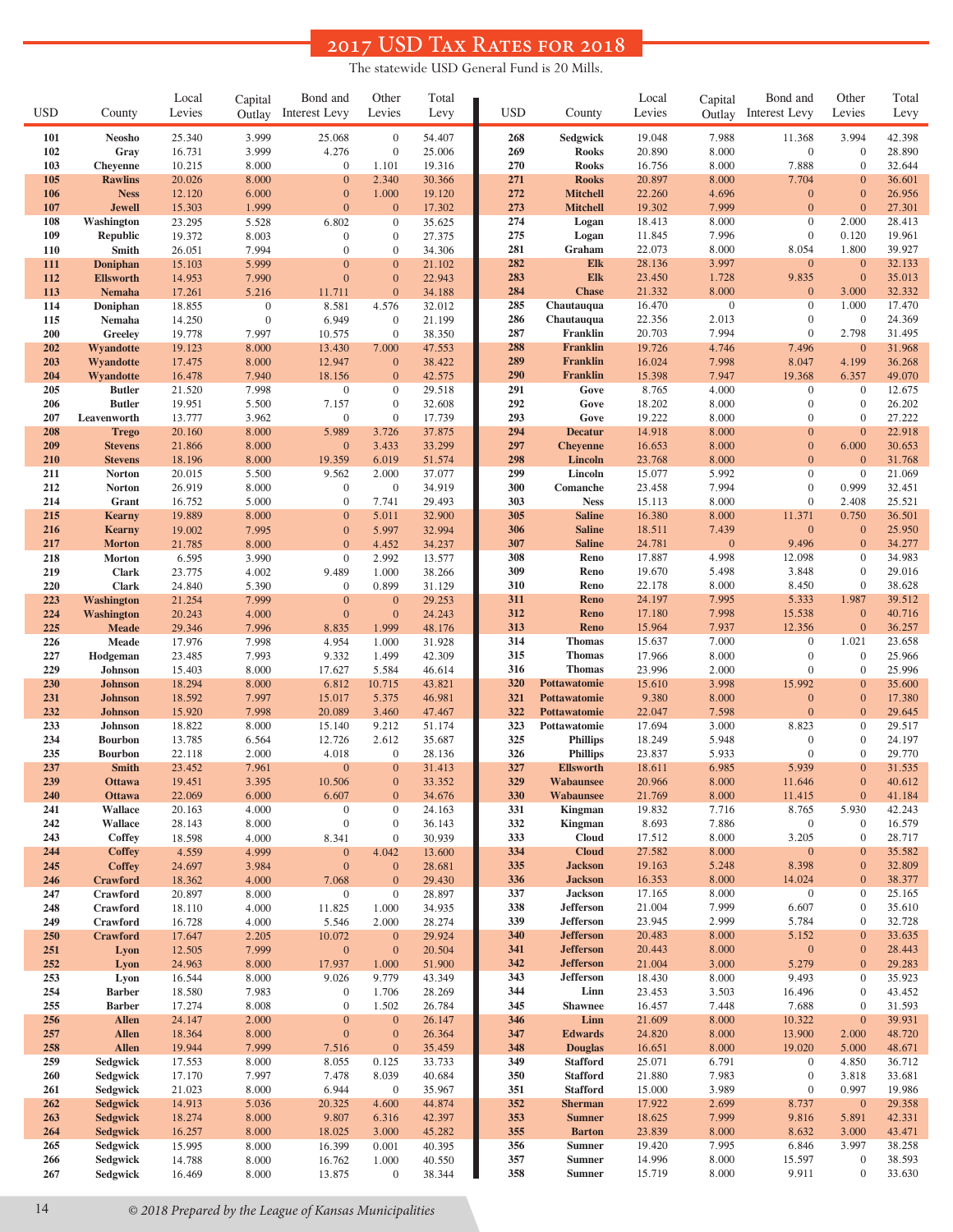#### 2017 USD TAX RATES FOR 2018

The statewide USD General Fund is 20 Mills.

| <b>USD</b> | County                             | Local<br>Levies  | Capital<br>Outlay       | Bond and<br>Interest Levy            | Other<br>Levies                      | Total<br>Levy    | <b>USD</b> | County                            | Local<br>Levies  | Capital<br>Outlay | Bond and<br>Interest Levy  | Other<br>Levies                  | Total<br>Levy    |
|------------|------------------------------------|------------------|-------------------------|--------------------------------------|--------------------------------------|------------------|------------|-----------------------------------|------------------|-------------------|----------------------------|----------------------------------|------------------|
| 359        | <b>Sumner</b>                      | 23.342           | 3.154                   | $\mathbf{0}$                         | 2.500                                | 28.996           | 444        | <b>Rice</b>                       | 15.728           | 7.990             | $\overline{0}$             | 0.516                            | 24.234           |
| 360        | <b>Sumner</b>                      | 27.160           | 8.000                   | 15.999                               | $\overline{0}$                       | 51.159           | 445        | Montgomery                        | 17.512           | 3.649             | 2.392                      | $\mathbf{0}$                     | 23.553           |
| 361        | <b>Harper</b>                      | 20.980           | 8.033                   | 4.665                                | $\overline{0}$                       | 33.678           | 446        | <b>Montgomery</b>                 | 15.268           | 4.094             | 4.087                      | 2.467                            | 25.916           |
| 362        | Linn                               | 13.532           | 8.000                   | 4.209                                | $\mathbf{0}$                         | 25.741           | 447        | <b>Montgomery</b>                 | 16.060           | 5.485             | $\mathbf{0}$               | $\mathbf{0}$                     | 21.545           |
| 363        | <b>Finney</b>                      | 17.804           | 7.998                   | $\boldsymbol{0}$                     | 4.601                                | 30.403           | 448        | <b>McPherson</b>                  | 21.828           | 8.000             | 8.648                      | 0.655                            | 39.131           |
| 364<br>365 | <b>Marshall</b><br><b>Anderson</b> | 17.936<br>19.561 | 7.302<br>7.012          | 12.153<br>7.306                      | $\mathbf{0}$<br>$\overline{0}$       | 37.391<br>33.879 | 449<br>450 | Leavenworth<br><b>Shawnee</b>     | 18.221<br>14.799 | 5.503<br>8.000    | 9.513<br>9.089             | $\mathbf{0}$<br>$\boldsymbol{0}$ | 33.237<br>31.888 |
| 366        | Woodson                            | 22.377           | 5.101                   | $\mathbf{0}$                         | $\boldsymbol{0}$                     | 27.478           | 452        | <b>Stanton</b>                    | 21.566           | 4.000             | $\boldsymbol{0}$           | 3.427                            | 28.993           |
| 367        | Miami                              | 18.686           | 7.976                   | 12.748                               | $\mathbf{0}$                         | 39.410           | 453        | Leavenworth                       | 17.314           | 8.000             | 18.021                     | $\mathbf{0}$                     | 43.335           |
| 368        | <b>Miami</b>                       | 17.119           | 7.996                   | 10.442                               | $\mathbf{0}$                         | 35.557           | 454        | <b>Osage</b>                      | 21.772           | 4.001             | $\mathbf{0}$               | $\mathbf{0}$                     | 25.773           |
| 369        | <b>Harvey</b>                      | 25.473           | 7.978                   | 9.035                                | 0.998                                | 43.484           | 456        | <b>Osage</b>                      | 23.794           | $\boldsymbol{0}$  | $\mathbf{0}$               | $\mathbf{0}$                     | 23.794           |
| 371        | Gray                               | 22.579           | 5.495                   | 13.953                               | $\overline{0}$                       | 42.027           | 457        | <b>Finney</b>                     | 14.958           | 8.003             | 5.850                      | $\mathbf{0}$                     | 28.811           |
| 372<br>373 | <b>Shawnee</b><br><b>Harvey</b>    | 16.140<br>16.152 | 8.000<br>6.915          | 9.998<br>11.072                      | $\boldsymbol{0}$<br>9.000            | 34.138<br>43.139 | 458<br>459 | Leavenworth<br>Ford               | 14.618<br>21.474 | 6.001<br>6.016    | 20.024<br>$\boldsymbol{0}$ | 0.111<br>1.759                   | 40.754<br>29.249 |
| 374        | <b>Haskell</b>                     | 19.700           | 7.921                   | 8.222                                | 3.907                                | 39.750           | 460        | <b>Harvey</b>                     | 17.539           | 6.601             | 13.496                     | 13.022                           | 50.658           |
| 375        | <b>Butler</b>                      | 14.678           | 7.998                   | 21.364                               | $\mathbf{0}$                         | 44.040           | 461        | <b>Wilson</b>                     | 24.836           | 6.500             | 5.664                      | 3.500                            | 40.500           |
| 376        | <b>Rice</b>                        | 19.885           | 8.000                   | 24.900                               | 2.557                                | 55.342           | 462        | <b>Cowley</b>                     | 20.034           | 7.986             | 15.746                     | 0.998                            | 44.764           |
| 377        | <b>Atchison</b>                    | 23.448           | 3.999                   | $\mathbf{0}$                         | $\mathbf{0}$                         | 27.447           | 463        | <b>Cowley</b>                     | 21.296           | 5.996             | 12.225                     | 1.999                            | 41.516           |
| 378        | <b>Riley</b>                       | 17.792           | 8.000                   | 3.602                                | $\mathbf{0}$                         | 29.394           | 464        | Leavenworth                       | 14.803           | 8.000             | 17.653                     | 5.500                            | 45.956           |
| 379<br>380 | Clay<br><b>Marshall</b>            | 14.258<br>16.947 | 6.000<br>7.997          | 3.625<br>$\mathbf{0}$                | $\mathbf{0}$<br>$\mathbf{0}$         | 23.883<br>24.944 | 465<br>466 | Cowley<br><b>Scott</b>            | 17.959<br>18.618 | 7.001<br>8.000    | 6.035<br>13.852            | 4.669<br>2.250                   | 35.664<br>42.720 |
| 381        | Ford                               | 18.752           | 2.000                   | 6.721                                | 3.748                                | 31.221           | 467        | Wichita                           | 22.798           | 7.995             | 4.861                      | $\mathbf{0}$                     | 35.654           |
| 382        | Pratt                              | 17.760           | 8.000                   | 5.179                                | $\mathbf{0}$                         | 30.939           | 468        | Lane                              | 26.144           | 8.000             | $\boldsymbol{0}$           | 1.000                            | 35.144           |
| 383        | <b>Riley</b>                       | 17.620           | 8.000                   | 10.202                               | 0.446                                | 36.268           | 469        | Leavenworth                       | 15.745           | 7.989             | 14.049                     | 1.175                            | 38.958           |
| 384        | <b>Riley</b>                       | 26.394           | 8.000                   | $\mathbf{0}$                         | $\boldsymbol{0}$                     | 34.394           | 470        | Cowley                            | 15.238           | 5.023             | 16.704                     | 6.613                            | 43.578           |
| 385        | <b>Butler</b>                      | 13.398           | 8.000                   | 26.194                               | $\mathbf{0}$                         | 47.592           | 471        | Cowley                            | 21.920           | 7.997             | $\boldsymbol{0}$           | 2.000                            | 31.917           |
| 386        | Greenwood                          | 24.567           | 6.953                   | $\mathbf{0}$<br>$\boldsymbol{0}$     | 0.994<br>$\overline{0}$              | 32.514           | 473<br>474 | <b>Dickinson</b>                  | 19.197           | 2.492             | 5.325<br>$\mathbf{0}$      | $\mathbf{0}$<br>$\mathbf{0}$     | 27.014<br>23.190 |
| 387<br>388 | <b>Wilson</b><br><b>Ellis</b>      | 17.937<br>18.152 | 4.000<br>8.000          | $\mathbf{0}$                         | $\mathbf{0}$                         | 21.937<br>26.152 | 475        | <b>Kiowa</b><br><b>Geary</b>      | 17.189<br>17.198 | 6.001<br>2.336    | 3.991                      | $\mathbf{0}$                     | 23.525           |
| 389        | <b>Greenwood</b>                   | 20.566           | 7.976                   | 9.431                                | 3.150                                | 41.123           | 476        | Gray                              | 15.824           | 2.948             | 18.161                     | $\mathbf{0}$                     | 36.933           |
| 390        | Greenwood                          | 33.825           | $\boldsymbol{0}$        | $\mathbf{0}$                         | 0.498                                | 34.323           | 477        | Gray                              | 23.701           | 7.997             | $\boldsymbol{0}$           | $\mathbf{0}$                     | 31.698           |
| 392        | Osborne                            | 22.855           | 8.000                   | $\boldsymbol{0}$                     | $\boldsymbol{0}$                     | 30.855           | 479        | <b>Anderson</b>                   | 16.005           | $\mathbf{0}$      | $\boldsymbol{0}$           | $\mathbf{0}$                     | 16.005           |
| 393        | <b>Dickinson</b>                   | 19.908           | 7.986                   | $\mathbf{0}$                         | 0.998                                | 28.892           | 480        | <b>Seward</b>                     | 17.152           | $\mathbf{0}$      | 13.045                     | $\mathbf{0}$                     | 30.197           |
| 394<br>395 | <b>Butler</b><br><b>Rush</b>       | 14.535<br>22.014 | 8.000<br>5.005          | 16.106<br>$\mathbf{0}$               | 4.818<br>$\mathbf{0}$                | 43.459<br>27.019 | 481<br>482 | <b>Dickinson</b><br>Lane          | 28.826<br>16.404 | 7.968<br>4.301    | $\boldsymbol{0}$<br>25.306 | $\mathbf{0}$<br>1.000            | 36.794<br>47.011 |
| 396        | <b>Butler</b>                      | 20.224           | 7.999                   | 14.401                               | 1.000                                | 43.624           | 483        | <b>Seward</b>                     | 22.173           | 0.701             | $\overline{0}$             | 2.000                            | 24.874           |
| 397        | <b>Marion</b>                      | 14.361           | 7.971                   | $\mathbf{0}$                         | $\mathbf{0}$                         | 22.332           | 484        | Wilson                            | 21.724           | 4.000             | 4.150                      | 1.500                            | 31.374           |
| 398        | <b>Marion</b>                      | 24.492           | 6.000                   | $\boldsymbol{0}$                     | 1.766                                | 32.258           | 487        | <b>Dickinson</b>                  | 18.624           | 7.978             | 22.695                     | 3.142                            | 52.439           |
| 399        | Osborne                            | 18.619           | 8.000                   | $\boldsymbol{0}$                     | $\mathbf{0}$                         | 26.619           | 489        | <b>Ellis</b>                      | 14.920           | 8.000             | $\boldsymbol{0}$           | 0.646                            | 23.566           |
| 400        | <b>McPherson</b>                   | 15.726           | 7.974                   | $\mathbf{0}$                         | $\overline{0}$                       | 23.700           | 490        | <b>Butler</b>                     | 16.699           | 5.499             | 23.214                     | $\mathbf{0}$                     | 45.412           |
| 401<br>402 | <b>Rice</b><br><b>Butler</b>       | 25.800<br>14.008 | 5.989<br>7.999          | $\mathbf{0}$<br>21.394               | $\mathbf{0}$<br>$\overline{0}$       | 31.789<br>43.401 | 491<br>492 | <b>Douglas</b><br><b>Butler</b>   | 13.653<br>23.899 | 7.724<br>6.237    | 29.996<br>8.621            | $\mathbf{0}$<br>$\mathbf{0}$     | 51.373<br>38.757 |
| 403        | <b>Rush</b>                        | 23.488           | 6.028                   | $\mathbf{0}$                         | $\mathbf{0}$                         | 29.516           | 493        | <b>Cherokee</b>                   | 18.266           | 4.000             | $\boldsymbol{0}$           | $\mathbf{0}$                     | 22.266           |
| 404        | <b>Cherokee</b>                    | 17.817           | 5.998                   | 12.840                               | $\boldsymbol{0}$                     | 36.655           | 494        | <b>Hamilton</b>                   | 25.023           | 7.979             | 11.033                     | $\mathbf{0}$                     | 44.035           |
| 405        | Rice                               | 12.973           | 8.000                   | 14.001                               | 8.000                                | 42.974           | 495        | <b>Pawnee</b>                     | 19.211           | 0.100             | 18.909                     | 2.501                            | 40.721           |
| 407        | <b>Russell</b>                     | 20.856           | 8.000                   | $\mathbf{0}$                         | $\mathbf{0}$                         | 28.856           | 496        | <b>Pawnee</b>                     | 26.744           | 0.150             | $\mathbf{0}$               | $\mathbf{0}$                     | 26.894           |
| 408<br>409 | <b>Marion</b><br><b>Atchison</b>   | 20.405<br>15.740 | $\overline{0}$<br>5.006 | 12.420<br>13.853                     | $\overline{0}$<br>7.142              | 32.825<br>41.741 | 497<br>498 | <b>Douglas</b><br><b>Marshall</b> | 16.702<br>22.979 | 7.802<br>8.000    | 10.435<br>4.158            | 1.011<br>$\mathbf{0}$            | 35.950<br>35.137 |
| 410        | <b>Marion</b>                      | 22.455           | 7.998                   | 11.326                               | $\boldsymbol{0}$                     | 41.779           | 499        | <b>Cherokee</b>                   | 17.652           | 3.998             | 11.511                     | 0.997                            | 34.158           |
| 411        | <b>Marion</b>                      | 24.374           | 4.000                   | 9.887                                | 1.219                                | 39.480           | 500        | Wyandotte                         | 13.533           | 8.000             | 7.858                      | 11.036                           | 40.426           |
| 412        | Sheridan                           | 20.160           | 8.017                   | $\mathbf{0}$                         | $\boldsymbol{0}$                     | 28.177           | 501        | <b>Shawnee</b>                    | 16.609           | 7.858             | 5.995                      | 0.240                            | 30.702           |
| 413        | <b>Neosho</b>                      | 14.981           | 6.897                   | 13.363                               | 6.034                                | 41.275           | 502        | <b>Edwards</b>                    | 11.890           | 2.800             | $\mathbf{0}$               | $\mathbf{0}$                     | 14.690           |
| 415        | <b>Brown</b>                       | 18.703           | 6.000                   | 10.603                               | $\boldsymbol{0}$                     | 35.306           | 503        | Labette                           | 20.044           | 2.003             | 11.833                     | 6.500                            | 40.380           |
| 416<br>417 | <b>Miami</b><br><b>Morris</b>      | 15.612<br>21.644 | 7.994<br>7.000          | 21.296<br>8.837                      | $\mathbf{0}$<br>$\boldsymbol{0}$     | 44.902<br>37.481 | 504<br>505 | Labette<br>Labette                | 17.692<br>33.407 | 8.000<br>8.000    | 5.249<br>2.261             | 2.000<br>$\mathbf{0}$            | 32.941<br>43.668 |
| 418        | <b>McPherson</b>                   | 20.361           | 8.000                   | 3.166                                | 6.003                                | 37.530           | 506        | Labette                           | 16.841           | 7.997             | 5.130                      | $\boldsymbol{0}$                 | 29.968           |
| 419        | <b>McPherson</b>                   | 24.099           | 8.000                   | 15.788                               | $\boldsymbol{0}$                     | 47.887           | 507        | <b>Haskell</b>                    | 15.475           | 3.868             | $\boldsymbol{0}$           | 0.968                            | 20.311           |
| 420        | Osage                              | 21.472           | 4.998                   | 7.075                                | $\boldsymbol{0}$                     | 33.545           | 508        | <b>Cherokee</b>                   | 21.771           | 8.009             | 5.249                      | $\mathbf{0}$                     | 35.029           |
| 421        | Osage                              | 20.558           | 5.000                   | $\boldsymbol{0}$                     | $\boldsymbol{0}$                     | 25.558           | 509        | <b>Sumner</b>                     | 27.194           | 7.988             | 7.252                      | $\mathbf{0}$                     | 42.434           |
| 422<br>423 | Kiowa<br><b>McPherson</b>          | 11.404<br>20.718 | 8.000<br>8.000          | $\boldsymbol{0}$<br>$\boldsymbol{0}$ | $\mathbf{0}$<br>2.006                | 19.404<br>30.724 | 511<br>512 | <b>Harper</b><br>Johnson          | 27.955<br>16.058 | 5.934<br>8.000    | $\mathbf{0}$<br>7.440      | $\mathbf{0}$<br>2.165            | 33.889<br>33.663 |
| 426        | <b>Republic</b>                    | 23.175           | 7.490                   | $\boldsymbol{0}$                     | $\boldsymbol{0}$                     | 30.665           |            |                                   |                  |                   |                            |                                  |                  |
| 428        | <b>Barton</b>                      | 18.789           | 6.525                   | 0.717                                | 8.500                                | 34.531           |            |                                   |                  |                   |                            |                                  |                  |
| 429        | <b>Doniphan</b>                    | 19.799           | $\boldsymbol{0}$        | $\boldsymbol{0}$                     | 1.998                                | 21.797           |            |                                   |                  |                   |                            |                                  |                  |
| 430        | <b>Brown</b>                       | 21.880           | 3.000                   | $\boldsymbol{0}$                     | $\boldsymbol{0}$                     | 24.880           |            |                                   |                  |                   |                            |                                  |                  |
| 431        | <b>Barton</b>                      | 18.146           | 6.006                   | 6.692                                | 4.500                                | 35.344           |            |                                   |                  |                   |                            |                                  |                  |
| 432<br>434 | <b>Ellis</b><br>Osage              | 20.496<br>17.615 | 8.000<br>7.951          | 11.853<br>2.982                      | $\boldsymbol{0}$<br>$\boldsymbol{0}$ | 40.439<br>28.548 |            |                                   |                  |                   |                            |                                  |                  |
| 435        | <b>Dickinson</b>                   | 17.242           | 7.976                   | 8.390                                | 3.210                                | 36.818           |            |                                   |                  |                   |                            |                                  |                  |
| 436        | <b>Montgomery</b>                  | 20.204           | 7.970                   | $\boldsymbol{0}$                     | $\mathbf{0}$                         | 28.174           |            |                                   |                  |                   |                            |                                  |                  |
| 437        | <b>Shawnee</b>                     | 14.796           | 8.000                   | 8.401                                | $\mathbf{0}$                         | 31.197           |            |                                   |                  |                   |                            |                                  |                  |
| 438        | <b>Pratt</b>                       | 20.183           | 8.000                   | $\mathbf{0}$                         | $\mathbf{0}$                         | 28.183           |            |                                   |                  |                   |                            |                                  |                  |
| 439<br>440 | <b>Harvey</b>                      | 19.644           | 1.000<br>6.001          | $\boldsymbol{0}$                     | 2.000<br>$\overline{0}$              | 22.644           |            |                                   |                  |                   |                            |                                  |                  |
| 443        | <b>Harvey</b><br>Ford              | 19.361<br>22.898 | 5.781                   | 7.403<br>8.497                       | $\overline{0}$                       | 32.765<br>37.176 |            |                                   |                  |                   |                            |                                  |                  |